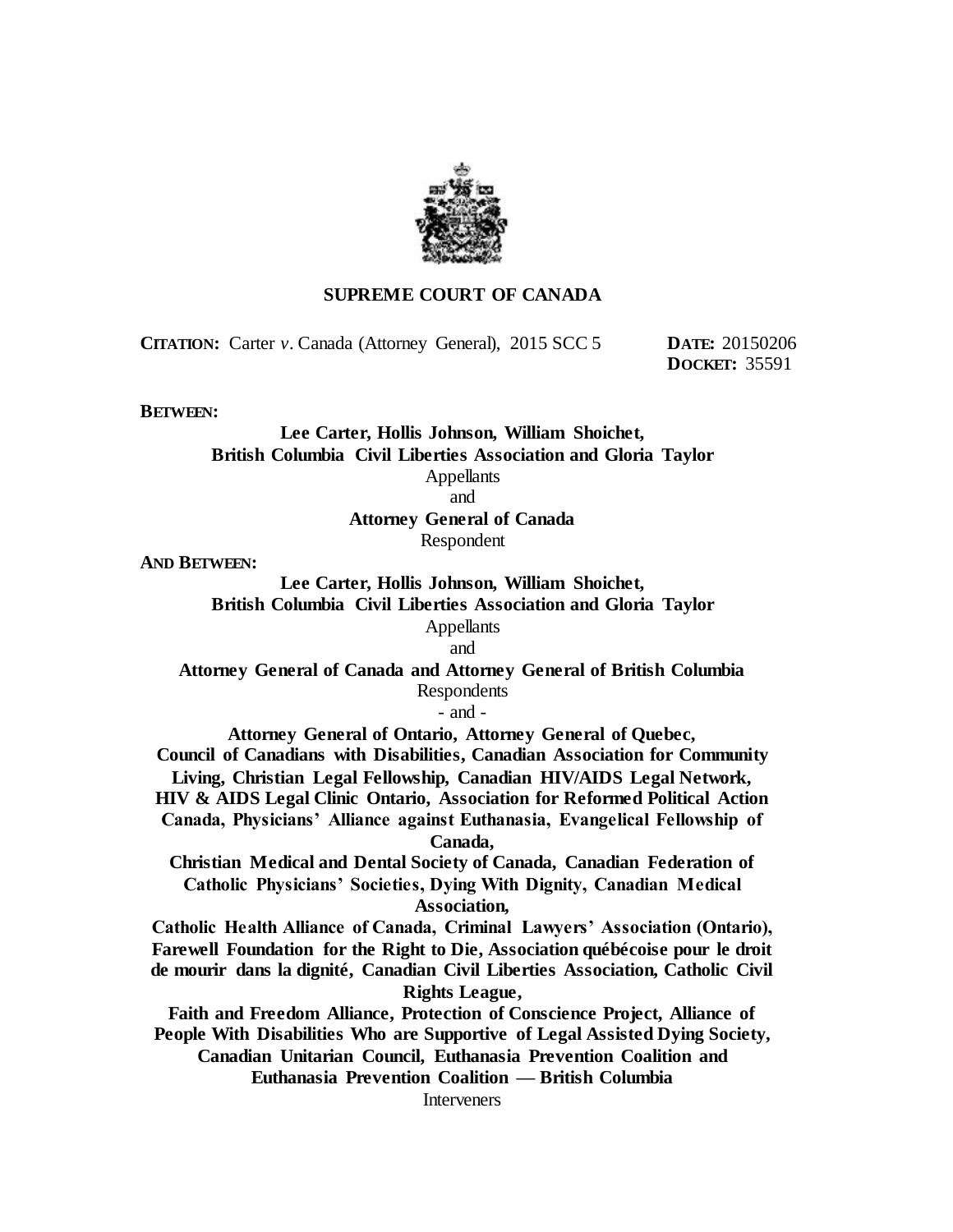**CORAM:** McLachlin C.J. and LeBel, Abella, Rothstein, Cromwell, Moldaver, Karakatsanis, Wagner and Gascon JJ.

**REASONS FOR JUDGMENT:**

The Court

(paras. 1 to 148)

**NOTE:** This document is subject to editorial revision before its reproduction in final form in the *Canada Supreme Court Reports*.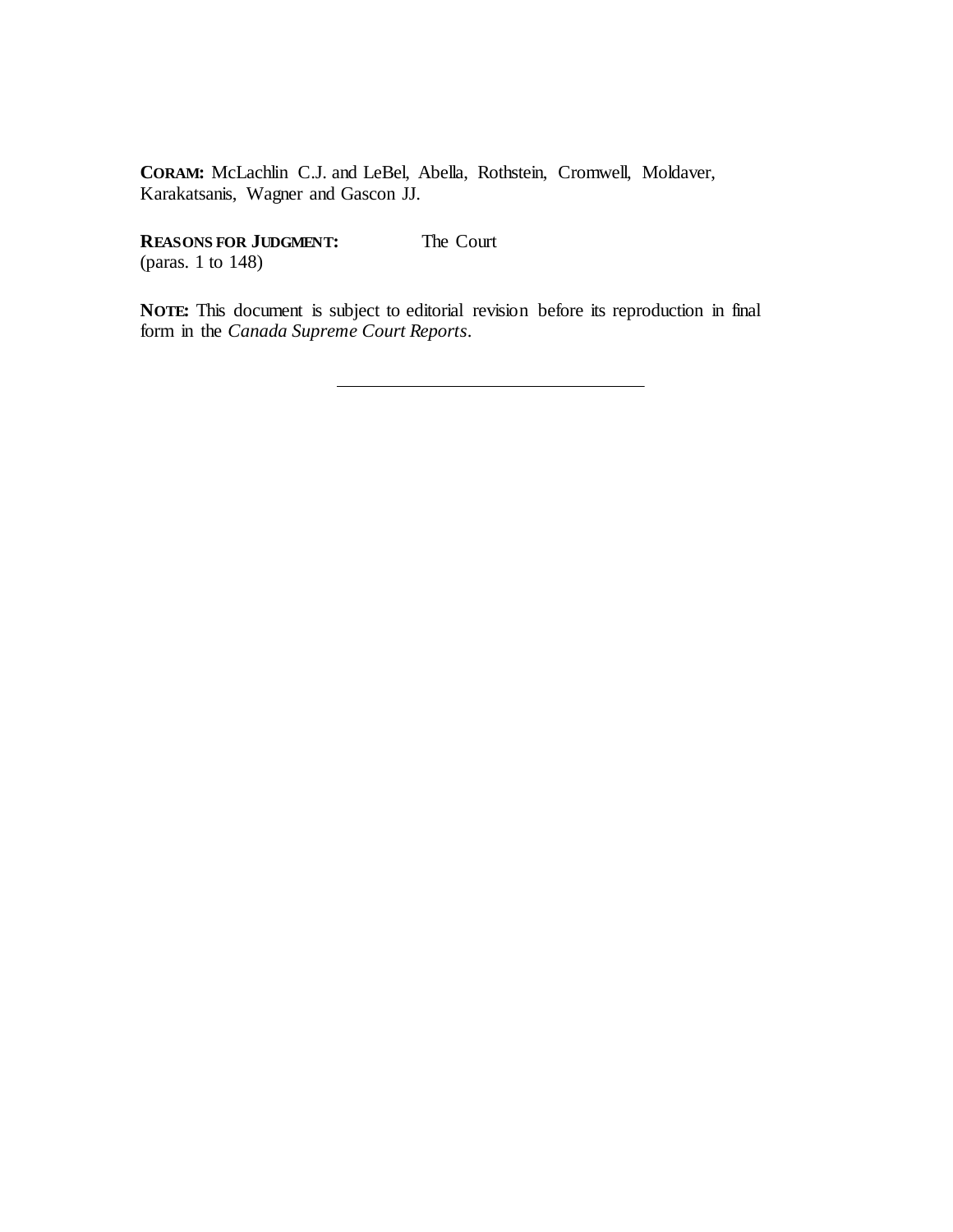CARTER *v.* CANADA (ATTORNEY GENERAL)

# **Lee Carter, Hollis Johnson, William Shoichet, British Columbia Civil Liberties Association and Gloria Taylor** *Appellants*

*v.*

### **Attorney General of Canada** *Respondent*

- and -

| Lee Carter, Hollis Johnson, William Shoichet,                  |            |
|----------------------------------------------------------------|------------|
| British Columbia Civil Liberties Association and Gloria Taylor | Appellants |

*v.*

**Attorney General of Canada and Attorney General of British Columbia** *Respondents*

and

**Attorney General of Ontario, Attorney General of Quebec, Council of Canadians with Disabilities, Canadian Association for Community Living, Christian Legal Fellowship, Canadian HIV/AIDS Legal Network, HIV & AIDS Legal Clinic Ontario, Association for Reformed Political Action Canada, Physicians' Alliance against Euthanasia, Evangelical Fellowship of Canada,**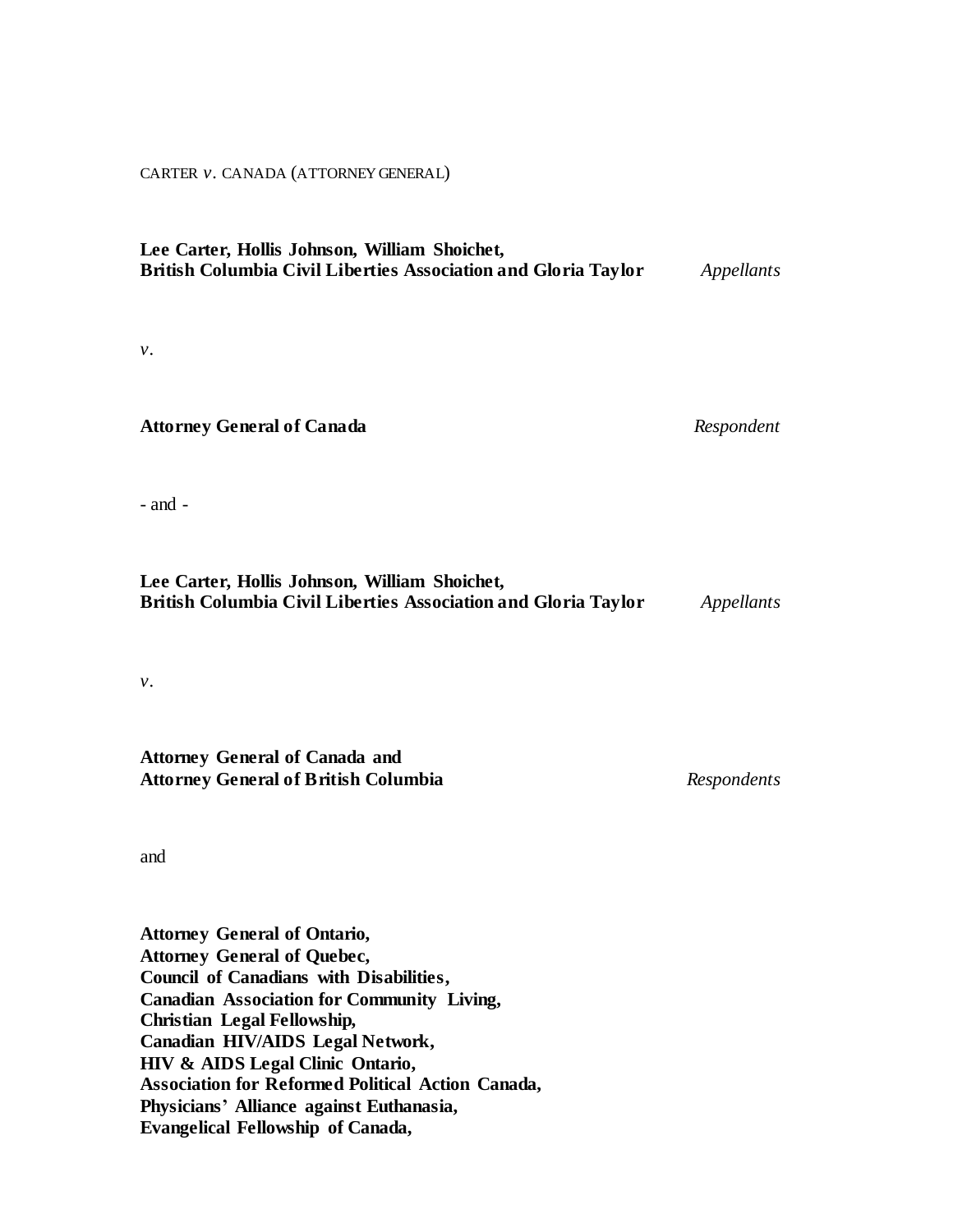**Christian Medical and Dental Society of Canada, Canadian Federation of Catholic Physicians' Societies, Dying With Dignity, Canadian Medical Association, Catholic Health Alliance of Canada, Criminal Lawyers' Association (Ontario), Farewell Foundation for the Right to Die, Association québécoise pour le droit de mourir dans la dignité, Canadian Civil Liberties Association, Catholic Civil Rights League, Faith and Freedom Alliance, Protection of Conscience Project, Alliance of People With Disabilities Who are Supportive of Legal Assisted Dying Society, Canadian Unitarian Council, Euthanasia Prevention Coalition and Euthanasia Prevention Coalition — British Columbia** *Interveners*

**Indexed as: Carter** *v.* **Canada (Attorney General)**

## **2015 SCC 5**

File No.: 35591.

2014: October 15; 2015: February 6.

Present: McLachlin C.J. and LeBel, Abella, Rothstein, Cromwell, Moldaver, Karakatsanis, Wagner and Gascon JJ.

ON APPEAL FROM THECOURT OF APPEAL FOR BRITISH COLUMBIA

*Constitutional law — Division of powers — Interjurisdictional immunity* 

*— Criminal Code provisions prohibiting physician-assisted dying — Whether*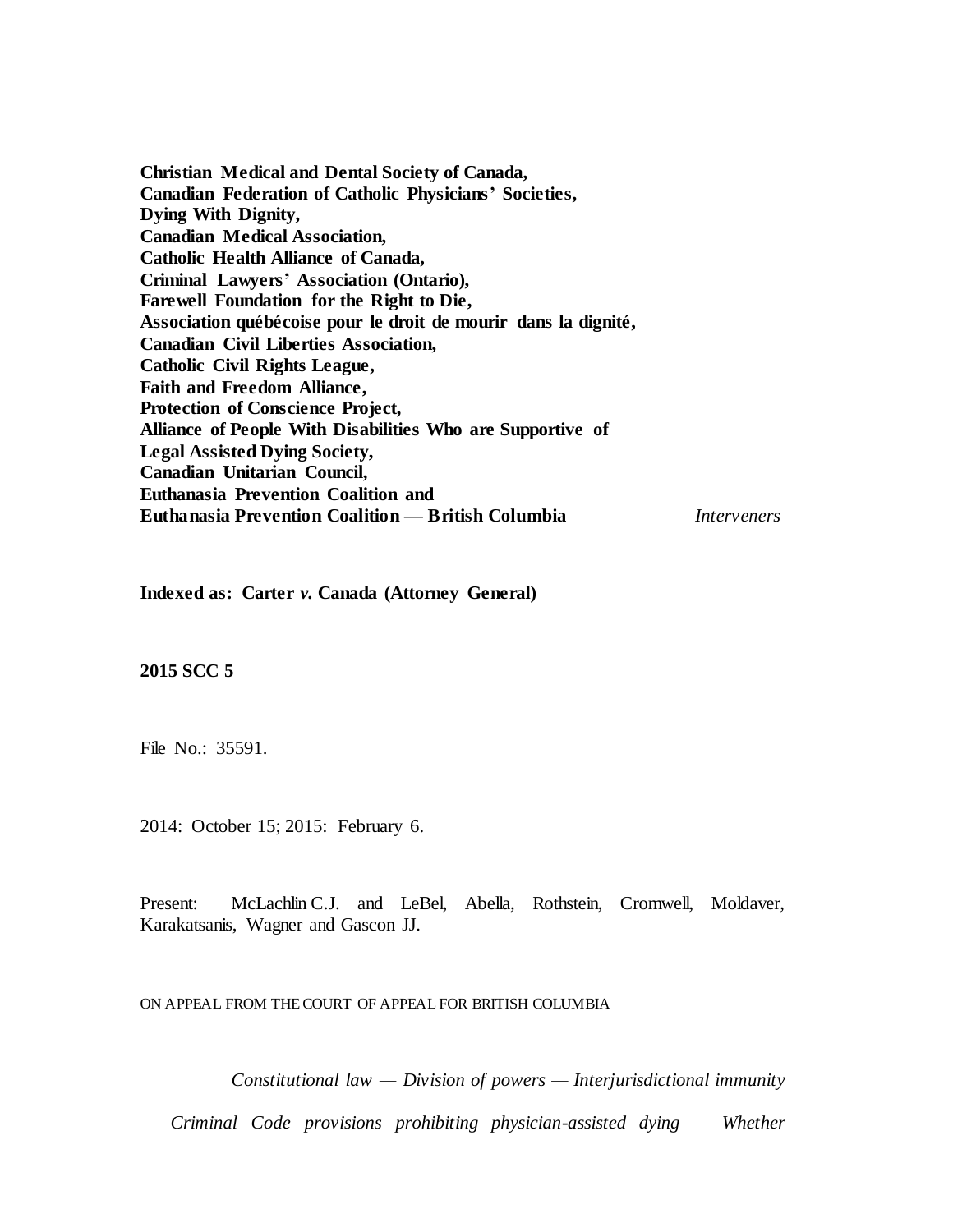*prohibition interferes with protected core of provincial jurisdiction over health — Constitution Act, 1867, ss. 91(27), 92(7), (13) and (16).*

*Constitutional law — Charter of Rights — Right to life, liberty and security of the person — Fundamental justice — Competent adult with grievous and irremediable medical condition causing enduring suffering consenting to termination of life with physician assistance — Whether Criminal Code provisions prohibiting physician-assisted dying infringe s. 7 of Canadian Charter of Rights and Freedoms — If so, whether infringement justifiable under s. 1 of Charter — Criminal Code, R.S.C. 1985, c. C-46, ss. 14, 241(b).*

*Constitutional law — Charter of Rights — Remedy — Constitutional exemption — Availability — Constitutional challenge of Criminal Code provisions prohibiting physician-assisted dying seeking declaration of invalidity of provisions and free-standing constitutional exemption for claimants — Whether constitutional exemption under s. 24(1) of Canadian Charter of Rights and Freedoms should be granted.*

*Courts — Costs — Special costs — Principles governing exercise of courts' discretionary power to grant special costs on full indemnity basis — Trial judge awarding special costs to successful plaintiffs on basis that award justified by public interest, and ordering Attorney General intervening as of right to pay amount proportional to participation in proceedings — Whether special costs should be*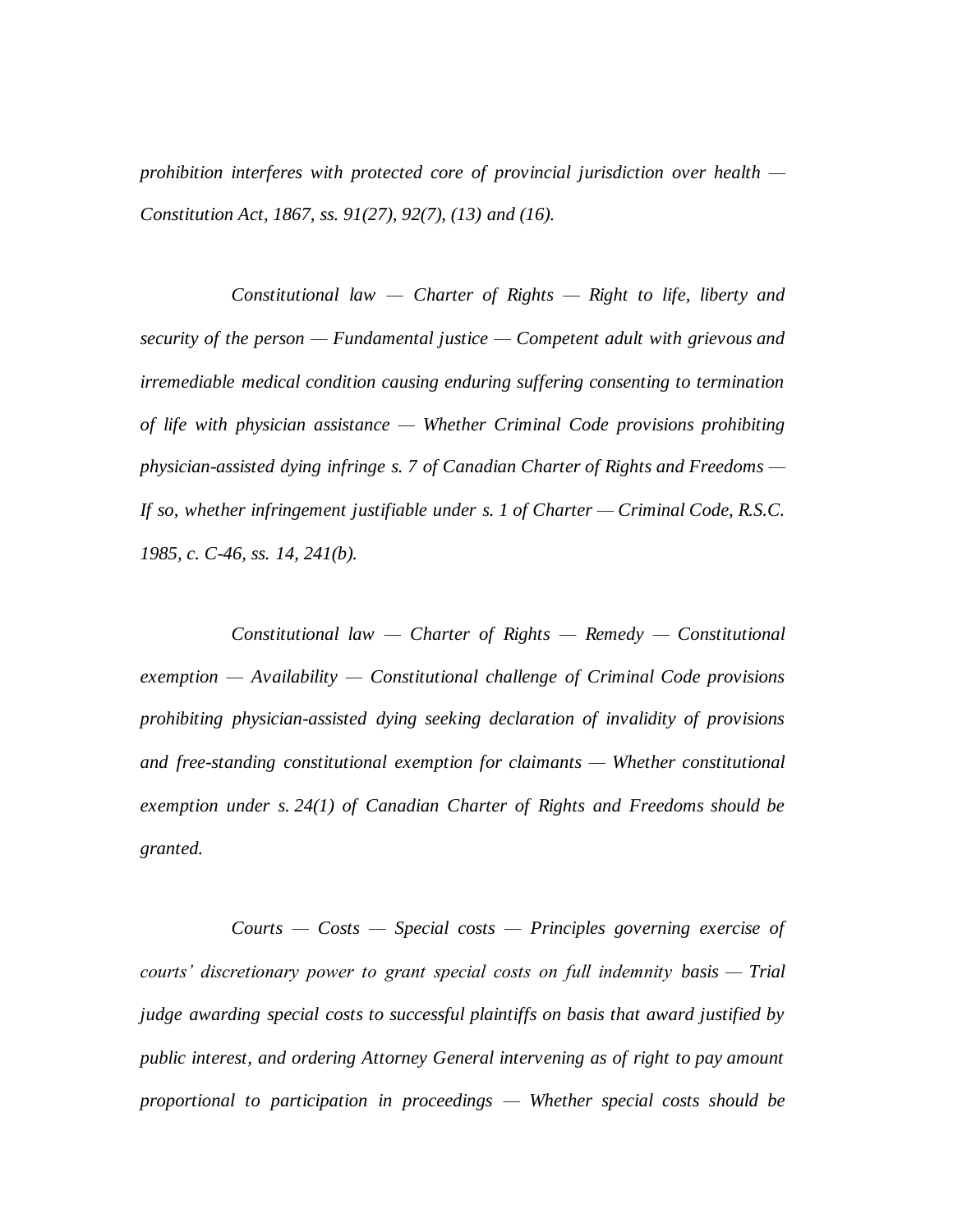*awarded to cover entire expense of bringing case before courts — Whether award against Attorney General justified.*

Section 241(*b*) of the *Criminal Code* says that everyone who aids or abets a person in committing suicide commits an indictable offence, and s. 14 says that no person may consent to death being inflicted on them. Together, these provisions prohibit the provision of assistance in dying in Canada. After T was diagnosed with a fatal neurodegenerative disease in 2009, she challenged the constitutionality of the *Criminal Code* provisions prohibiting assistance in dying. She was joined in her claim by C and J, who had assisted C's mother in achieving her goal of dying with dignity by taking her to Switzerland to use the services of an assisted suicide clinic; a physician who would be willing to participate in physician-assisted dying if it were no longer prohibited; and the British Columbia Civil Liberties Association. The Attorney General of British Columbia participated in the constitutional litigation as of right.

The trial judge found that the prohibition against physician-assisted dying violates the s. 7 rights of competent adults who are suffering intolerably as a result of a grievous and irremediable medical condition and concluded that this infringement is not justified under s. 1 of the *Charter*. She declared the prohibition unconstitutional, granted a one-year suspension of invalidity and provided T with a constitutional exemption. She awarded special costs in favour of the plaintiffs on the ground that this was justified by the public interest in resolving the legal issues raised by the case,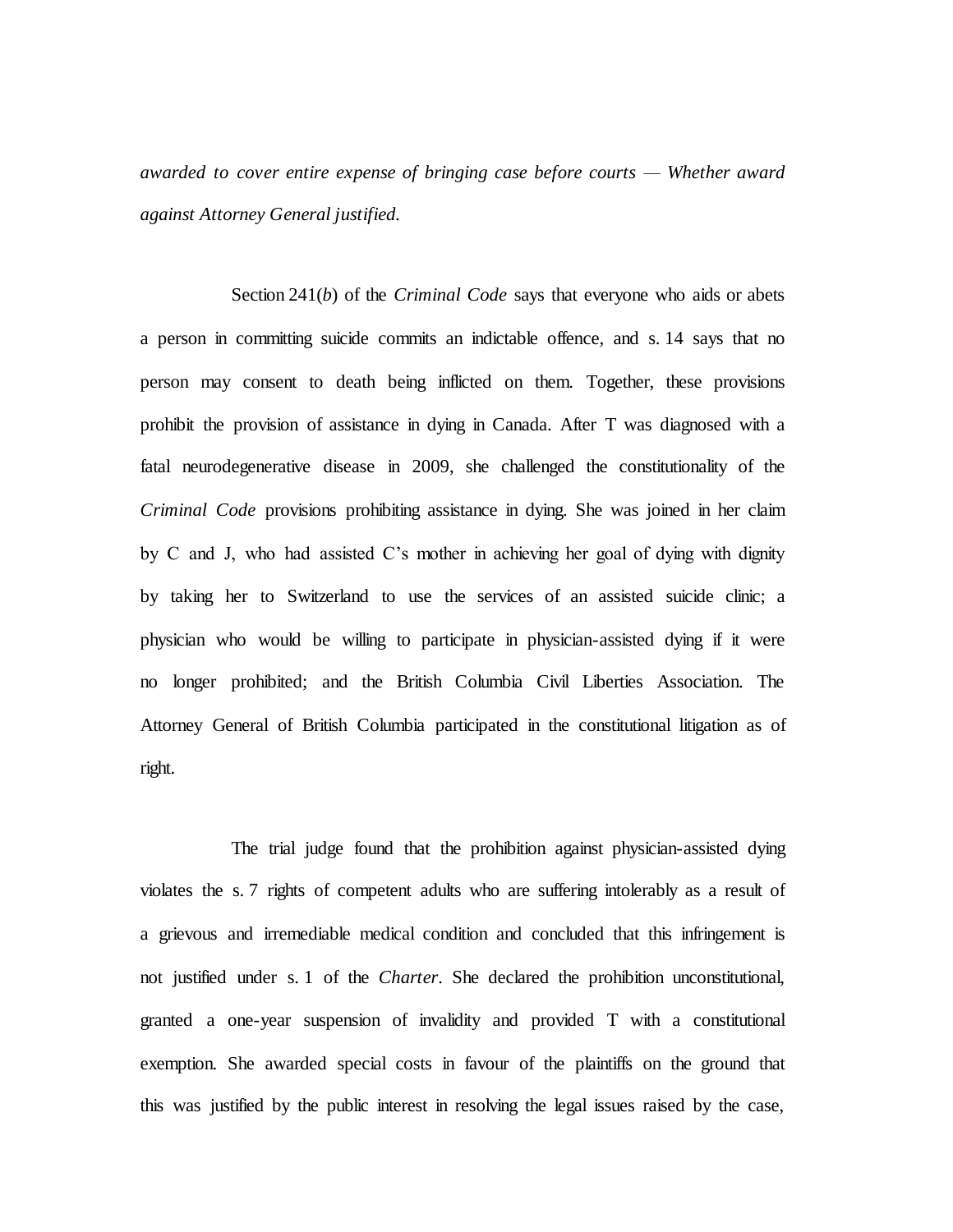and awarded 10 percent of the costs against the Attorney General of British Columbia in light of the full and active role it assumed in the proceedings.

The majority of the Court of Appeal allowed the appeal on the ground that the trial judge was bound to follow this Court's decision in *Rodriguez v. British Columbia (Attorney General)*, [1993] 3 S.C.R. 519, where a majority of the Court upheld the blanket prohibition on assisted suicide. The dissenting judge found no errors in the trial judge's assessment of *stare decisis*, her application of s. 7 or the corresponding analysis under s. 1. However, he concluded that the trial judge was bound by the conclusion in *Rodriguez* that any s. 15 infringement was saved by s. 1.

*Held*: The appeal should be allowed. Section 241(*b*) and s. 14 of the *Criminal Code* unjustifiably infringe s. 7 of the *Charter* and are of no force or effect to the extent that they prohibit physician-assisted death for a competent adult person who  $(1)$  clearly consents to the termination of life and  $(2)$  has a grievous and irremediable medical condition (including an illness, disease or disability) that causes enduring suffering that is intolerable to the individual in the circumstances of his or her condition. The declaration of invalidity is suspended for 12 months. Special costs on a full indemnity basis are awarded against Canada throughout. The Attorney General of British Columbia will bear responsibility for 10 percent of the costs at trial on a full indemnity basis and will pay the costs associated with its presence at the appellate levels on a party and party basis.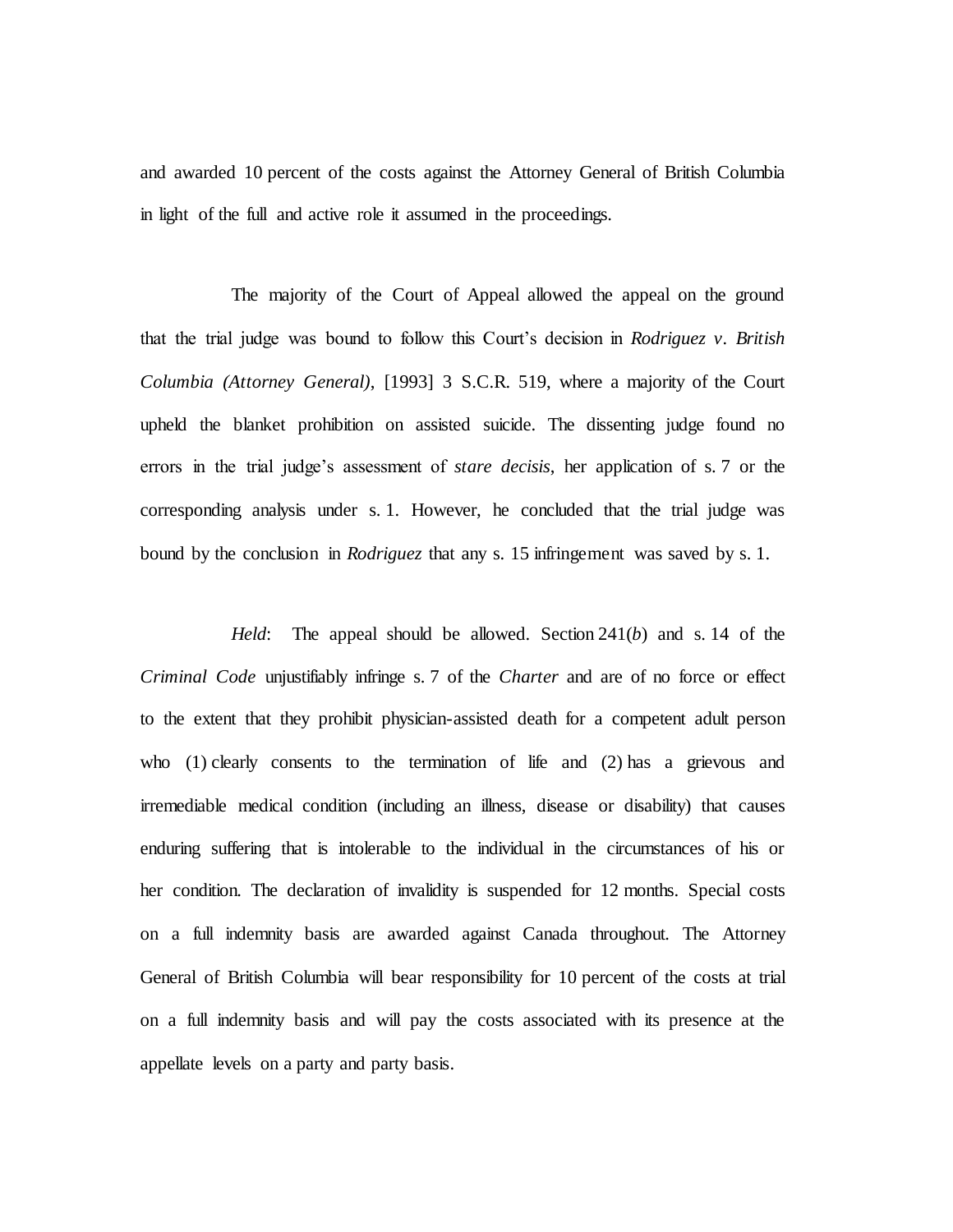The trial judge was entitled to revisit this Court's decision in *Rodriguez*. Trial courts may reconsider settled rulings of higher courts in two situations: (1) where a new legal issue is raised; and (2) where there is a change in the circumstances or evidence that fundamentally shifts the parameters of the debate. Here, both conditions were met. The argument before the trial judge involved a different legal conception of s. 7 than that prevailing when *Rodriguez* was decided. In particular, the law relating to the principles of overbreadth and gross disproportionality had materially advanced since *Rodriguez*. The matrix of legislative and social facts in this case also differed from the evidence before the Court in *Rodriguez*.

The prohibition on assisted suicide is, in general, a valid exercise of the federal criminal law power under s. 91(27) of the *Constitution Act, 1867*, and it does not impair the protected core of the provincial jurisdiction over health. Health is an area of concurrent jurisdiction, which suggests that aspects of physician-assisted dying may be the subject of valid legislation by both levels of government, depending on the circumstances and the focus of the legislation. On the basis of the record, the interjurisdictional immunity claim cannot succeed.

Insofar as they prohibit physician-assisted dying for competent adults who seek such assistance as a result of a grievous and irremediable medical condition that causes enduring and intolerable suffering, ss. 241(*b*) and 14 of the *Criminal Code* deprive these adults of their right to life, liberty and security of the person under s. 7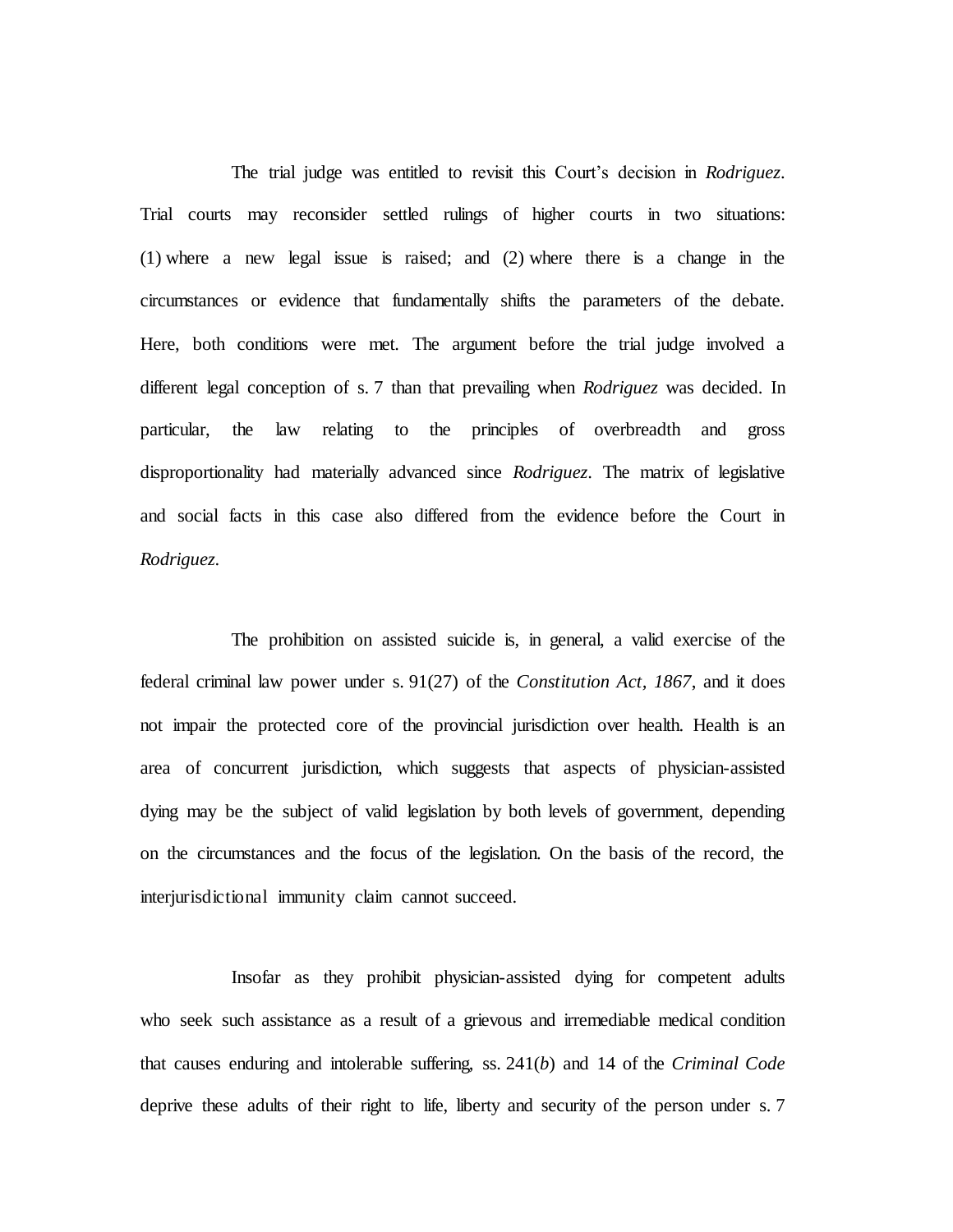of the *Charter*. The right to life is engaged where the law or state action imposes death or an increased risk of death on a person, either directly or indirectly. Here, the prohibition deprives some individuals of life, as it has the effect of forcing some individuals to take their own lives prematurely, for fear that they would be incapable of doing so when they reached the point where suffering was intolerable. The rights to liberty and security of the person, which deal with concerns about autonomy and quality of life, are also engaged. An individual's response to a grievous and irremediable medical condition is a matter critical to their dignity and autonomy. The prohibition denies people in this situation the right to make decisions concerning their bodily integrity and medical care and thus trenches on their liberty. And by leaving them to endure intolerable suffering, it impinges on their security of the person.

The prohibition on physician-assisted dying infringes the right to life, liberty and security of the person in a manner that is not in accordance with the principles of fundamental justice. The object of the prohibition is not, broadly, to preserve life whatever the circumstances, but more specifically to protect vulnerable persons from being induced to commit suicide at a time of weakness. Since a total ban on assisted suicide clearly helps achieve this object, individuals' rights are not deprived arbitrarily. However, the prohibition catches people outside the class of protected persons. It follows that the limitation on their rights is in at least some cases not connected to the objective and that the prohibition is thus overbroad. It is unnecessary to decide whether the prohibition also violates the principle against gross disproportionality.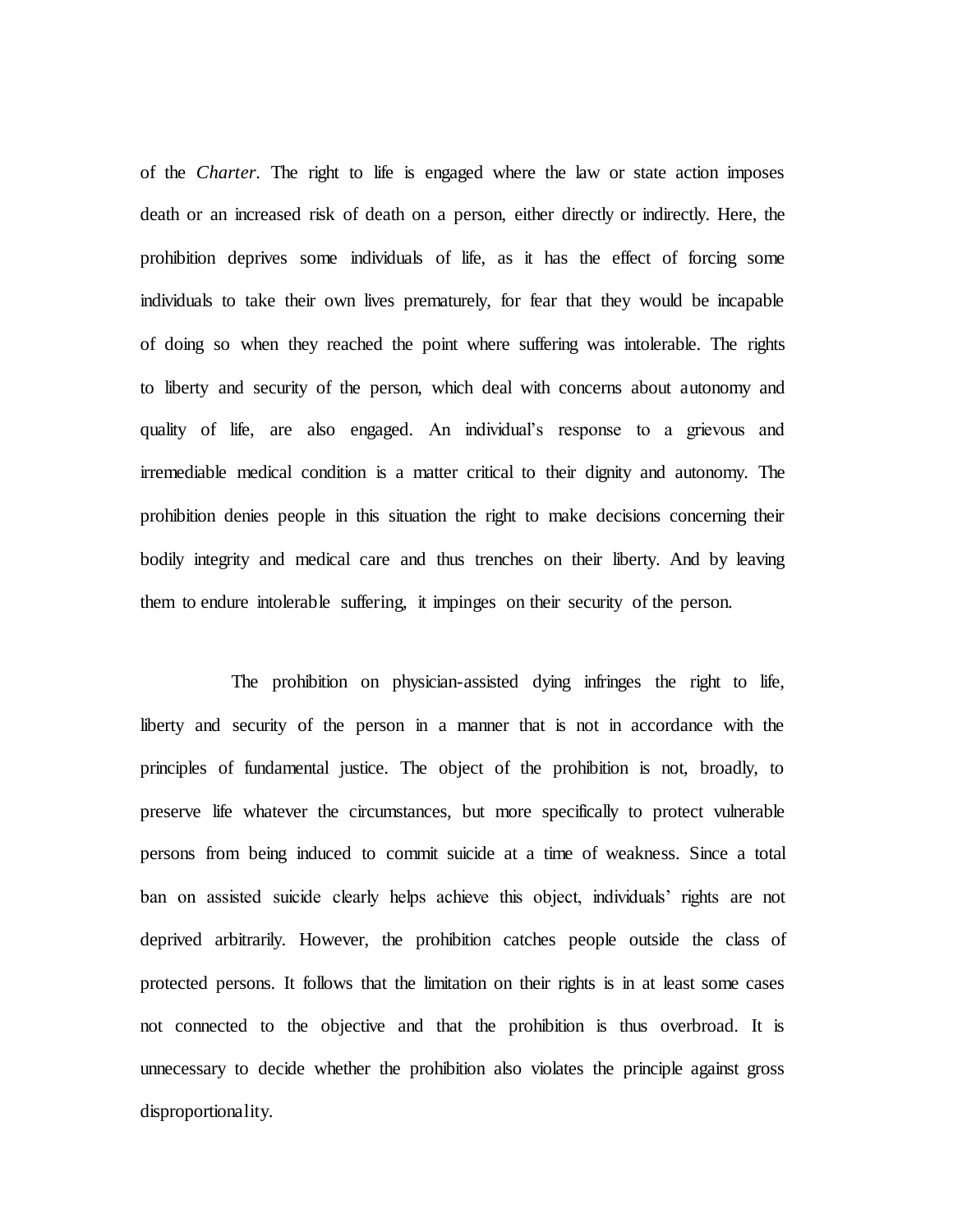Having concluded that the prohibition on physician-assisted dying violates s. 7, it is unnecessary to consider whether it deprives adults who are physically disabled of their right to equal treatment under s. 15 of the *Charter*.

Sections 241(*b*) and 14 of the *Criminal Code* are not saved by s. 1 of the *Charter*. While the limit is prescribed by law and the law has a pressing and substantial objective, the prohibition is not proportionate to the objective. An absolute prohibition on physician-assisted dying is rationally connected to the goal of protecting the vulnerable from taking their life in times of weakness, because prohibiting an activity that poses certain risks is a rational method of curtailing the risks. However, as the trial judge found, the evidence does not support the contention that a blanket prohibition is necessary in order to substantially meet the government's objective. The trial judge made no palpable and overriding error in concluding, on the basis of evidence from scientists, medical practitioners and others who are familiar with end-of-life decision-making in Canada and abroad, that a permissive regime with properly designed and administered safeguards was capable of protecting vulnerable people from abuse and error. It was also open to her to conclude that vulnerability can be assessed on an individual basis, using the procedures that physicians apply in their assessment of informed consent and decision capacity in the context of medical decision-making more generally. The absolute prohibition is therefore not minimally impairing. Given this conclusion, it is not necessary to weigh the impacts of the law on protected rights against the beneficial effect of the law in terms of the greater public good.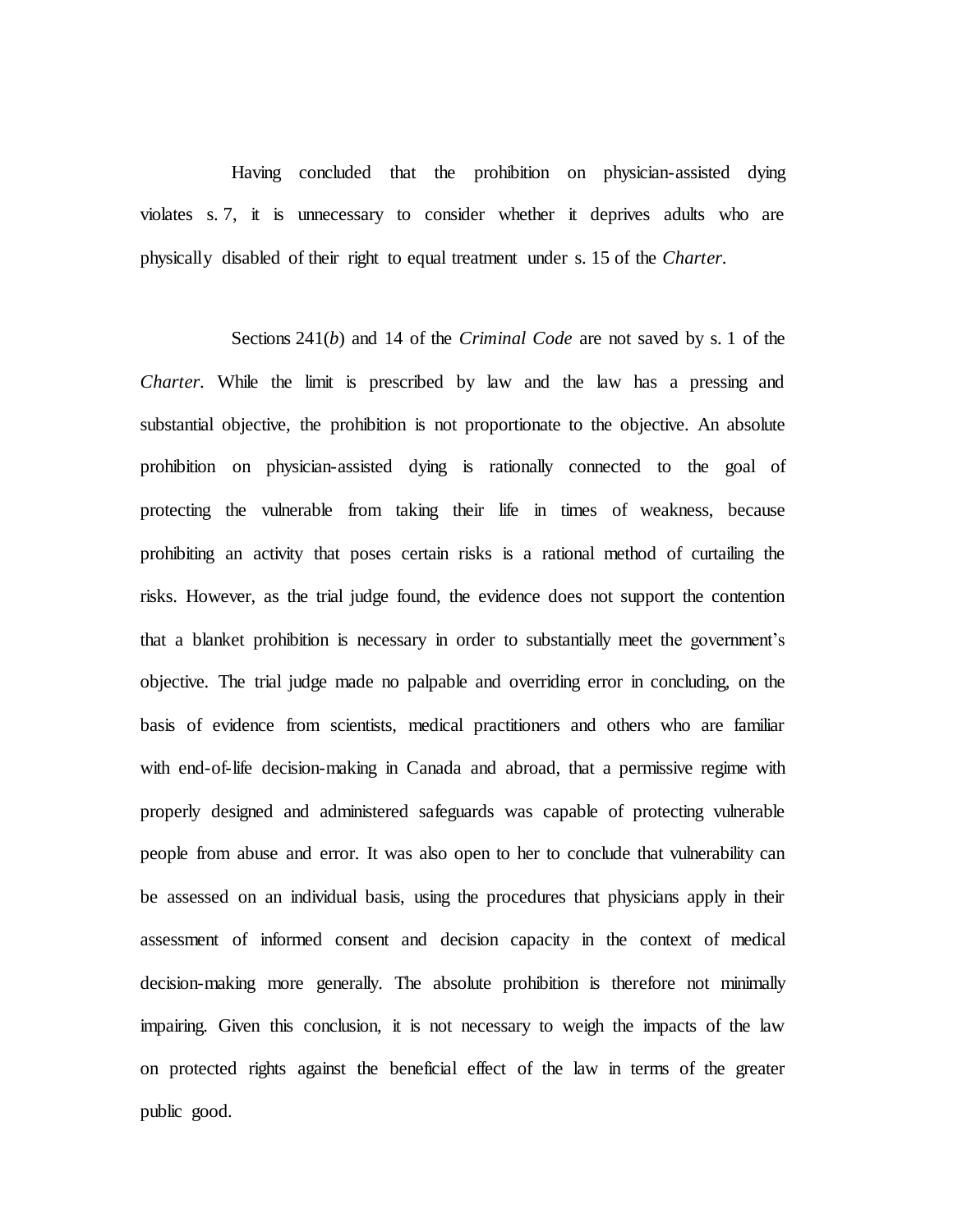The appropriate remedy is not to grant a free-standing constitutional exemption, but rather to issue a declaration of invalidity and to suspend it for 12 months. Nothing in this declaration would compel physicians to provide assistance in dying. The *Charter* rights of patients and physicians will need to be reconciled in any legislative and regulatory response to this judgment.

The appellants are entitled to an award of special costs on a full indemnity basis to cover the entire expense of bringing this case before the courts. A court may depart from the usual rule on costs and award special costs where two criteria are met. First, the case must involve matters of public interest that are truly exceptional. It is not enough that the issues raised have not been previously resolved or that they transcend individual interests of the successful litigant: they must also have a significant and widespread societal impact. Second, in addition to showing that they have no personal, proprietary or pecuniary interest in the litigation that would justify the proceedings on economic grounds, the plaintiffs must show that it would not have been possible to effectively pursue the litigation in question with private funding. Finally, only those costs that are shown to be reasonable and prudent will be covered by the award of special costs. Here, the trial judge did not err in awarding special costs in the truly exceptional circumstances of this case. It was also open to her to award 10 percent of the costs against the Attorney General of British Columbia in light of the full and active role it played in the proceedings. The trial judge was in the best position to determine the role taken by that Attorney General and the extent to which it shared carriage of the case.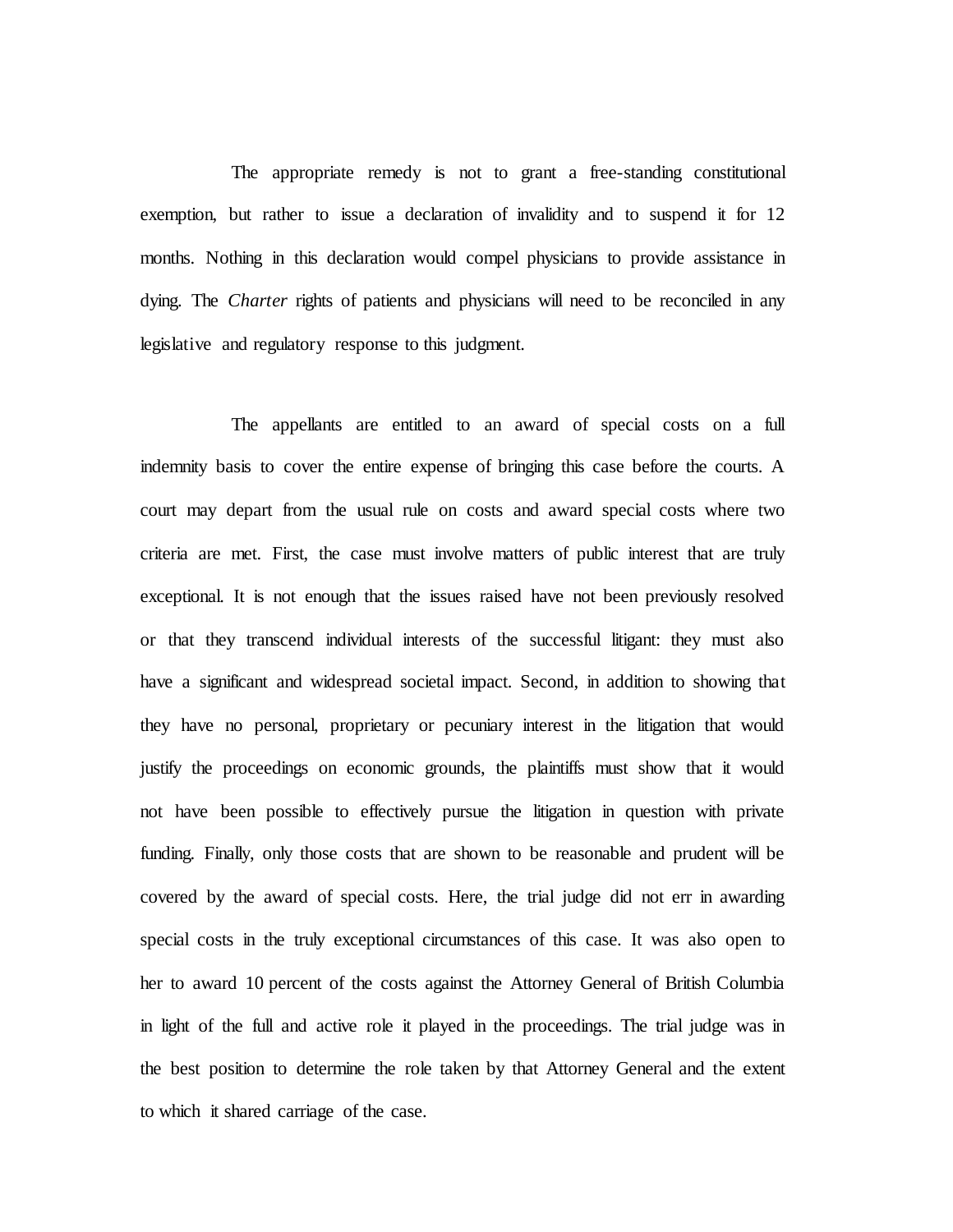# **Cases Cited**

**Distinguished:** *Rodriguez v. British Columbia (Attorney General)*, [1993] 3 S.C.R. 519; **applied:** *Canada (Attorney General) v. Bedford*, 2013 SCC 72, [2013] 3 S.C.R. 1101; **disapproved:** *Victoria (City) v. Adams*, 2009 BCCA 563, 100 B.C.L.R. (4th) 28; **referred to:** *Washington v. Glucksberg*, 521 U.S. 702 (1997); *Vacco v. Quill*, 521 U.S. 793 (1997); *Pretty v. United Kingdom*, No. 2346/02, ECHR 2002-III; *Fleming v. Ireland*, [2013] IESC 19 (BAILII); *R. (on the application of Nicklinson) v. Ministry of Justice*, [2014] UKSC 38, [2014] 3 All E.R. 843; *Alberta v. Hutterian Brethren of Wilson Colony*, 2009 SCC 37, [2009] 2 S.C.R. 567; *R. v. Ferguson*, 2008 SCC 6, [2008] 1 S.C.R. 96; *Ontario (Attorney General) v. Fraser*, 2011 SCC 20, [2011] 2 S.C.R. 3; *Canadian Western Bank v. Alberta*, 2007 SCC 22, [2007] 2 S.C.R. 3; *Tsilhqot'in Nation v. British Columbia*, 2014 SCC 44, [2014] 2 S.C.R. 256; *Canada (Attorney General) v. PHS Community Services Society*, 2011 SCC 44, [2011] 3 S.C.R. 134; *RJR-MacDonald Inc. v. Canada (Attorney General)*, [1995] 3 S.C.R. 199; *Schneider v. The Queen*, [1982] 2 S.C.R. 112; *Chaoulli v. Quebec (Attorney General)*, 2005 SCC 35, [2005] 1 S.C.R. 791; *Blencoe v. British Columbia (Human Rights Commission)*, 2000 SCC 44, [2000] 2 S.C.R. 307; *New Brunswick (Minister of Health and Community Services) v. G. (J.)*, [1999] 3 S.C.R. 46; *A.C. v. Manitoba (Director of Child and Family Services)*, 2009 SCC 30, [2009] 2 S.C.R. 181; *R. v. Parker* (2000), 49 O.R. (3d) 481; *Fleming v. Reid* (1991), 4 O.R. (3d) 74; *Ciarlariello v. Schacter*, [1993] 2 S.C.R. 119; *Malette v. Shulman* (1990), 72 O.R. (2d) 417; *Nancy B. v. Hôtel-Dieu de Québec* (1992), 86 D.L.R. (4th) 385;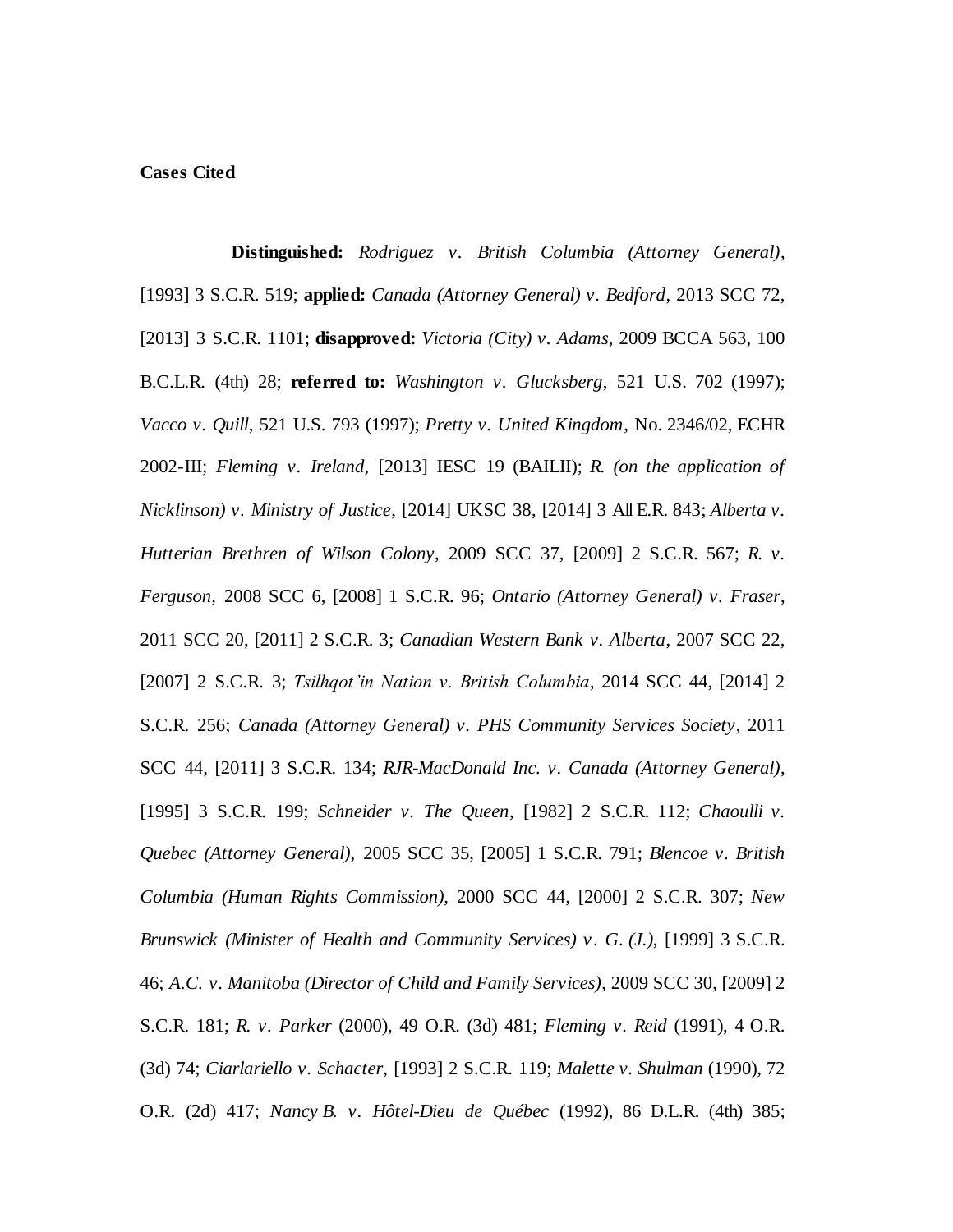*Charkaoui v. Canada (Citizenship and Immigration)*, 2007 SCC 9, [2007] 1 S.C.R. 350; *R. v. Swain*, [1991] 1 S.C.R. 933; *Re B.C. Motor Vehicle Act*, [1985] 2 S.C.R. 486; *Suresh v. Canada (Minister of Citizenship and Immigration)*, 2002 SCC 1, [2002] 1 S.C.R. 3; *R. v. Oakes*, [1986] 1 S.C.R. 103; *Saskatchewan (Human Rights Commission) v. Whatcott*, 2013 SCC 11, [2013] 1 S.C.R. 467; *R. v. Morgentaler*, [1988] 1 S.C.R. 30; *Little Sisters Book and Art Emporium v. Canada (Commissioner of Customs and Revenue)*, 2007 SCC 2, [2007] 1 S.C.R. 38; *Finney v. Barreau du Québec*, 2004 SCC 36, [2004] 2 S.C.R. 17; *British Columbia (Minister of Forests) v. Okanagan Indian Band*, 2003 SCC 71, [2003] 3 S.C.R. 371; *B. (R.) v. Children's Aid Society of Metropolitan Toronto*, [1995] 1 S.C.R. 315; *Hegeman v. Carter*, 2008 NWTSC 48, 74 C.P.C. (6th) 112; *Polglase v. Polglase* (1979), 18 B.C.L.R. 294.

#### **Statutes and Regulations Cited**

*Act respecting end-of-life care*, CQLR, c. S-32.0001 [not yet in force].

*Canadian Charter of Rights and Freedoms*, ss. 1, 7, 15.

*Constitution Act, 1867*, ss. 91, 92.

*Constitution Act, 1982*, s. 52.

*Criminal Code*, R.S.C. 1985, c. C-46, ss. 14, 21, 22, 212(1)(*j*), 222, 241.

### **Authors Cited**

Singleton, Thomas J. "The Principles of Fundamental Justice, Societal Interests and Section 1 of the Charter" (1995), 74 *Can. Bar Rev.* 446.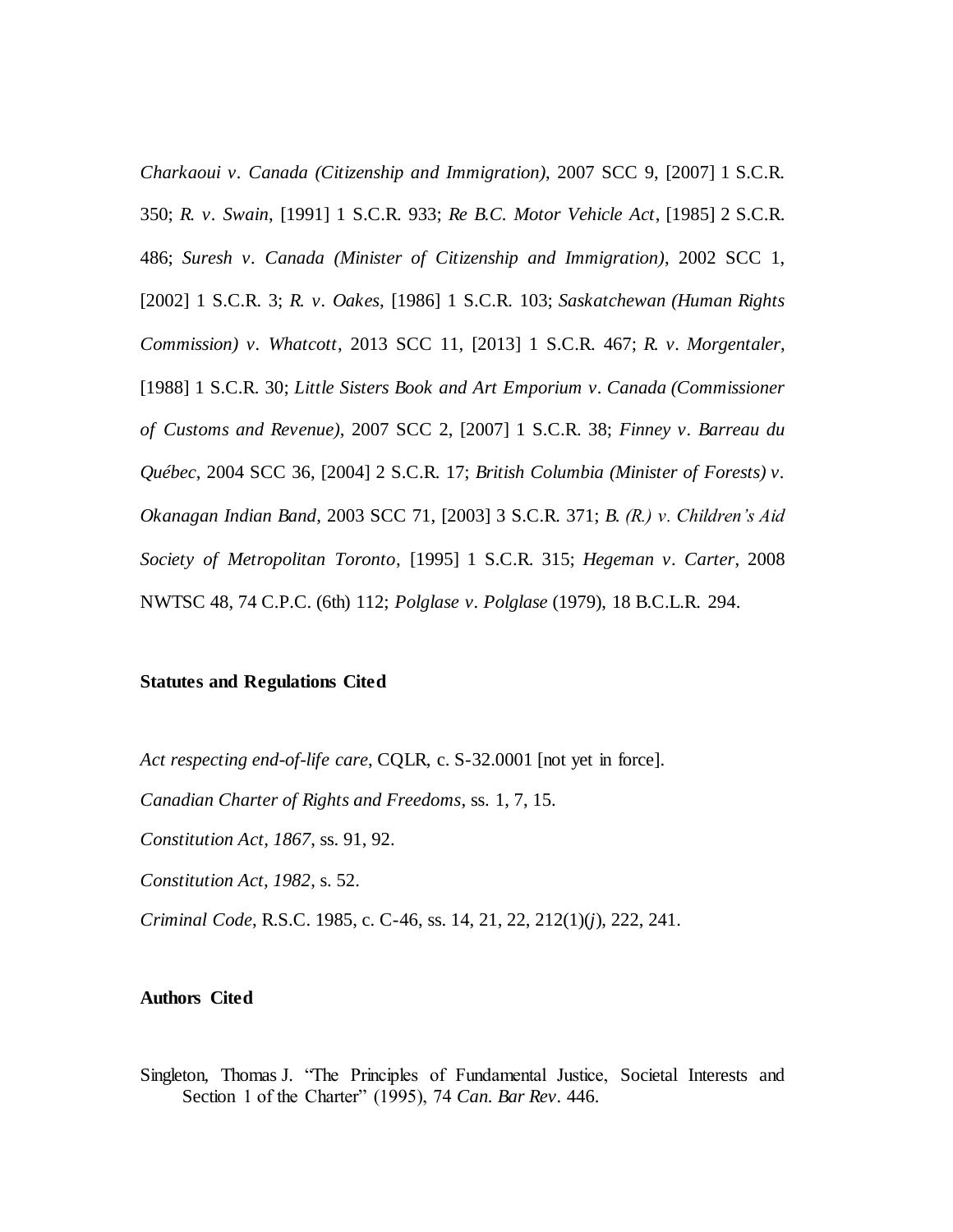APPEAL from a judgment of the British Columbia Court of Appeal (Finch C.J.B.C. and Newbury and Saunders JJ.A.), 2013 BCCA 435, 51 B.C.L.R. (5th) 213, 302 C.C.C. (3d) 26, 365 D.L.R. (4th) 351, 293 C.R.R. (2d) 109, 345 B.C.A.C. 232, 589 W.A.C. 232, [2014] 1 W.W.R. 211, [2013] B.C.J. No. 2227 (QL), 2013 CarswellBC 3051 (WL Can.), setting aside decisions of Smith J., 2012 BCSC 886, 287 C.C.C. (3d) 1, 261 C.R.R. (2d) 1, [2012] B.C.J. No. 1196 (QL), 2012 CarswellBC 1752 (WL Can.); and 2012 BCSC 1587, 271 C.R.R. (2d) 224, [2012] B.C.J. No. 2259 (QL), 2012 CarswellBC 3388 (WL Can.). Appeal allowed.

*Joseph J. Arvay*, *Q.C.*, *Sheila M. Tucker* and *Alison M. Latimer*, for the appellants.

*Robert J. Frater* and *Donnaree Nygard*, for the respondent the Attorney General of Canada.

*Bryant Mackey*, for the respondent the Attorney General of British Columbia.

*S. Zachary Green*, for the intervener the Attorney General of Ontario.

*Jean-Yves Bernard* and *Sylvain Leboeuf*, for the intervener the Attorney General of Quebec.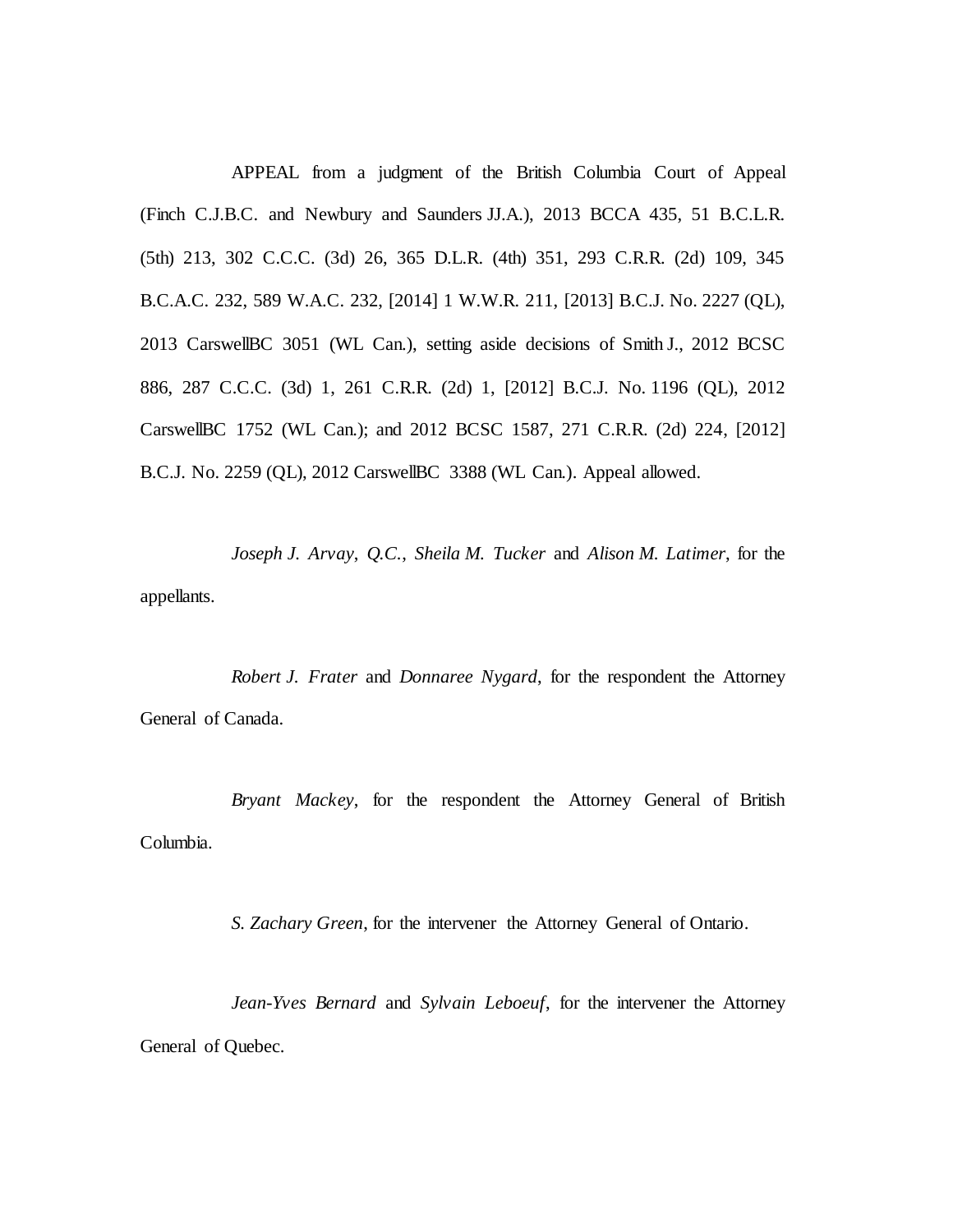*David Baker* and *Emily Shepard*, for the interveners the Council of Canadians with Disabilities and the Canadian Association for Community Living.

*Gerald D. Chipeur*, *Q.C.*, for the intervener the Christian Legal Fellowship.

Written submissions only by *Gordon Capern*, *Michael Fenrick*, *Richard Elliott* and *Ryan Peck*, for the interveners the Canadian HIV/AIDS Legal Network and the HIV & AIDS Legal Clinic Ontario.

*André Schutten*, for the intervener the Association for Reformed Political Action Canada.

*Pierre Bienvenu*, *Andres C. Garin* and *Vincent Rochette*, for the intervener the Physicians' Alliance against Euthanasia.

*Geoffrey Trotter*, for the intervener the Evangelical Fellowship of Canada.

*Albertos Polizogopoulos*, for the interveners the Christian Medical and Dental Society of Canada and the Canadian Federation of Catholic Physicians' Societies.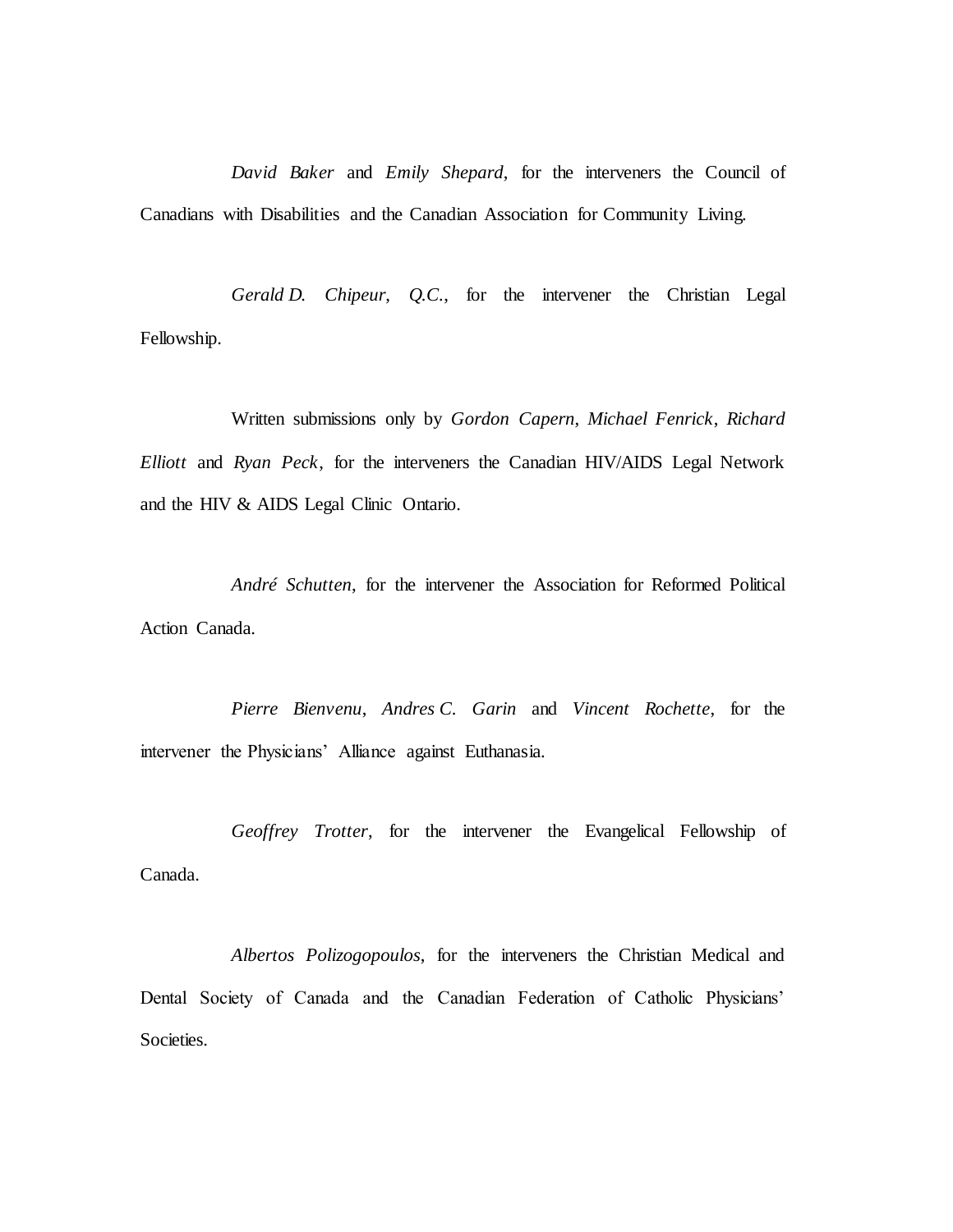Written submissions only by *Cynthia Petersen* and *Kelly Doctor*, for the intervener Dying With Dignity.

*Harry Underwood* and *Jessica Prince*, for the intervener the Canadian Medical Association.

*Albertos Polizogopoulos* and *Russell G. Gibson*, for the intervener the Catholic Health Alliance of Canada.

*Marlys A. Edwardh* and *Daniel Sheppard*, for the intervener the Criminal Lawyers' Association (Ontario).

*Jason B. Gratl*, for the interveners the Farewell Foundation for the Right to Die and Association québécoise pour le droit de mourir dans la dignité.

*Christopher D. Bredt* and *Margot Finley*, for the intervener the Canadian Civil Liberties Association.

*Robert W. Staley*, *Ranjan K. Agarwal*, *Jack R. Maslen* and *Philip H. Horgan*, for the interveners the Catholic Civil Rights League, the Faith and Freedom Alliance and the Protection of Conscience Project.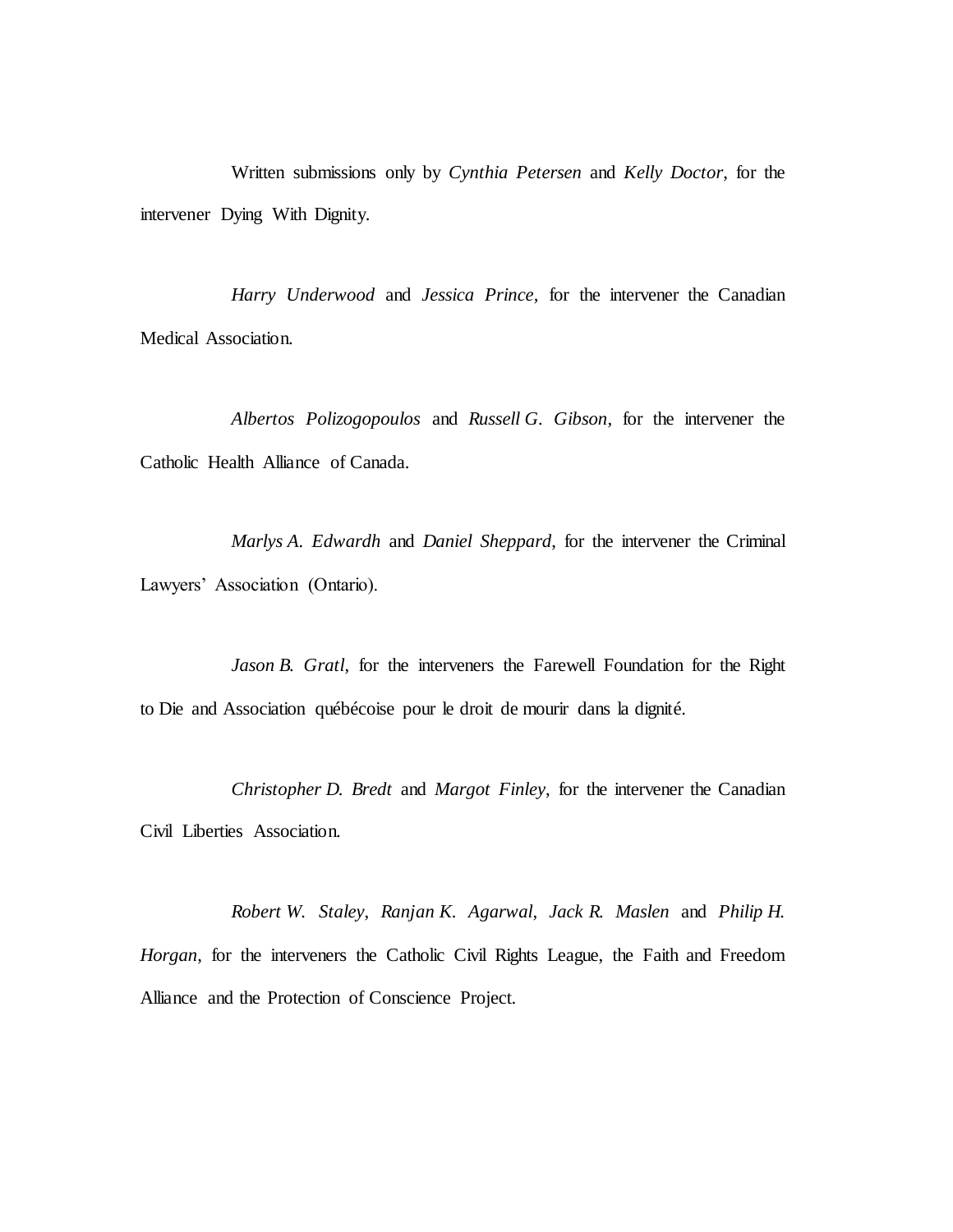*Angus M. Gunn*, *Q.C.*, and *Duncan A. W. Ault*, for the intervener the Alliance Of People With Disabilities Who are Supportive of Legal Assisted Dying Society.

*Tim Dickson* and *Ryan J. M. Androsoff*, for the intervener the Canadian Unitarian Council.

*Hugh R. Scher*, for the interveners the Euthanasia Prevention Coalition and the Euthanasia Prevention Coalition — British Columbia.

The following is the judgment delivered by

THE COURT-

# **TABLE OF CONTENTS**

- I. [Introduction](#page-17-0)
- II. [Background](#page-19-0)
- III. [Statutory Provisions](#page-27-0)
- IV. [Judicial History](#page-29-0)
- *A. [British Columbia Supreme Court, 2012 BCSC 886, 287 C.C.C. \(3d\) 1](#page-29-1)*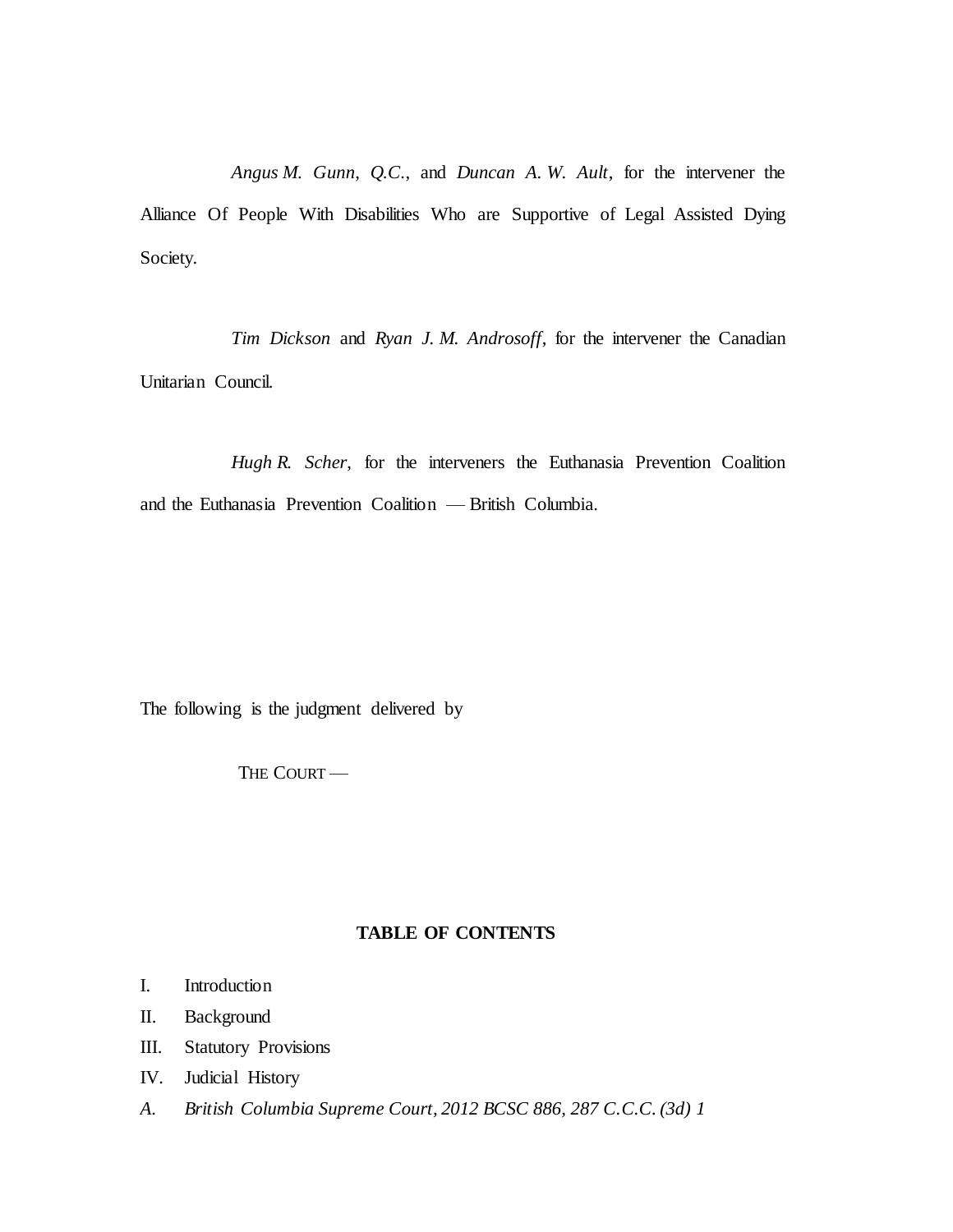- *B. [British Columbia Court of Appeal, 2013 BCCA 435, 51 B.C.L.R. \(5th\) 213](#page-35-0)*
- V. [Issues on Appeal](#page-37-0)
- VI. [Was the Trial Judge Bound by](#page-38-0) *Rodriguez*?
- VII. [Does the Prohibition Interfere With the "Core" of the Provincial Jurisdiction Over](#page-41-0)  [Health?](#page-41-0)
- VIII. [Section 7](#page-43-0)
- *A. [Does the Law Infringe the Right to Life, Liberty and Security of the Person?](#page-44-0)*
	- (1) [Life](#page-44-1)
	- (2) [Liberty and Security of the Person](#page-46-0)
	- (3) [Summary on Section 7: Life, Liberty and Security of the Person](#page-50-0)
- *B. [The Principles of Fundamental Justice](#page-50-1)*
	- (1) [Arbitrariness](#page-55-0)
	- (2) [Overbreadth](#page-56-0)
	- (3) [Gross Disproportionality](#page-57-0)
	- (4) [Parity](#page-59-0)
- IX. [Does the Prohibition on Assisted Suicide Violate Section 15 of the](#page-59-1) *Charter*?
- X. [Section 1](#page-60-0)
	- (1) [Rational Connection](#page-61-0)
	- (2) [Minimal Impairment](#page-62-0)
		- *(a) [Canada's Challenge to the Facts](#page-65-0)*
		- *(b) [The Fresh Evidence](#page-66-0)*
		- *(c) [The Feasibility of Safeguards and the Possibility of a "Slippery Slope"](#page-68-0)*
	- (3) [Deleterious Effects and Salutary Benefits](#page-71-0)
- XI. [Remedy](#page-71-1)
- *A. [The Court of Appeal's Proposed Constitutional Exemption](#page-71-2)*
- *B. [Declaration of Invalidity](#page-72-0)*
- XII. [Costs](#page-75-0)
- XIII. [Conclusion](#page-80-0)

## <span id="page-17-0"></span>I. Introduction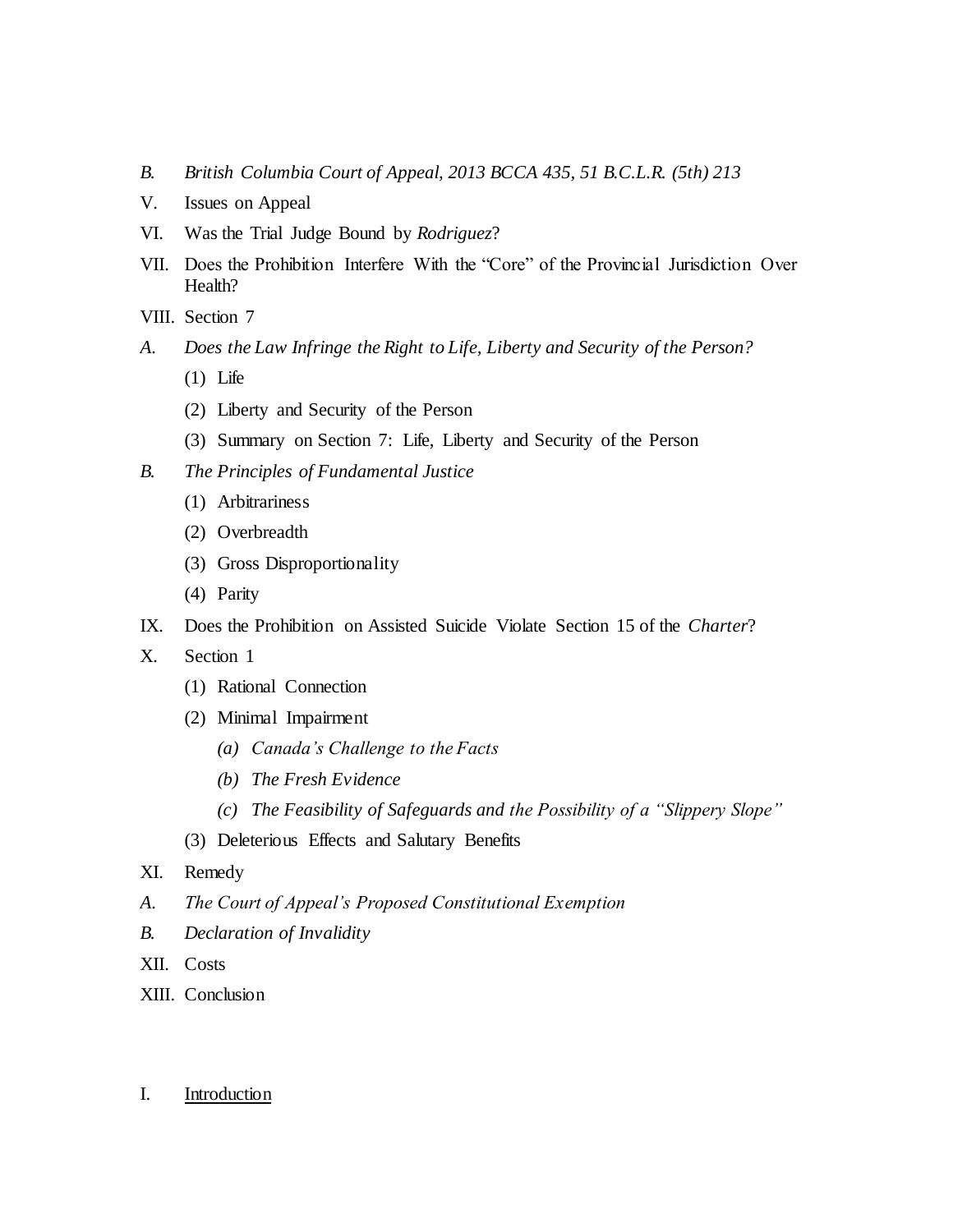[1] It is a crime in Canada to assist another person in ending her own life. As a result, people who are grievously and irremediably ill cannot seek a physician's assistance in dying and may be condemned to a life of severe and intolerable suffering. A person facing this prospect has two options: she can take her own life prematurely, often by violent or dangerous means, or she can suffer until she dies from natural causes. The choice is cruel.

[2] The question on this appeal is whether the criminal prohibition that puts a person to this choice violates her *Charter* rights to life, liberty and security of the person (s. 7) and to equal treatment by and under the law (s. 15). This is a question that asks us to balance competing values of great importance. On the one hand stands the autonomy and dignity of a competent adult who seeks death as a response to a grievous and irremediable medical condition. On the other stands the sanctity of life and the need to protect the vulnerable.

[3] The trial judge found that the prohibition violates the s.7 rights of competent adults who are suffering intolerably as a result of a grievous and irremediable medical condition. She concluded that this infringement is not justified under s. 1 of the *Charter*. We agree. The trial judge's findings were based on an exhaustive review of the extensive record before her. The evidence supports her conclusion that the violation of the right to life, liberty and security of the person guaranteed by s. 7 of the *Charter* is severe. It also supports her finding that a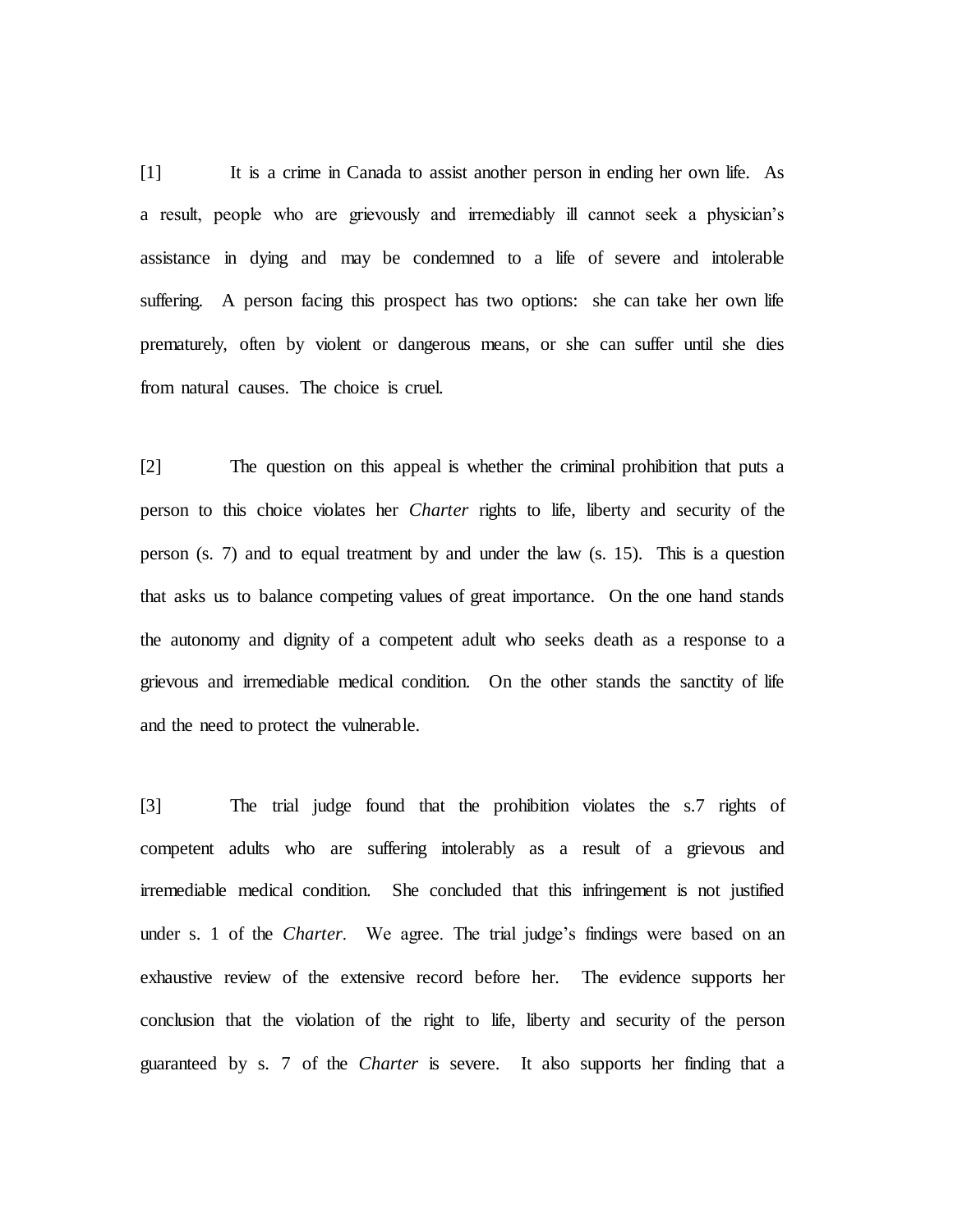properly administered regulatory regime is capable of protecting the vulnerable from abuse or error.

[4] We conclude that the prohibition on physician-assisted dying is void insofar as it deprives a competent adult of such assistance where (1) the person affected clearly consents to the termination of life; and (2) the person has a grievous and irremediable medical condition (including an illness, disease or disability) that causes enduring suffering that is intolerable to the individual in the circumstances of his or her condition. We therefore allow the appeal.

# <span id="page-19-0"></span>II. Background

[5] In Canada, aiding or abetting a person to commit suicide is a criminal offence: see s. 241(*b*) of the *Criminal Code*, R.S.C. 1985, c. C-46. This means that a person cannot seek a physician-assisted death. Twenty-one years ago, this Court upheld this blanket prohibition on assisted suicide by a slim majority: *Rodriguez v. British Columbia (Attorney General)*, [1993] 3 S.C.R. 519. Sopinka J., writing for five justices, held that the prohibition did not violate s. 7 of the *Canadian Charter of Rights and Freedoms*, and that if it violated s. 15, this was justified under s. 1, as there was "no halfway measure that could be relied upon with assurance" to protect the vulnerable (p. 614). Four justices disagreed. McLachlin J. (as she then was), with L'Heureux-Dubé J. concurring, concluded that the prohibition violated s. 7 of the *Charter* and was not justified under s. 1. Lamer C.J. held that the prohibition violated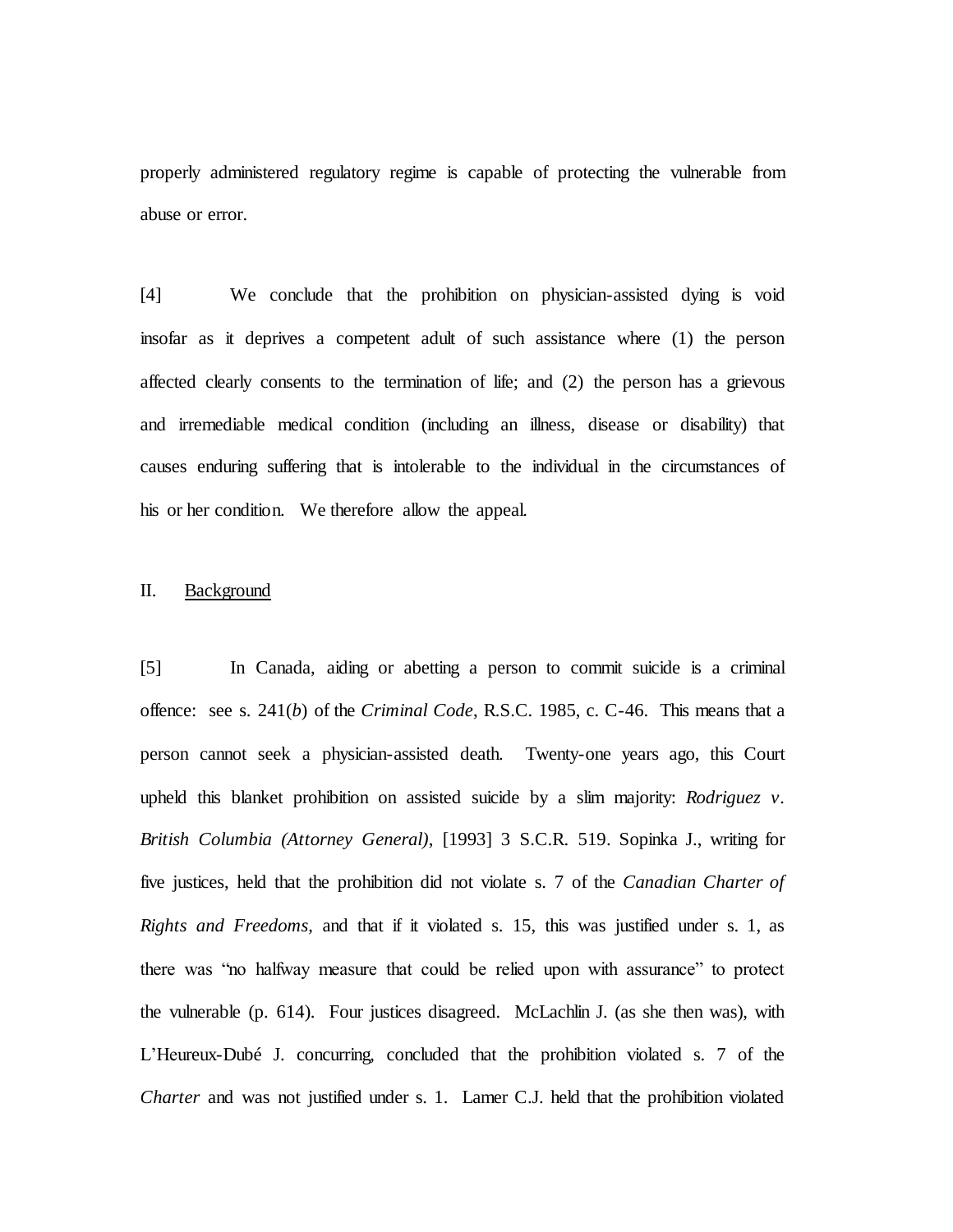s. 15 of the *Charter* and was not saved under s. 1. Cory J. agreed that the prohibition violated both ss. 7 and 15 and could not be justified.

[6] Despite the Court's decision in *Rodriguez*, the debate over physician-assisted dying continued. Between 1991 and 2010, the House of Commons and its committees debated no less than six private member's bills seeking to decriminalize assisted suicide. None was passed. While opponents to legalization emphasized the inadequacy of safeguards and the potential to devalue human life, a vocal minority spoke in favour of reform, highlighting the importance of dignity and autonomy and the limits of palliative care in addressing suffering. The Senate considered the matter as well, issuing a report on assisted suicide and euthanasia in 1995. The majority expressed concerns about the risk of abuse under a permissive regime and the need for respect for life. A minority supported an exemption to the prohibition in some circumstances.

[7] More recent reports have come down in favour of reform. In 2011, the Royal Society of Canada published a report on end-of-life decision-making and recommended that the *Criminal Code* be modified to permit assistance in dying in some circumstances. The Quebec National Assembly's Select Committee on Dying with Dignity issued a report in 2012, recommending amendments to legislation to recognize medical aid in dying as appropriate end-of-life care (now codified in *An Act respecting end-of-life care*, CQLR, c. S-32.0001 (not yet in force)).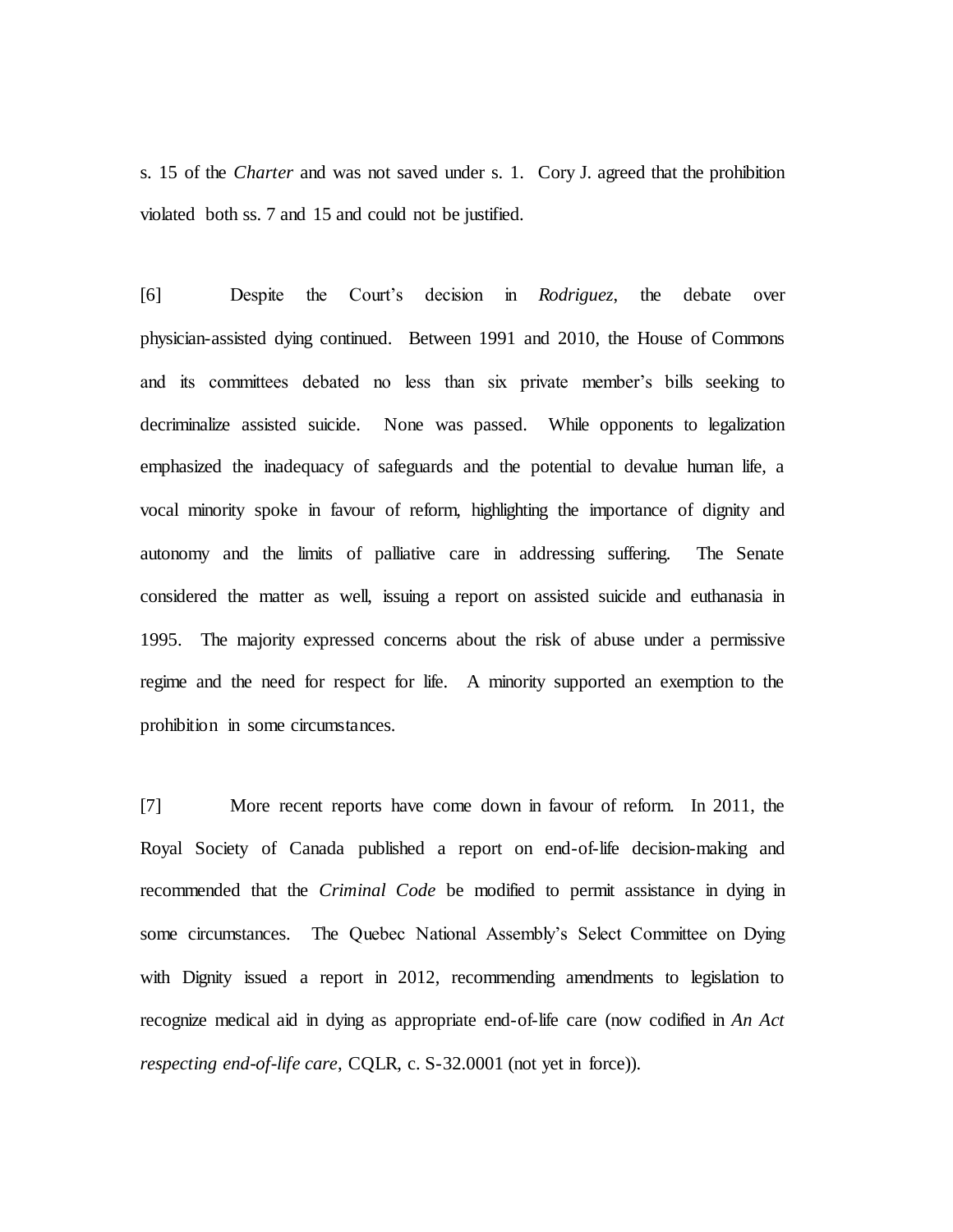[8] The legislative landscape on the issue of physician-assisted death has changed in the two decades since *Rodriguez*. In 1993 Sopinka J. noted that no other Western democracy expressly permitted assistance in dying. By 2010, however, eight jurisdictions permitted some form of assisted dying: the Netherlands, Belgium, Luxembourg, Switzerland, Oregon, Washington, Montana and Colombia. The process of legalization began in 1994, when Oregon, as a result of a citizens' initiative, altered its laws to permit medical aid in dying for a person suffering from a terminal disease. Colombia followed in 1997, after a decision of the constitutional court. The Dutch Parliament established a regulatory regime for assisted dying in 2002; Belgium quickly adopted a similar regime, with Luxembourg joining in 2009. Together, these regimes have produced a body of evidence about the practical and legal workings of physician-assisted death and the efficacy of safeguards for the vulnerable.

[9] Nevertheless, physician-assisted dying remains a criminal offence in most Western countries, and a number of courts have upheld the prohibition on such assistance in the face of constitutional and human rights challenges: see, e.g., *Washington v. Glucksberg*, 521 U.S. 702 (1997); *Vacco v. Quill*, 521 U.S. 793 (1997); *Pretty v. United Kingdom*, No. 2346/02, ECHR 2002-III; and *Fleming v. Ireland*, [2013] IESC 19 (BAILII). In a recent decision, a majority of the Supreme Court of the United Kingdom accepted that the absolute prohibition on assisted dying breached the claimants' rights, but found the evidence on safeguards insufficient; the court concluded that Parliament should be given an opportunity to debate and amend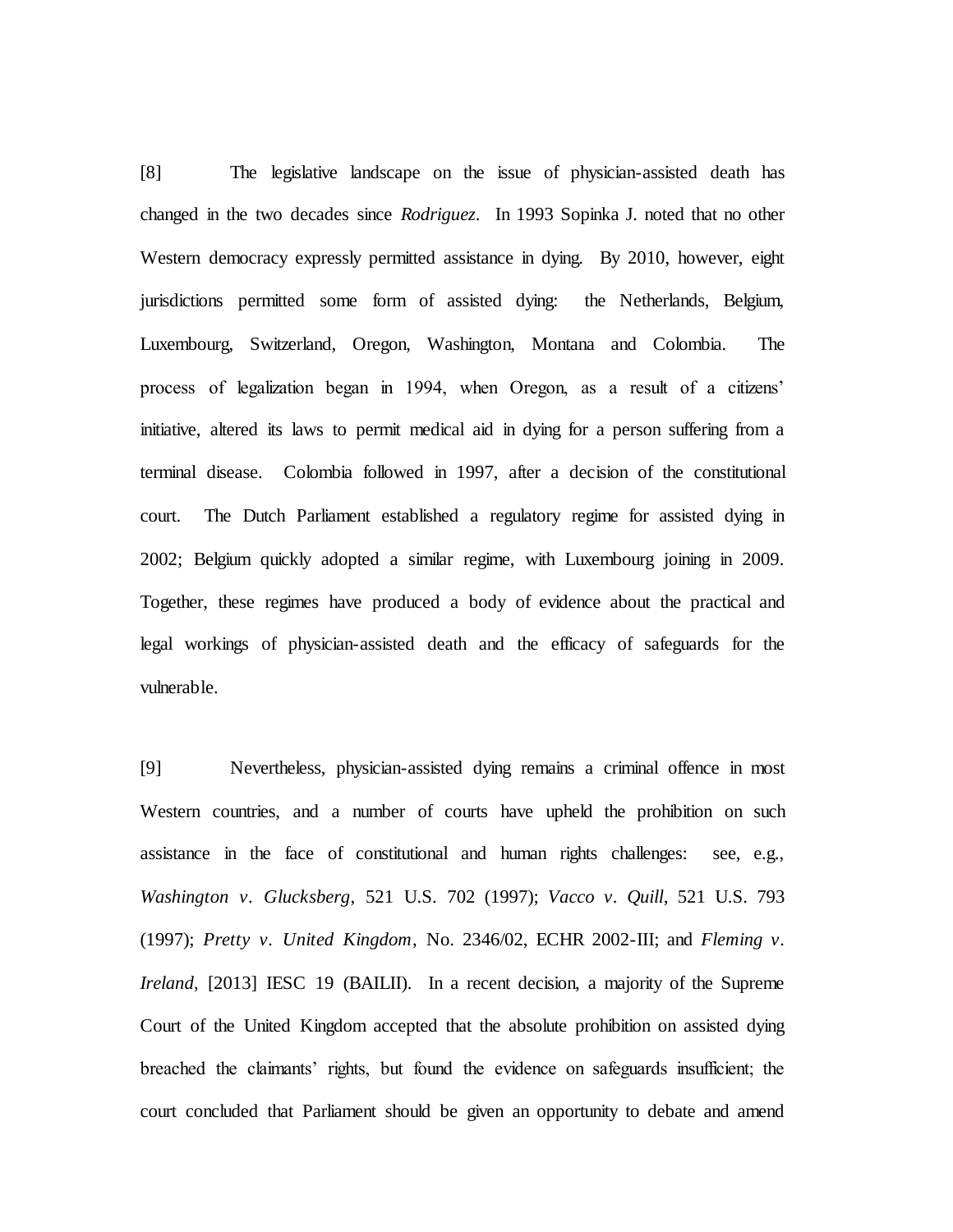the legislation based on the court's provisional views (see *R*. *(on the application of Nicklinson) v. Ministry of Justice*, [2014] UKSC 38, [2014] 3 All E.R. 843).

[10] The debate in the public arena reflects the ongoing debate in the legislative sphere. Some medical practitioners see legal change as a natural extension of the principle of patient autonomy, while others fear derogation from the principles of medical ethics. Some people with disabilities oppose the legalization of assisted dying, arguing that it implicitly devalues their lives and renders them vulnerable to unwanted assistance in dying, as medical professionals assume that a disabled patient "leans towards death at a sharper angle than the acutely ill — but otherwise non-disabled — patient" (2012 BCSC 886, 287 C.C.C. (3d) 1, at para. 811). Other people with disabilities take the opposite view, arguing that a regime which permits control over the manner of one's death respects, rather than threatens, their autonomy and dignity, and that the legalization of physician-assisted suicide will protect them by establishing stronger safeguards and oversight for end-of-life medical care.

[11] The impetus for this case arose in 2009, when Gloria Taylor was diagnosed with a fatal neurodegenerative disease, amyotrophic lateral sclerosis (or ALS), which causes progressive muscle weakness. ALS patients first lose the ability to use their hands and feet, then the ability to walk, chew, swallow, speak and, eventually, breathe. Like Sue Rodriguez before her, Gloria Taylor did "not want to die slowly, piece by piece" or "wracked with pain," and brought a claim before the British Columbia Supreme Court challenging the constitutionality of the *Criminal*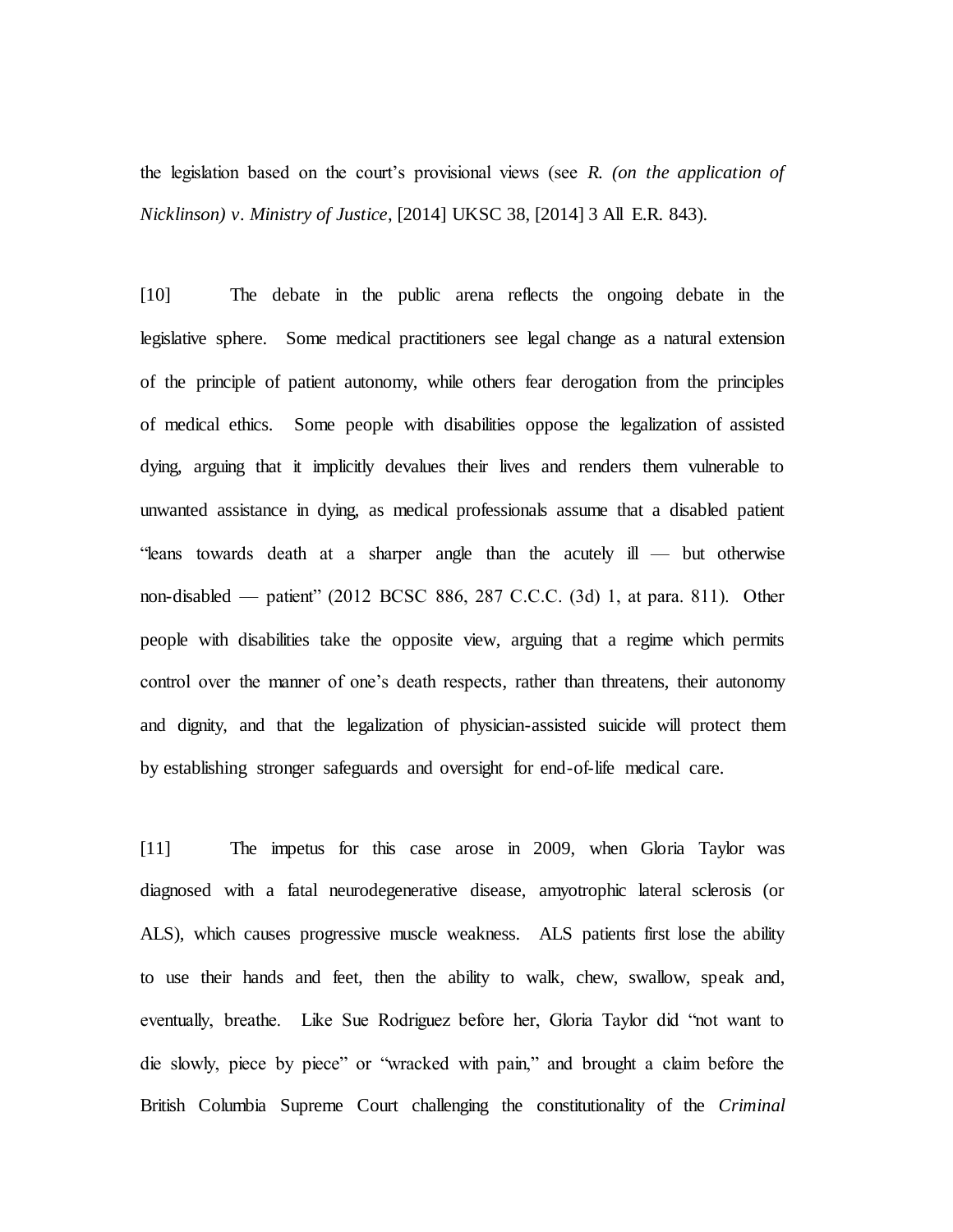*Code* provisions that prohibit assistance in dying, specifically ss. 14, 21, 22, 222 and 241. She was joined in her claim by Lee Carter and Hollis Johnson, who had assisted Ms. Carter's mother, Kathleen ("Kay") Carter, in achieving her goal of dying with dignity by taking her to Switzerland to use the services of DIGNITAS, an assisted-suicide clinic; Dr. William Shoichet, a physician from British Columbia who would be willing to participate in physician-assisted dying if it were no longer prohibited; and the British Columbia Civil Liberties Association, which has a long-standing interest in patients' rights and health policy and has conducted advocacy and education with respect to end-of-life choices, including assisted suicide.

[12] By 2010, Ms. Taylor's condition had deteriorated to the point that she required a wheelchair to go more than a short distance and was suffering pain from muscle deterioration. She required home support for assistance with the daily tasks of living, something that she described as an assault on her privacy, dignity and self-esteem. She continued to pursue an independent life despite her illness, but found that she was steadily losing the ability to participate fully in that life. Ms. Taylor informed her family and friends of a desire to obtain a physician-assisted death. She did not want to "live in a bedridden state, stripped of dignity and independence", she said; nor did she want an "ugly death". This is how she explained her desire to seek a physician-assisted death:

> I do not want my life to end violently. I do not want my mode of death to be traumatic for my family members. I want the legal right to die peacefully, at the time of my own choosing, in the embrace of my family and friends.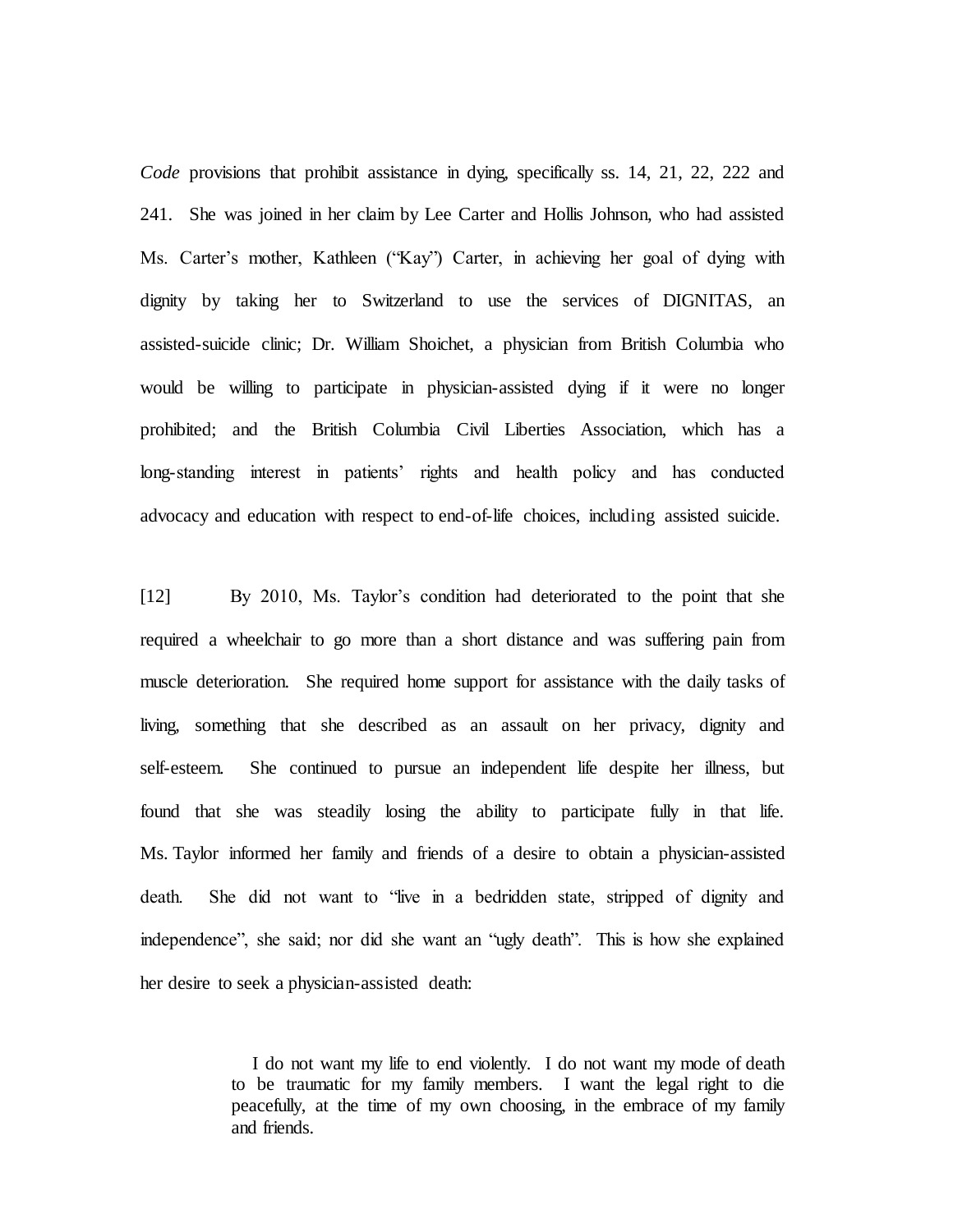I know that I am dying, but I am far from depressed. I have some down time - that is part and parcel of the experience of knowing that you are terminal. But there is still a lot of good in my life; there are still things, like special times with my granddaughter and family, that bring me extreme joy. I will not waste any of my remaining time being depressed. I intend to get every bit of happiness I can wring from what is left of my life so long as it remains a life of quality; but I do not want to live a life without quality. There will come a point when I will know that enough is enough. I cannot say precisely when that time will be. It is not a question of "when I can't walk" or "when I can't talk." There is no pre-set trigger moment. I just know that, globally, there will be some point in time when I will be able to say – "this is it, this is the point where life is just not worthwhile." When that time comes, I want to be able to call my family together, tell them of my decision, say a dignified good-bye and obtain final closure - for me and for them.

My present quality of life is impaired by the fact that I am unable to say for certain that I will have the right to ask for physician-assisted dying when that "enough is enough" moment arrives. I live in apprehension that my death will be slow, difficult, unpleasant, painful, undignified and inconsistent with the values and principles I have tried to live by.  $\ldots$ 

# $[\ldots]$

. . . What I fear is a death that negates, as opposed to concludes, my life. I do not want to die slowly, piece by piece. I do not want to waste away unconscious in a hospital bed. I do not want to die wracked with pain.

[13] Ms. Taylor, however, knew she would be unable to request a physician-assisted death when the time came, because of the *Criminal Code*  prohibition and the fact that she lacked the financial resources to travel to Switzerland, where assisted suicide is legal and available to non-residents. This left her with what she described as the "cruel choice" between killing herself while she was still physically capable of doing so, or giving up the ability to exercise any control over the manner and timing of her death.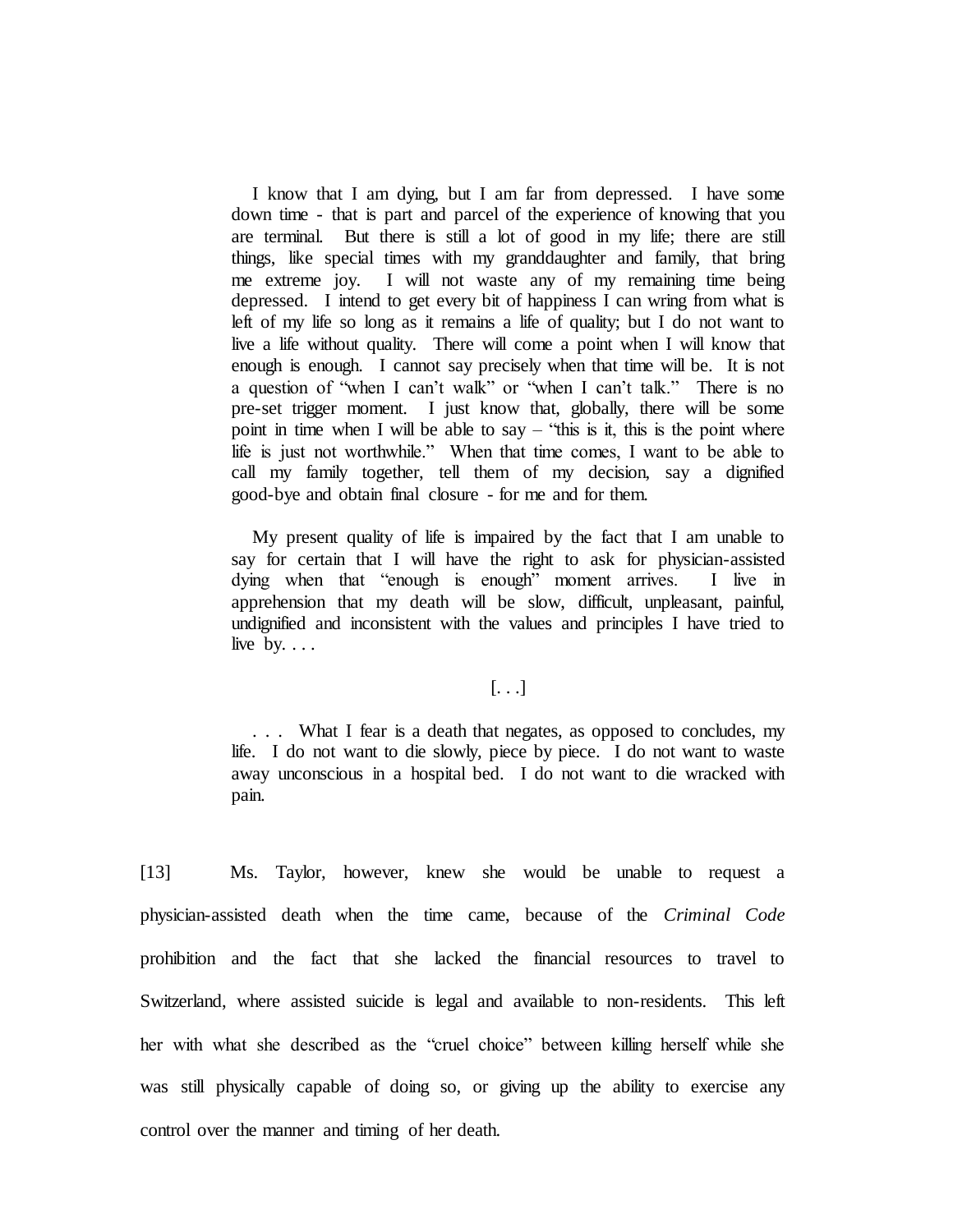[14] Other witnesses also described the "horrible" choice faced by a person suffering from a grievous and irremediable illness. The stories in the affidavits vary in their details: some witnesses described the progression of degenerative illnesses like motor neuron diseases or Huntington's disease, while others described the agony of treatment and the fear of a gruesome death from advanced-stage cancer. Yet running through the evidence of all the witnesses is a constant theme — that they suffer from the knowledge that they lack the ability to bring a peaceful end to their lives at a time and in a manner of their own choosing.

[15] Some describe how they had considered seeking out the traditional modes of suicide but found that choice, too, repugnant:

> I was going to blow my head off. I have a gun and I seriously considered doing it. I decided that I could not do that to my family. It would be horrible to put them through something like that. . . . I want a better choice than that.

A number of the witnesses made clear that they — or their loved ones — had considered or in fact committed suicide earlier than they would have chosen to die if physician-assisted death had been available to them. One woman noted that the conventional methods of suicide, such as carbon monoxide asphyxiation, slitting of the wrists or overdosing on street drugs, would require that she end her life "while I am still able bodied and capable of taking my life, well ahead of when I actually need to leave this life".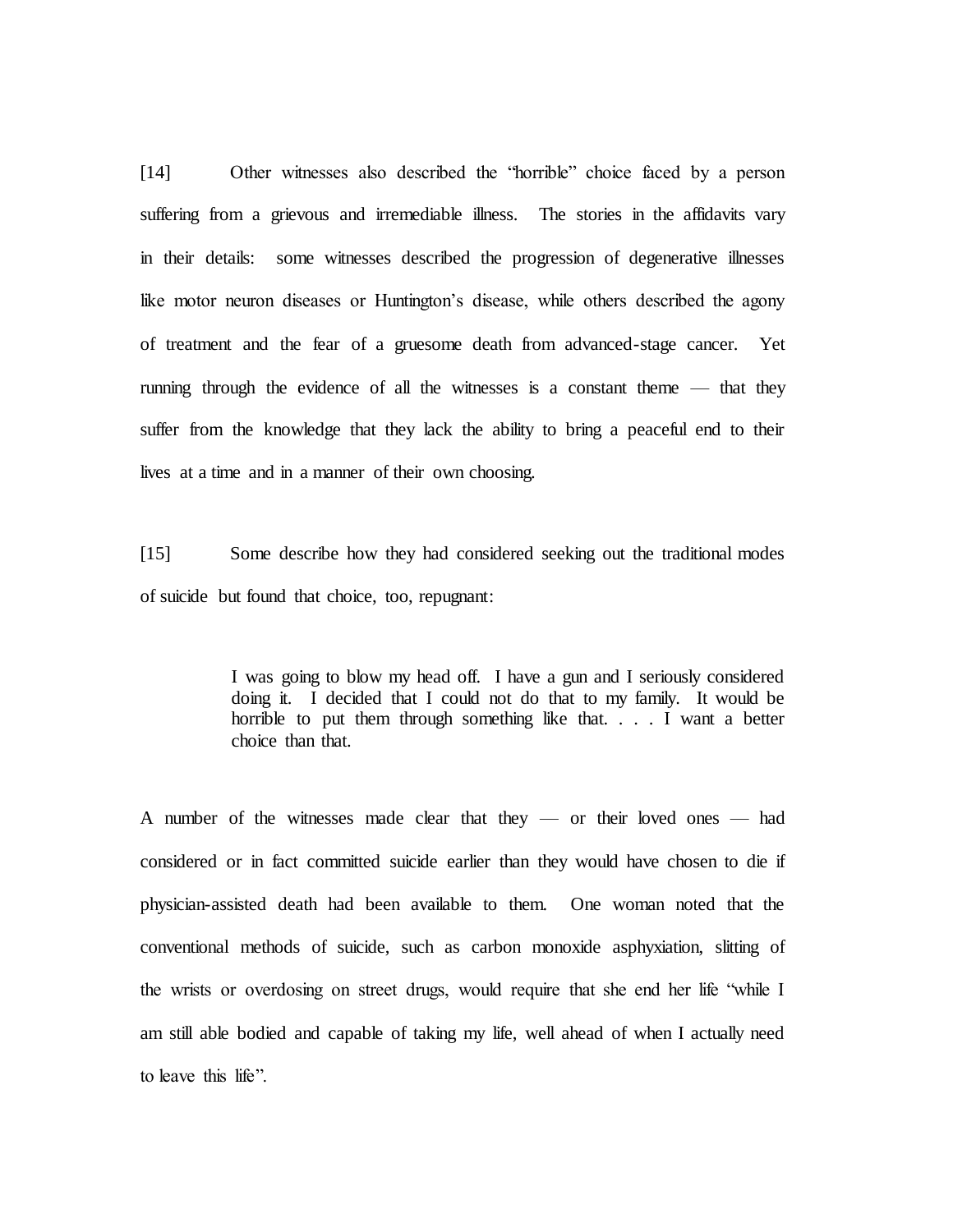[16] Still other witnesses described their situation in terms of a choice between a protracted or painful death and exposing their loved ones to prosecution for assisting them in ending their lives. Speaking of himself and his wife, one man said: "[w]e both face this reality, that we have only two terrible and imperfect options, with a sense of horror and loathing."

[17] Ms. Carter and Mr. Johnson described Kay Carter's journey to assisted suicide in Switzerland and their role in facilitating that process. Kay was diagnosed in 2008 with spinal stenosis, a condition that results in the progressive compression of the spinal cord. By mid-2009, her physical condition had deteriorated to the point that she required assistance with virtually all of her daily activities. She had extremely limited mobility and suffered from chronic pain. As her illness progressed, Kay informed her family that she did not wish to live out her life as an "ironing board", lying flat in bed. She asked her daughter, Lee Carter, and her daughter's husband, Hollis Johnson, to support and assist her in arranging an assisted suicide in Switzerland, and to travel there with her for that purpose. Although aware that assisting Kay could expose them both to prosecution in Canada, they agreed to assist her. In early 2010, they attended a clinic in Switzerland operated by DIGNITAS, a Swiss "death with dignity" organization. Kay took the prescribed dose of sodium pentobarbital while surrounded by her family, and passed away within 20 minutes.

[18] Ms. Carter and Mr. Johnson found the process of planning and arranging for Kay's trip to Switzerland difficult, in part because their activities had to be kept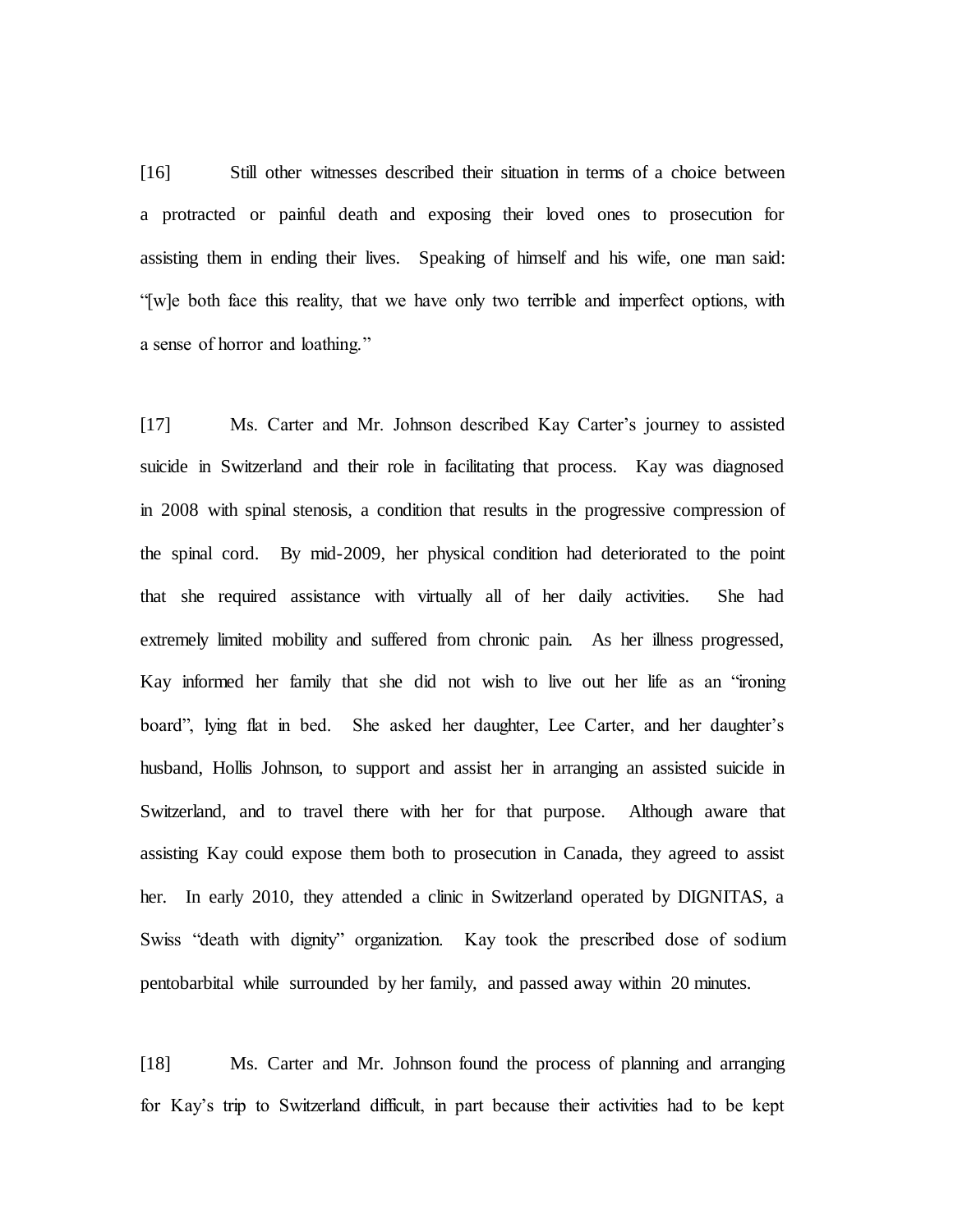secret due to the potential for criminal sanctions. While they have not faced prosecution in Canada following Kay's death, Ms. Carter and Mr. Johnson are of the view that Kay ought to have been able to obtain a physician-assisted suicide at home, surrounded by her family and friends, rather than undergoing the stressful and expensive process of arranging for the procedure overseas. Accordingly, they joined Ms. Taylor in pressing for the legalization of physician-assisted death.

# <span id="page-27-0"></span>III. Statutory Provisions

[19] The appellants challenge the constitutionality of the following provisions of the *Criminal Code*:

> **14.** No person is entitled to consent to have death inflicted on him, and such consent does not affect the criminal responsibility of any person by whom death may be inflicted on the person by whom consent is given.

> > . . .

. . .

**21.** (1) Every one is a party to an offence who

(*b*) does or omits to do anything for the purpose of aiding any person to commit it; or

(2) Where two or more persons form an intention in common to carry out an unlawful purpose and to assist each other therein and any one of them, in carrying out the common purpose, commits an offence, each of them who knew or ought to have known that the commission of the offence would be a probable consequence of carrying out the common purpose is a party to that offence.

**22.** (1) Where a person counsels another person to be a party to an offence and that other person is afterwards a party to that offence, the person who counselled is a party to that offence, notwithstanding that the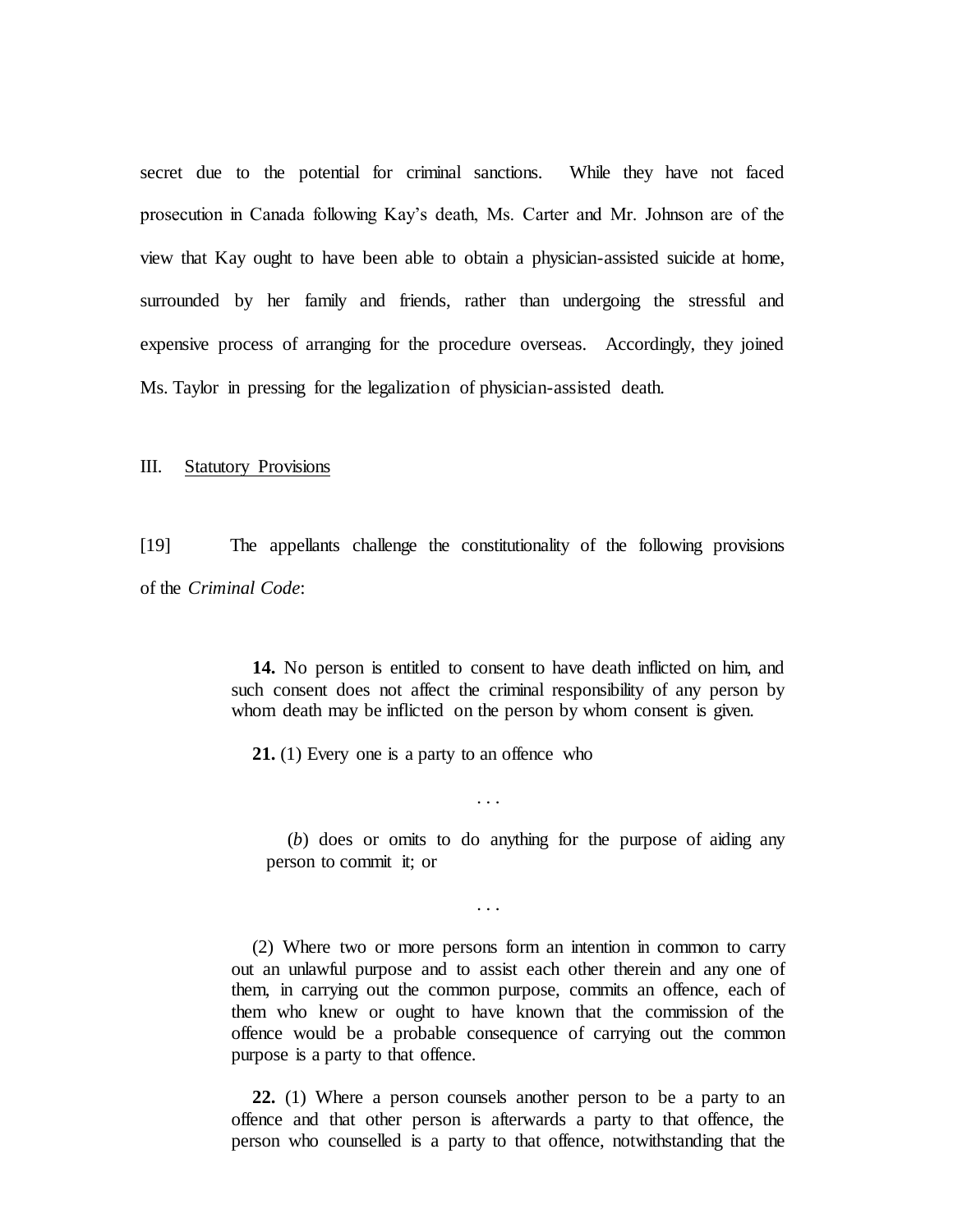offence was committed in a way different from that which was counselled.

(2) Every one who counsels another person to be a party to an offence is a party to every offence that the other commits in consequence of the counselling that the person who counselled knew or ought to have known was likely to be committed in consequence of the counselling.

(3) For the purposes of this Act, "counsel" includes procure, solicit or incite.

**222.** (1) A person commits homicide when, directly or indirectly, by any means, he causes the death of a human being.

(2) Homicide is culpable or not culpable.

(3) Homicide that is not culpable is not an offence.

(4) Culpable homicide is murder or manslaughter or infanticide.

(5) A person commits culpable homicide when he causes the death of a human being,

(*a*) by means of an unlawful act;

. . .

**241.** Every one who

(*a*) counsels a person to commit suicide, or

(*b*) aids or abets a person to commit suicide,

whether suicide ensues or not, is guilty of an indictable offence and liable to imprisonment for a term not exceeding fourteen years.

[20] In our view, two of these provisions are at the core of the constitutional challenge: s. 241(*b*), which says that everyone who aids or abets a person in committing suicide commits an indictable offence, and s. 14, which says that no person may consent to death being inflicted on them. It is these two provisions that prohibit the provision of assistance in dying. Sections 21, 22, and 222 are only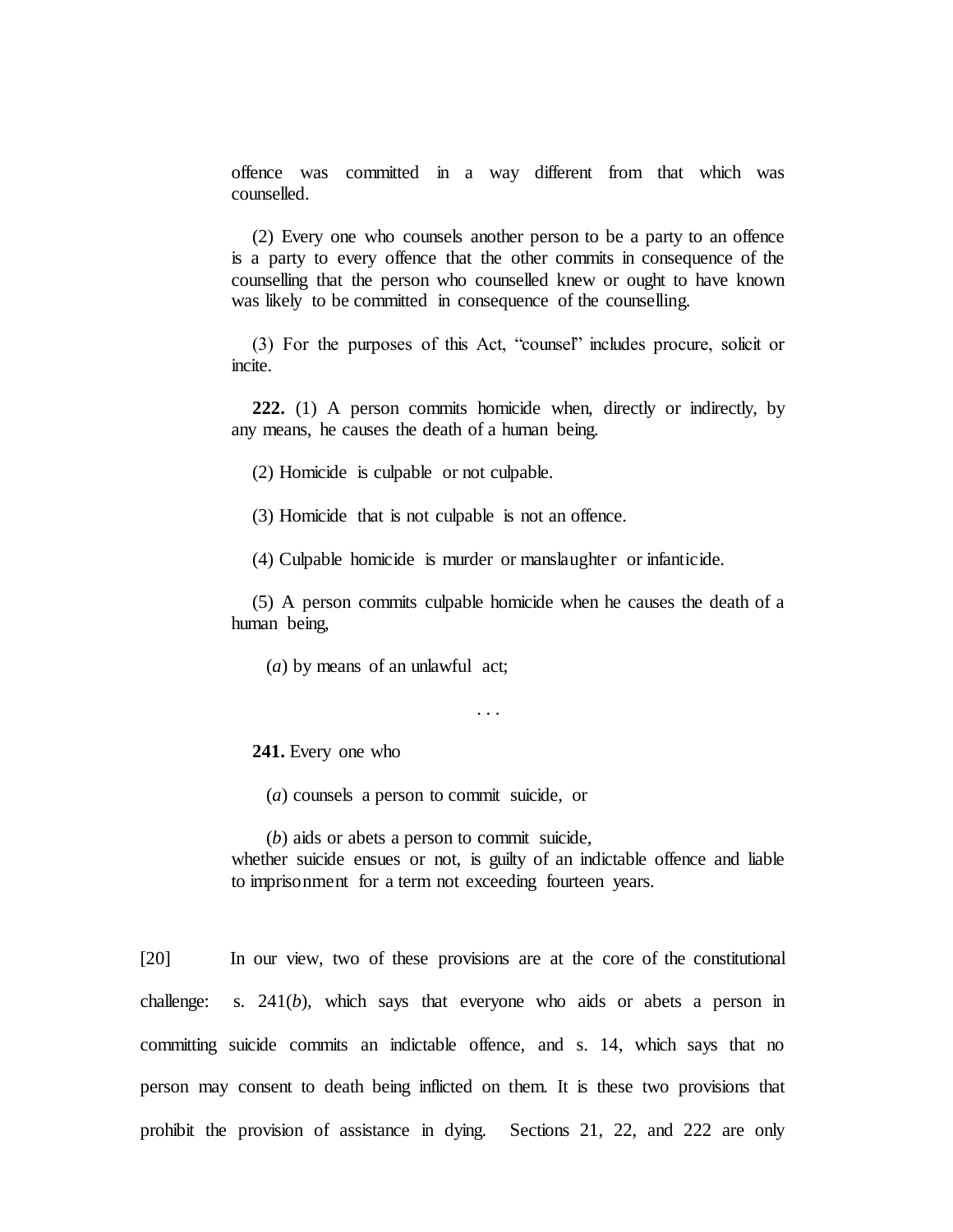engaged so long as the provision of assistance in dying is itself an "unlawful act" or offence. Section  $241(a)$  does not contribute to the prohibition on assisted suicide.

### [21] The *Charter* states:

**1.** The *Canadian Charter of Rights and Freedoms* guarantees the rights and freedoms set out in it subject only to such reasonable limits prescribed by law as can be demonstrably justified in a free and democratic society.

**7.** Everyone has the right to life, liberty and security of the person and the right not to be deprived thereof except in accordance with the principles of fundamental justice.

**15.** (1) Every individual is equal before and under the law and has the right to the equal protection and equal benefit of the law without discrimination and, in particular, without discrimination based on race, national or ethnic origin, colour, religion, sex, age or mental or physical disability.

#### <span id="page-29-0"></span>IV. Judicial History

<span id="page-29-1"></span>A. *British Columbia Supreme Court, 2012 BCSC 886, 287 C.C.C. (3d) 1*

[22] The action was brought by way of summary trial before Smith J. in the British Columbia Supreme Court. While the majority of the evidence was presented in affidavit form, a number of the expert witnesses were cross-examined, both prior to trial and before the trial judge. The record was voluminous: the trial judge canvassed evidence from Canada and from the permissive jurisdictions on medical ethics and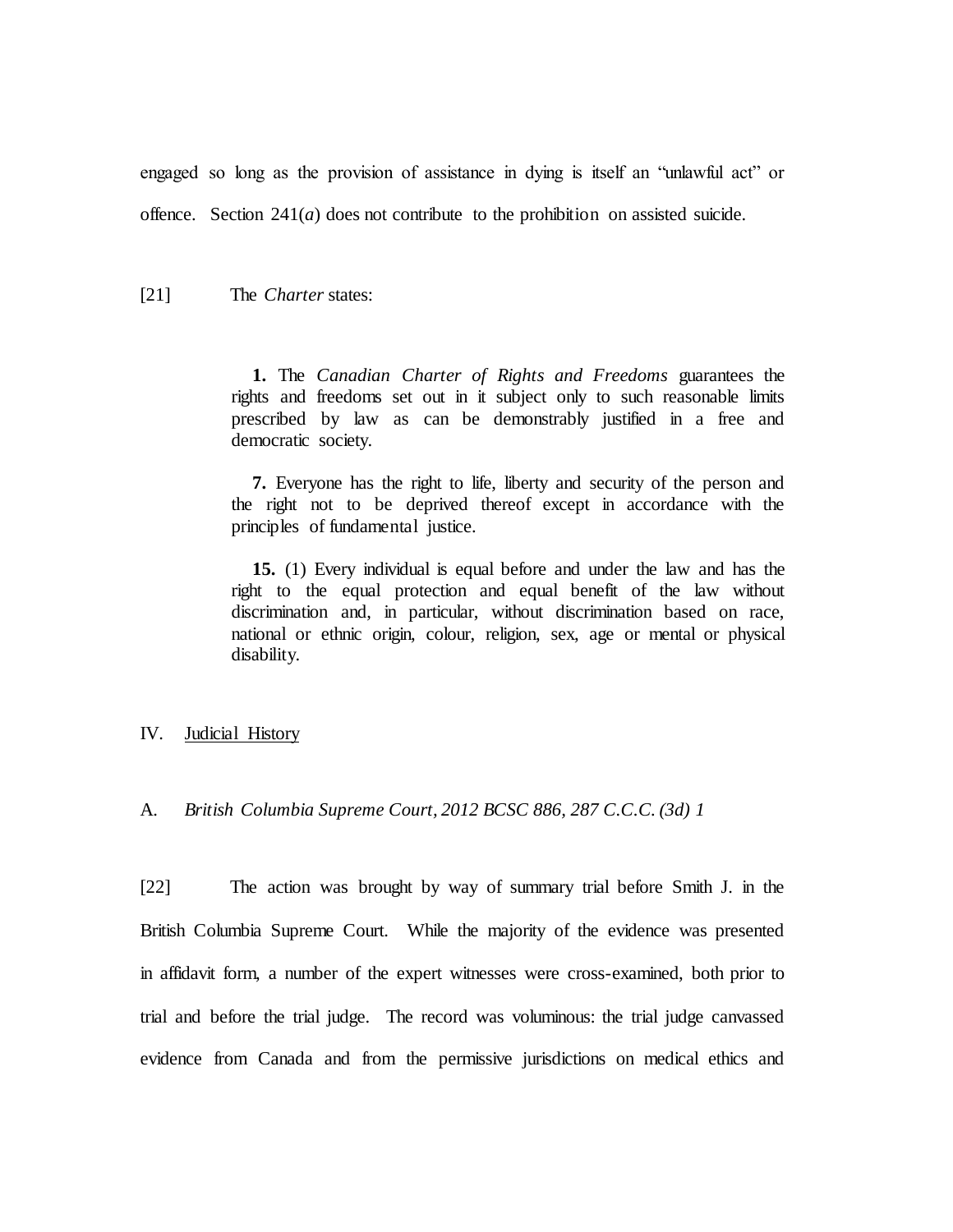current end-of-life practices, the risks associated with assisted suicide, and the feasibility of safeguards.

[23] The trial judge began by reviewing the current state of the law and practice in Canada regarding end-of-life care. She found that current unregulated end-of-life practices in Canada — such as the administration of palliative sedation and the withholding or withdrawal of lifesaving or life-sustaining medical treatment — can have the effect of hastening death and that there is a strong societal consensus that these practices are ethically acceptable (para. 357). After considering the evidence of physicians and ethicists, she found that the "preponderance of the evidence from ethicists is that there is no ethical distinction between physicianassisted death and other end-of-life practices whose outcome is highly likely to be death" (para. 335). Finally, she found that there are qualified Canadian physicians who would find it ethical to assist a patient in dying if that act were not prohibited by law (para. 319).

[24] Based on these findings, the trial judge concluded that, while there is no clear societal consensus on physician-assisted dying, there is a strong consensus that it would only be ethical with respect to voluntary adults who are competent, informed, grievously and irremediably ill, and where the assistance is "clearly consistent with the patient's wishes and best interests, and [provided] in order to relieve suffering" (para. 358).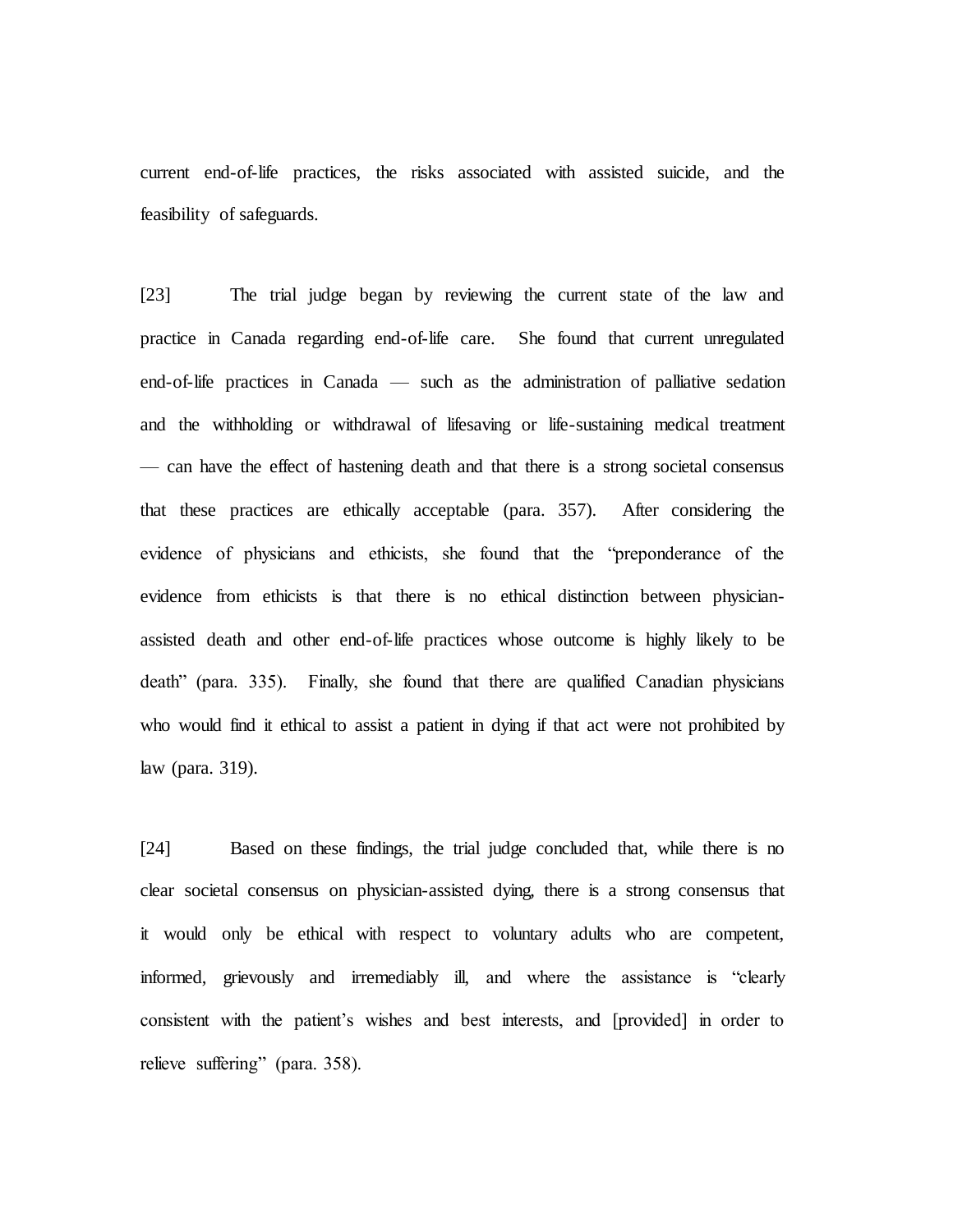[25] The trial judge then turned to the evidence from the regimes that permit physician-assisted dying. She reviewed the safeguards in place in each jurisdiction and considered the effectiveness of each regulatory regime. In each system, she found general compliance with regulations, although she noted some room for improvement. The evidence from Oregon and the Netherlands showed that a system can be designed to protect the socially vulnerable. Expert evidence established that the "predicted abuse and disproportionate impact on vulnerable populations has not materialized" in Belgium, the Netherlands and Oregon (para. 684). She concluded that

> although none of the systems has achieved perfection, empirical researchers and practitioners who have experience in those systems are of the view that they work well in protecting patients from abuse while allowing competent patients to choose the timing of their deaths. [para. 685]

While stressing the need for caution in drawing conclusions for Canada based on foreign experience, the trial judge found that "weak inference[s]" could be drawn about the effectiveness of safeguards and the potential degree of compliance with any permissive regime (para. 683).

[26] Based on the evidence from the permissive jurisdictions, the trial judge also rejected the argument that the legalization of physician-assisted dying would impede the development of palliative care in the country, finding that the effects of a permissive regime, while speculative, would "not necessarily be negative" (para. 736). Similarly, she concluded that any changes in the physician-patient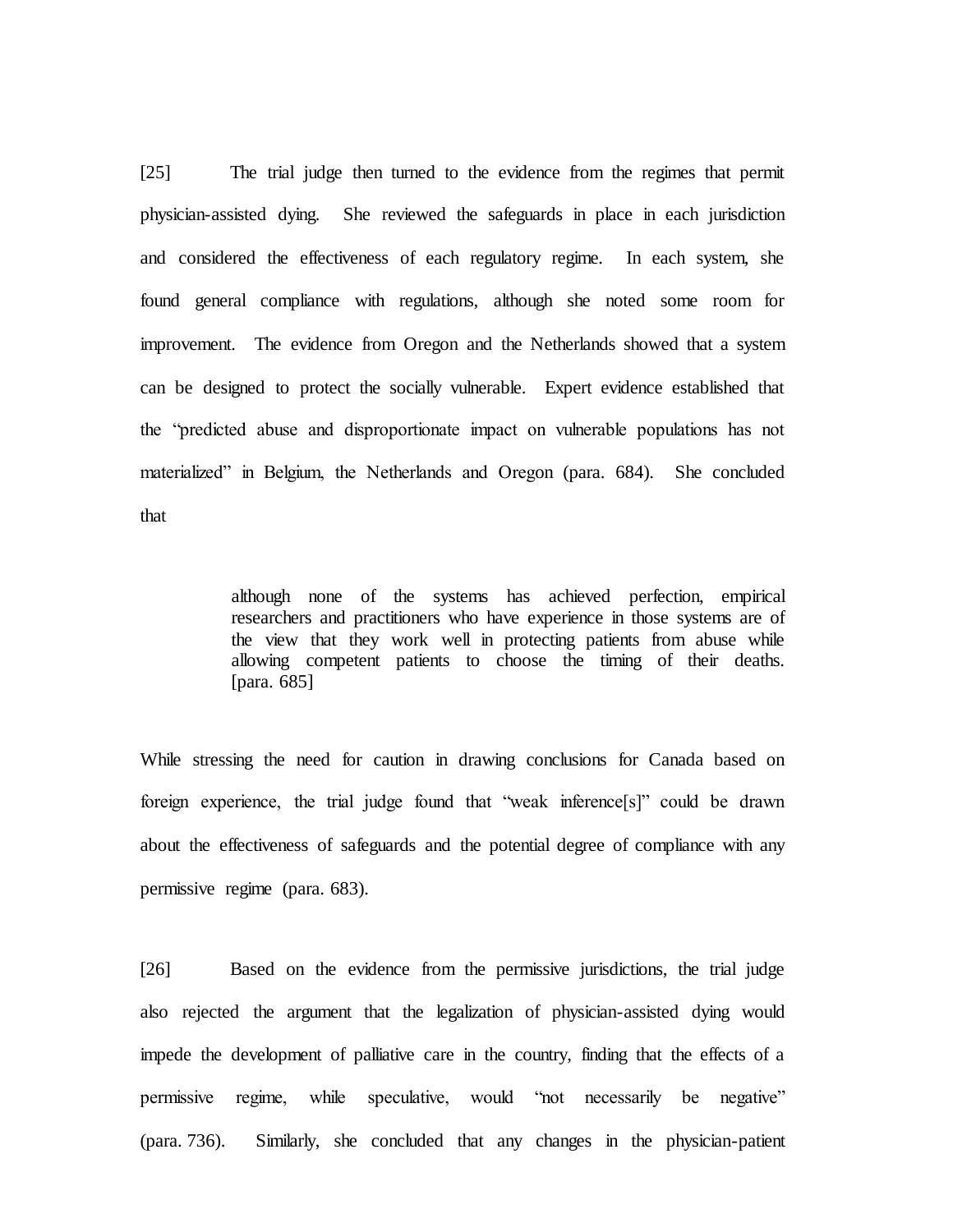relationship following legalization "could prove to be neutral or for the good" (para. 746).

[27] The trial judge then considered the risks of a permissive regime and the feasibility of implementing safeguards to address those risks. After reviewing the evidence tendered by physicians and experts in patient assessment, she concluded that physicians were capable of reliably assessing patient competence, including in the context of life-and-death decisions (para. 798). She found that it was possible to detect coercion, undue influence, and ambivalence as part of this assessment process (paras. 815, 843). She also found that the informed consent standard could be applied in the context of physician-assisted death, so long as care was taken to "ensure a patient is properly informed of her diagnosis and prognosis" and the treatment options described included all reasonable palliative care interventions (para. 831). Ultimately, she concluded that the risks of physician-assisted death "can be identified and very substantially minimized through a carefully-designed system" that imposes strict limits that are scrupulously monitored and enforced (para. 883).

[28] Having reviewed the copious evidence before her, the trial judge concluded that the decision in *Rodriguez* did not prevent her from reviewing the constitutionality of the impugned provisions, because (1) the majority in *Rodriguez*  did not address the right to life; (2) the principles of overbreadth and gross disproportionality had not been identified at the time of the decision in *Rodriguez* and thus were not addressed in that decision; (3) the majority only "assumed" a violation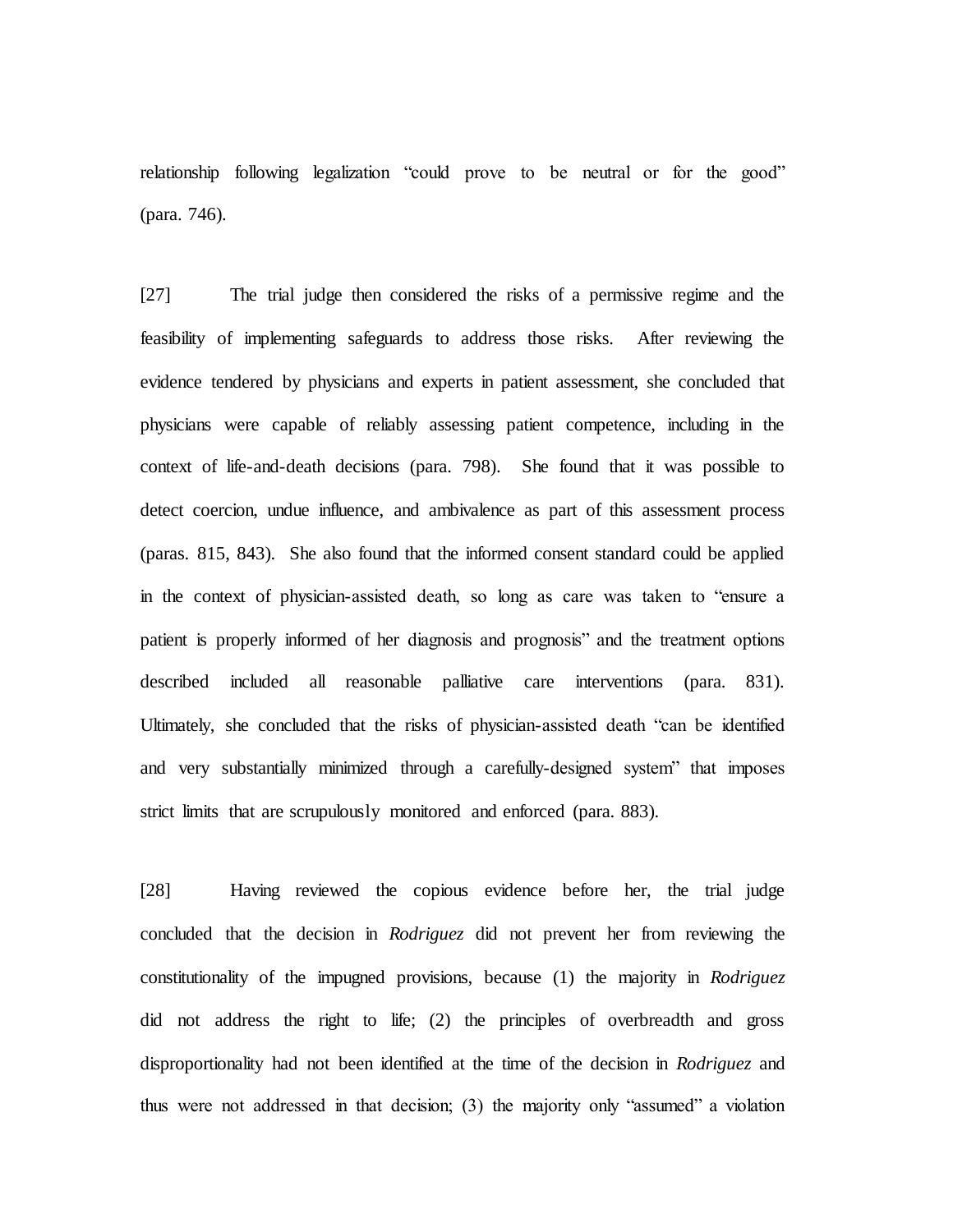of s. 15; and (4) the decision in *Alberta v. Hutterian Brethren of Wilson Colony*, 2009 SCC 37, [2009] 2 S.C.R. 567, represented a "substantive change" to the s. 1 analysis (para. 995). The trial judge concluded that these changes in the law, combined with the changes in the social and factual landscape over the past 20 years, permitted her to reconsider the constitutionality on the prohibition on physician-assisted dying.

[29] The trial judge then turned to the *Charter* analysis. She first asked whether the prohibition violated the s. 15 equality guarantee. She found that the provisions imposed a disproportionate burden on persons with physical disabilities, as only they are restricted to self-imposed starvation and dehydration in order to take their own lives (para. 1076). This distinction, she found, is discriminatory, and not justified under s. 1. While the objective of the prohibition — the protection of vulnerable persons from being induced to commit suicide at a time of weakness — is pressing and substantial and the means are rationally connected to that purpose, the prohibition is not minimally impairing. A "stringently limited, carefully monitored system of exceptions" would achieve Parliament's objective:

> Permission for physician-assisted death for grievously ill and irremediably suffering people who are competent, fully informed, non-ambivalent, and free from coercion or duress, with stringent and well-enforced safeguards, could achieve that objective in a real and substantial way. [para. 1243]

[30] Turning to s. 7 of the *Charter*, which protects life, liberty and security of the person, the trial judge found that the prohibition impacted all three interests. The prohibition on seeking physician-assisted dying deprived individuals of liberty, which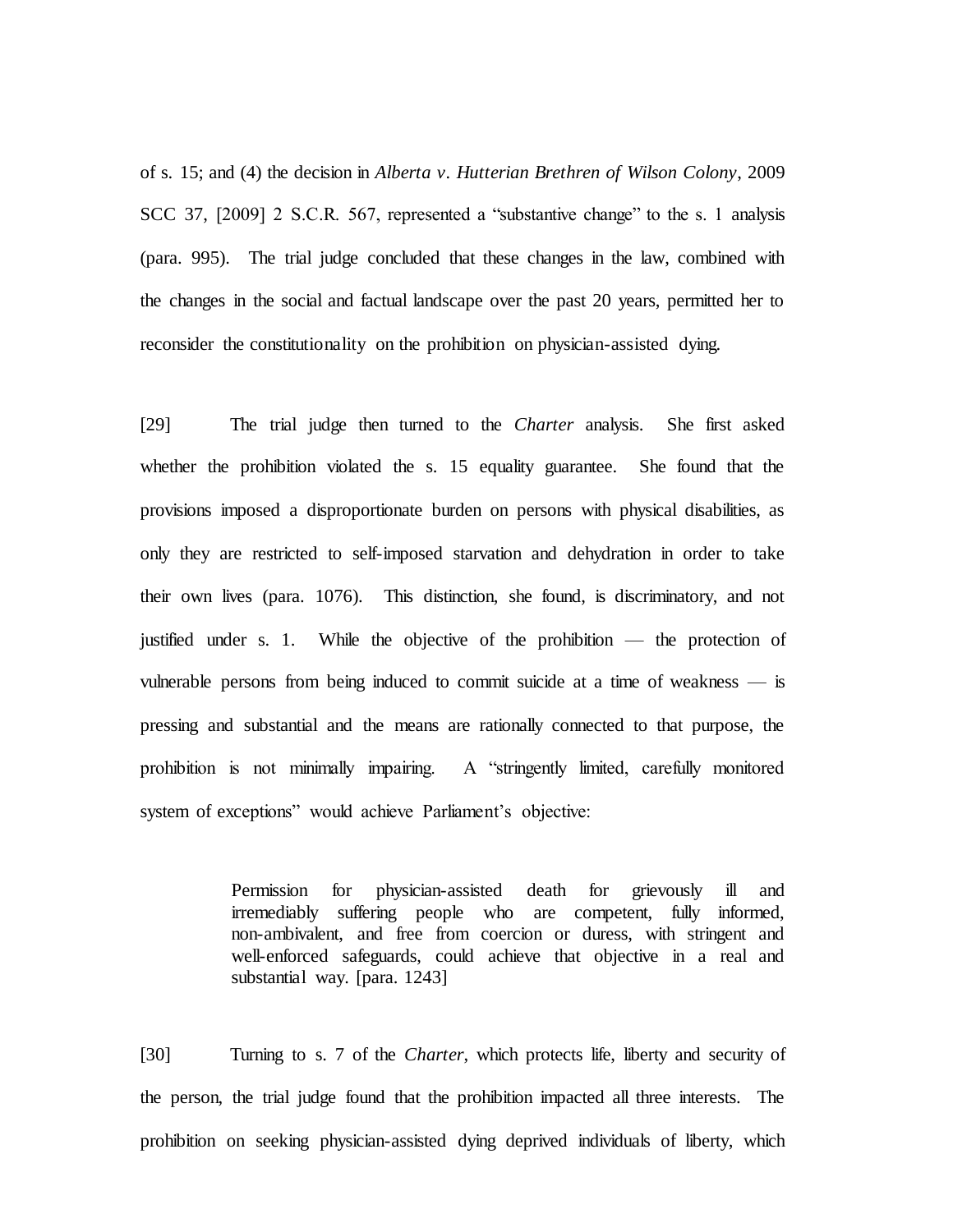encompasses "the right to non-interference by the state with fundamentally important and personal medical decision-making" (para. 1302). In addition, it also impinged on Ms. Taylor's security of the person by restricting her control over her bodily integrity. While the trial judge rejected a "qualitative" approach to the right to life, concluding that the right to life is only engaged by a threat of death, she concluded that Ms. Taylor's right to life was engaged insofar as the prohibition might force her to take her life earlier than she otherwise would if she had access to a physician-assisted death.

[31] The trial judge concluded that the deprivation of the claimants' s. 7 rights was not in accordance with the principles of fundamental justice, particularly the principles against overbreadth and gross disproportionality. The prohibition was broader than necessary, as the evidence showed that a system with properly designed and administered safeguards offered a less restrictive means of reaching the government's objective. Moreover, the "very severe" effects of the absolute prohibition in relation to its salutary effects rendered it grossly disproportionate (para. 1378). As with the s. 15 infringement, the trial judge found the s. 7 infringement was not justified under s. 1.

[32] In the result, the trial judge declared the prohibition unconstitutional, granted a one-year suspension of invalidity, and provided Ms. Taylor with a constitutional exemption for use during the one-year period of the suspension.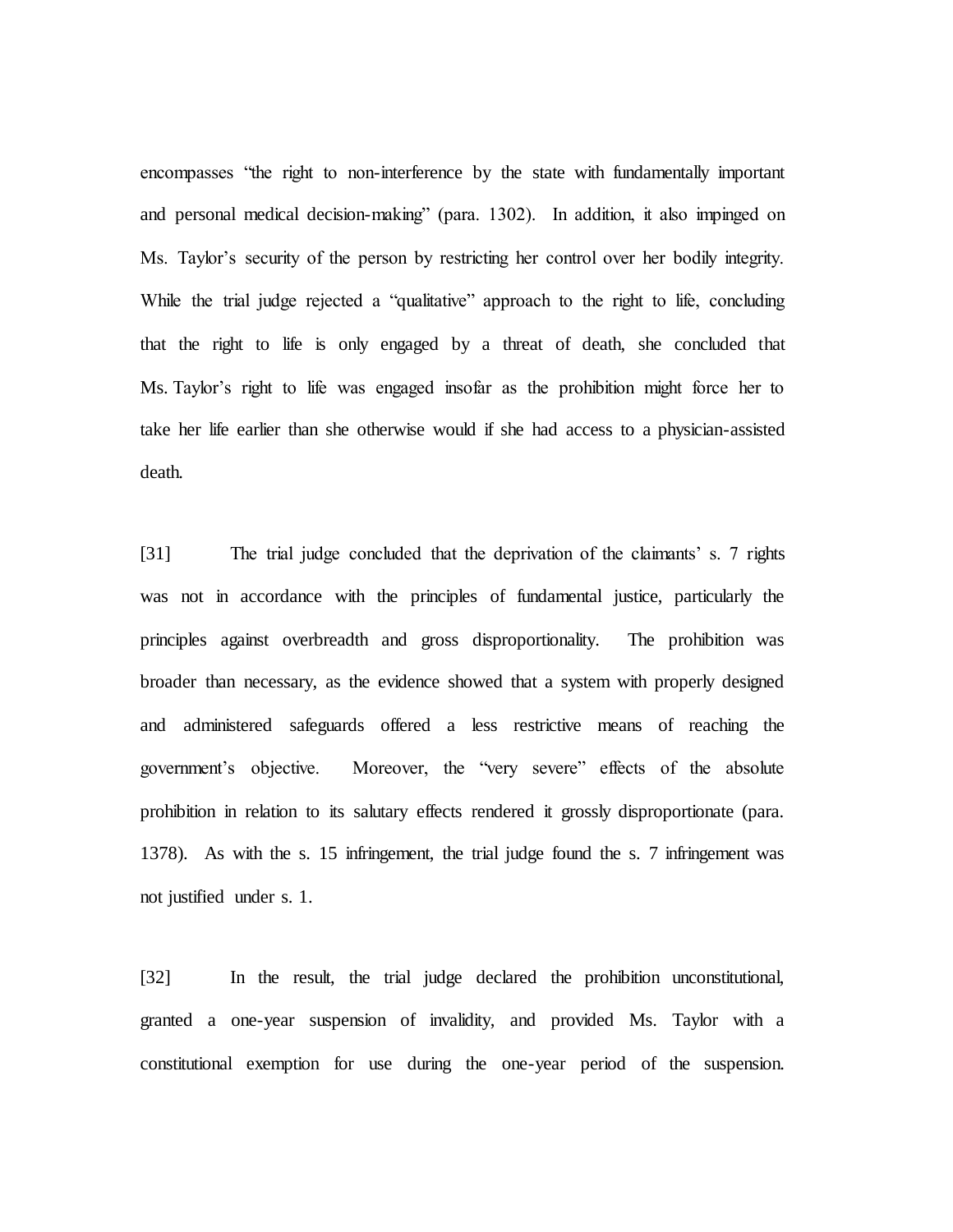Ms. Taylor passed away prior to the appeal of this matter, without accessing the exemption.

[33] In a separate decision on costs (2012 BCSC 1587, 271 C.R.R. (2d) 224), the trial judge ordered an award of special costs in favour of the plaintiffs. The issues in the case were "complex and momentous" (para. 87) and the plaintiffs could not have prosecuted the case without assistance from pro bono counsel; an award of special costs would therefore promote the public interest in encouraging experienced counsel to take on *Charter* litigation on a pro bono basis. The trial judge ordered the Attorney General of British Columbia to pay 10 percent of the costs, noting that she had taken a full and active role in the proceedings. Canada was ordered to pay the remaining 90 percent of the award.

## <span id="page-35-0"></span>B. *British Columbia Court of Appeal, 2013 BCCA 435, 51 B.C.L.R. (5th) 213*

[34] The majority of the Court of Appeal, per Newbury and Saunders JJ.A., allowed Canada's appeal on the ground that the trial judge was bound to follow this Court's decision in *Rodriguez*. The majority concluded that neither the change in legislative and social facts nor the new legal issues relied on by the trial judge permitted a departure from *Rodriguez*.

[35] The majority read *Rodriguez* as implicitly rejecting the proposition that the prohibition infringes the right to life under s. 7 of the *Charter*. It concluded that the post-*Rodriguez* principles of fundamental justice — namely overbreadth and gross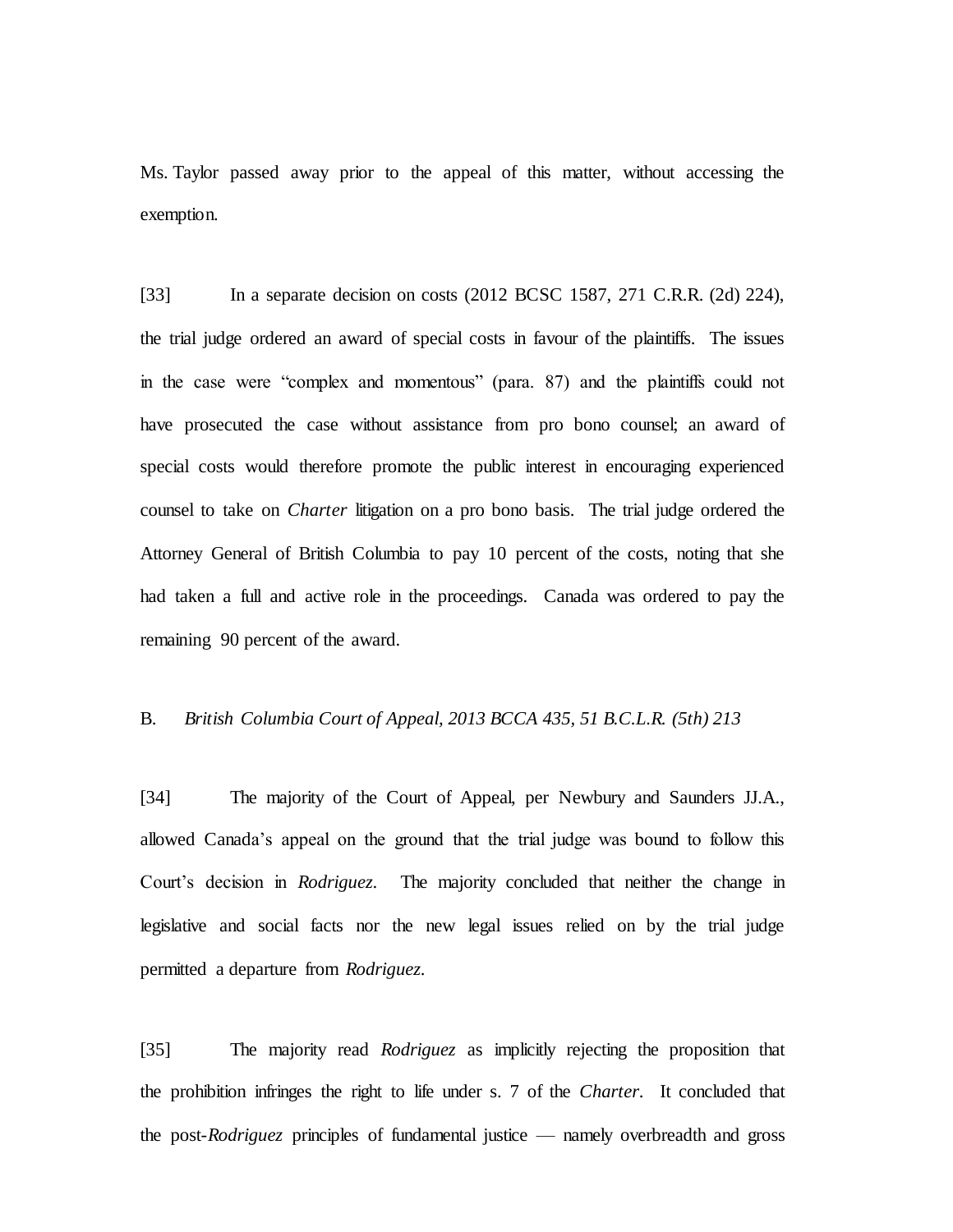disproportionality — did not impose a new legal framework under s. 7. While acknowledging that the reasons in *Rodriguez* did not follow the analytical methodology that now applies under s. 7, the majority held that this would not have changed the result.

[36] The majority also noted that *Rodriguez* disposed of the s. 15 equality argument (which only two judges in that case expressly considered) by holding that any rights violation worked by the prohibition was justified as a reasonable limit under s. 1 of the *Charter*. The decision in *Hutterian Brethren* did not represent a change in the law under s. 1. Had it been necessary to consider s. 1 in relation to s. 7, the majority opined, the s. 1 analysis carried out under s. 15 likely would have led to the same conclusion — the "blanket prohibition" under s. 241 of the *Criminal Code* was justified (para. 323). Accordingly, the majority concluded that "the trial judge was bound to find that the plaintiffs' case had been authoritatively decided by *Rodriguez*" (para. 324).

[37] Commenting on remedy in the alternative, the majority of the Court of Appeal suggested the reinstatement of the free-standing constitutional exemption eliminated in *R. v. Ferguson*, 2008 SCC 6, [2008] 1 S.C.R. 96, instead of a declaration of invalidity, as a suspended declaration presented the spectre of a legislative vacuum.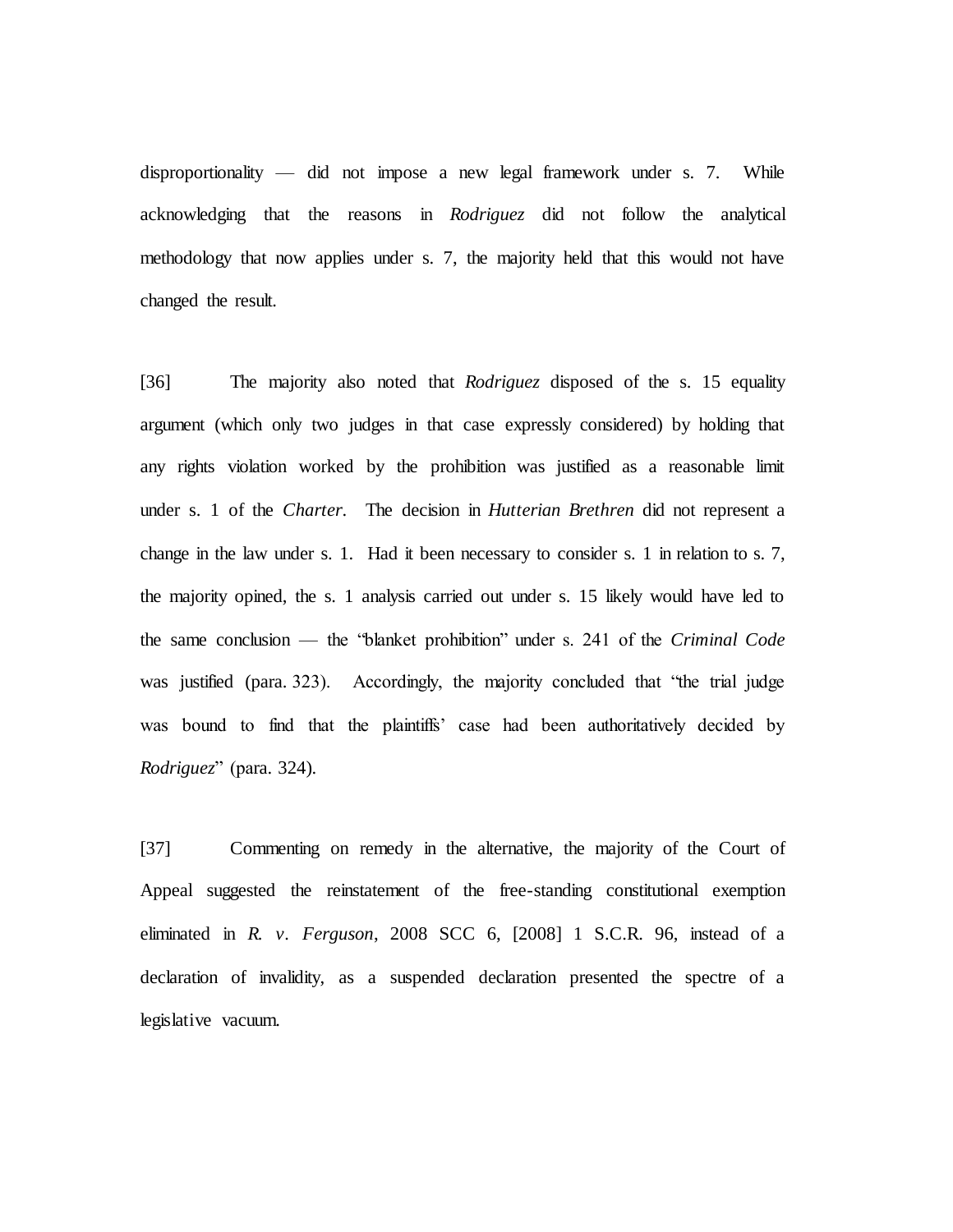[38] The majority denied the appellants their costs, given the outcome, but otherwise would have approved the trial judge's award of special costs. In addition, the majority held that costs should not have been awarded against British Columbia.

[39] Finch C.J.B.C., dissenting, found no errors in the trial judge's assessment of *stare decisis*, her application of s. 7, or the corresponding analysis under s. 1. However, he concluded that the trial judge was bound by Sopinka J.'s conclusion that any s. 15 infringement was saved by s. 1. While he essentially agreed with her s. 7 analysis, he would have accepted a broader, qualitative scope for the right to life. He agreed with the trial judge that the prohibition was not minimally impairing, and concluded that a "carefully regulated scheme" could meet Parliament's objectives (para. 177); therefore, the breach of s. 7 could not be justified under s. 1. He would have upheld the trial judge's order on costs.

# V. Issues on Appeal

[40] The main issue in this case is whether the prohibition on physicianassisted dying found in s. 241(*b*) of the *Criminal Code* violates the claimants' rights under ss. 7 and 15 of the *Charter*. For the purposes of their claim, the appellants use "physician-assisted death" and "physician-assisted dying" to describe the situation where a physician provides or administers medication that intentionally brings about the patient's death, at the request of the patient. The appellants advance two claims: (1) that the prohibition on physician-assisted dying deprives competent adults, who suffer a grievous and irremediable medical condition that causes the person to endure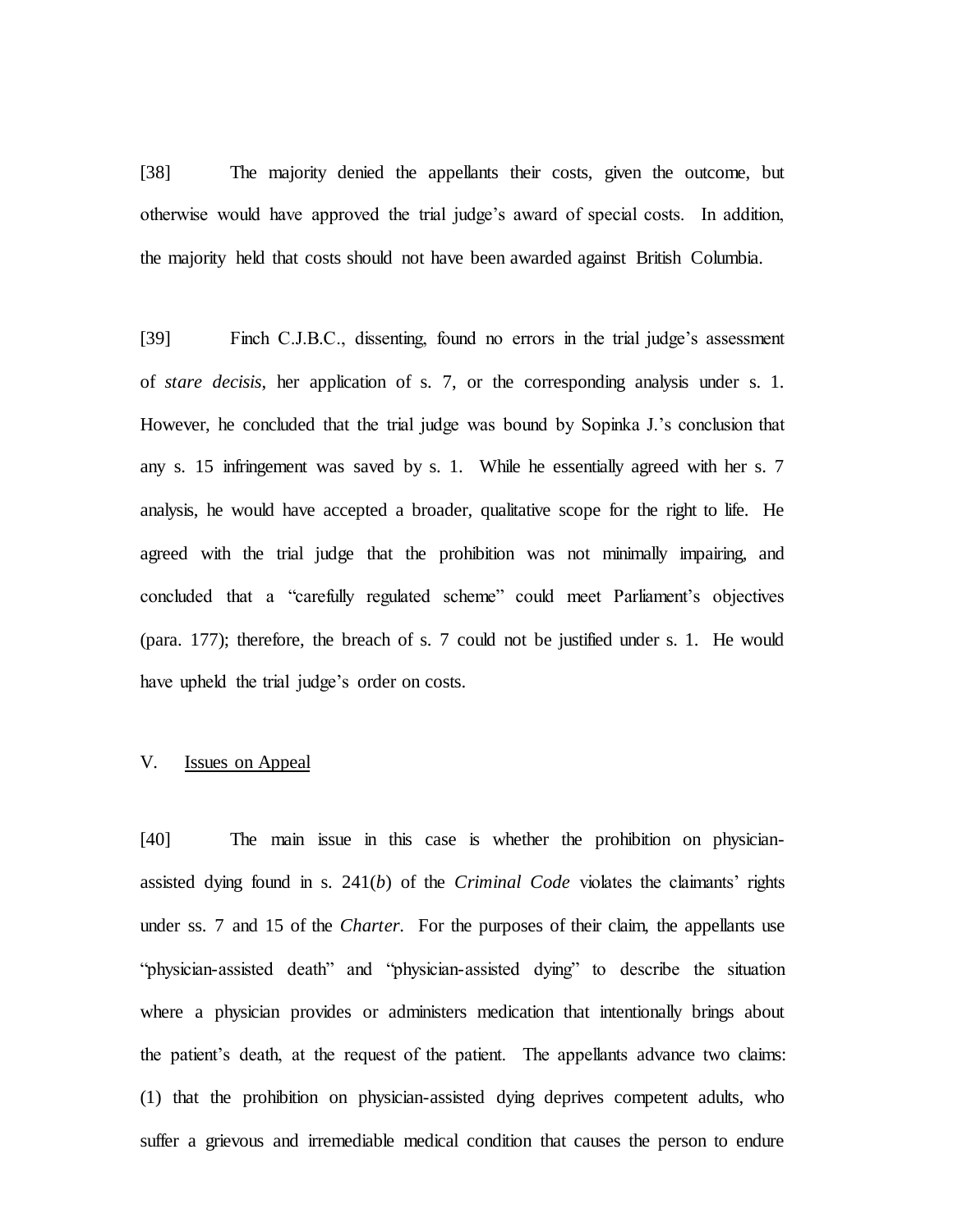physical or psychological suffering that is intolerable to that person, of their right to life, liberty and security of the person under s. 7 of the *Charter*; and (2) that the prohibition deprives adults who are physically disabled of their right to equal treatment under s. 15 of the *Charter*.

[41] Before turning to the *Charter* claims, two preliminary issues arise: (1) whether this Court's decision in *Rodriguez* can be revisited; and (2) whether the prohibition is beyond Parliament's power because physician-assisted dying lies at the core of the provincial jurisdiction over health.

### VI. Was the Trial Judge Bound by *Rodriguez*?

[42] The adjudicative facts in *Rodriguez* were very similar to the facts before the trial judge. Ms. Rodriguez, like Ms. Taylor, was dying of ALS. She, like Ms. Taylor, wanted the right to seek a physician's assistance in dying when her suffering became intolerable. The majority of the Court, per Sopinka J., held that the prohibition deprived Ms. Rodriguez of her security of the person, but found that it did so in a manner that was in accordance with the principles of fundamental justice. The majority also assumed that the provision violated the claimant's s. 15 rights, but held that the limit was justified under s. 1 of the *Charter*.

[43] Canada and Ontario argue that the trial judge was bound by *Rodriguez*  and not entitled to revisit the constitutionality of the legislation prohibiting assisted suicide. Ontario goes so far as to argue that "vertical *stare decisis*" is a *constitutional*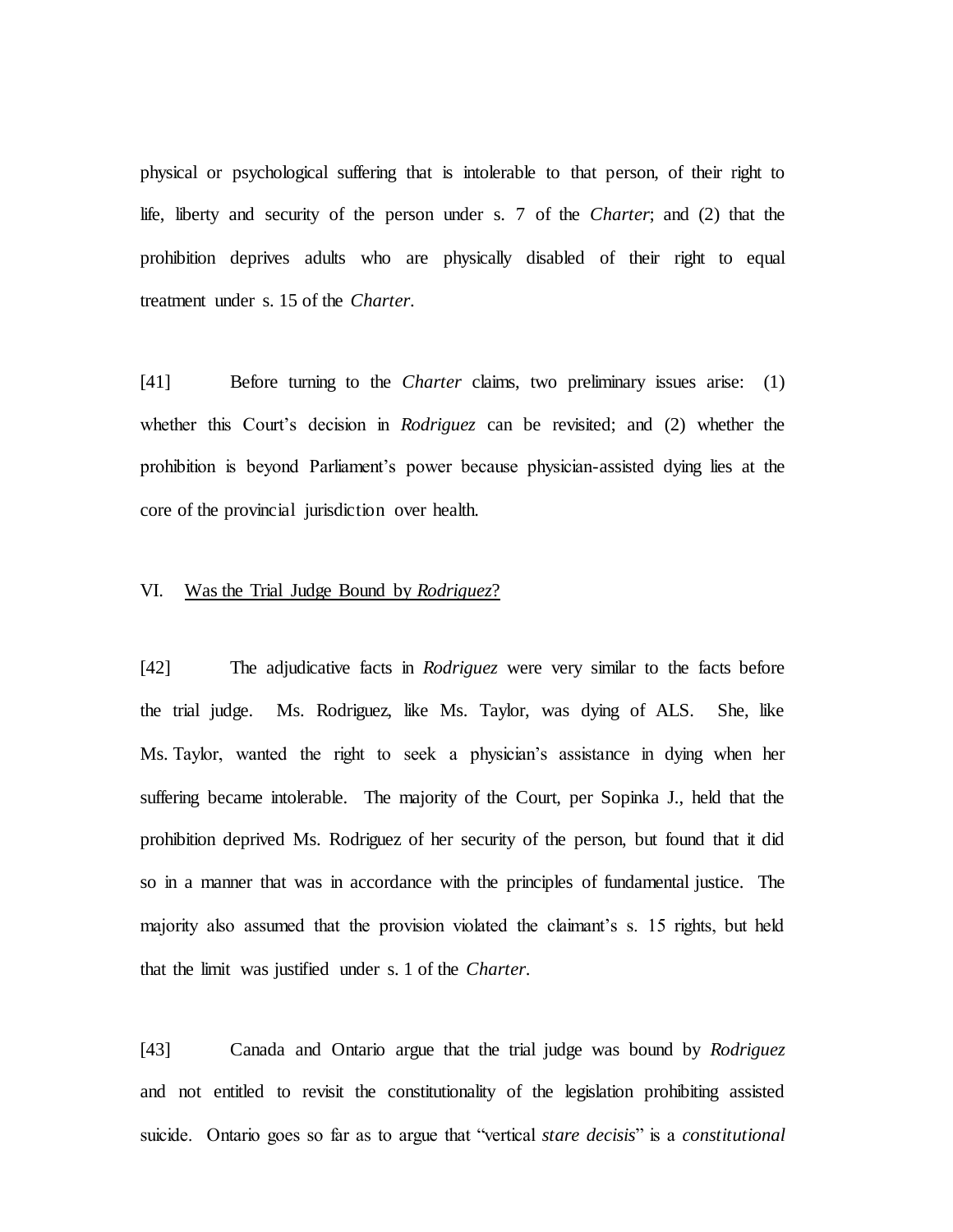principle that requires all lower courts to rigidly follow this Court's *Charter*  precedents unless and until this Court sets them aside.

[44] The doctrine that lower courts must follow the decisions of higher courts is fundamental to our legal system. It provides certainty while permitting the orderly development of the law in incremental steps. However, *stare decisis* is not a straitjacket that condemns the law to stasis. Trial courts may reconsider settled rulings of higher courts in two situations: (1) where a new legal issue is raised; and (2) where there is a change in the circumstances or evidence that "fundamentally shifts the parameters of the debate" (*Canada (Attorney General) v. Bedford*, 2013 SCC 72, [2013] 3 S.C.R. 1101, at para. 42).

[45] Both conditions were met in this case. The trial judge explained her decision to revisit *Rodriguez* by noting the changes in both the legal framework for s. 7 and the evidence on controlling the risk of abuse associated with assisted suicide.

[46] The argument before the trial judge involved a different legal conception of s. 7 than that prevailing when *Rodriguez* was decided. In particular, the law relating to the principles of overbreadth and gross disproportionality had materially advanced since *Rodriguez*. The majority of this Court in *Rodriguez* acknowledged the argument that the impugned laws were "over-inclusive" when discussing the principles of fundamental justice (see p. 590). However, it did not apply the principle of overbreadth as it is currently understood, but instead asked whether the prohibition was "arbitrary or unfair in that it is unrelated to the state's interest in protecting the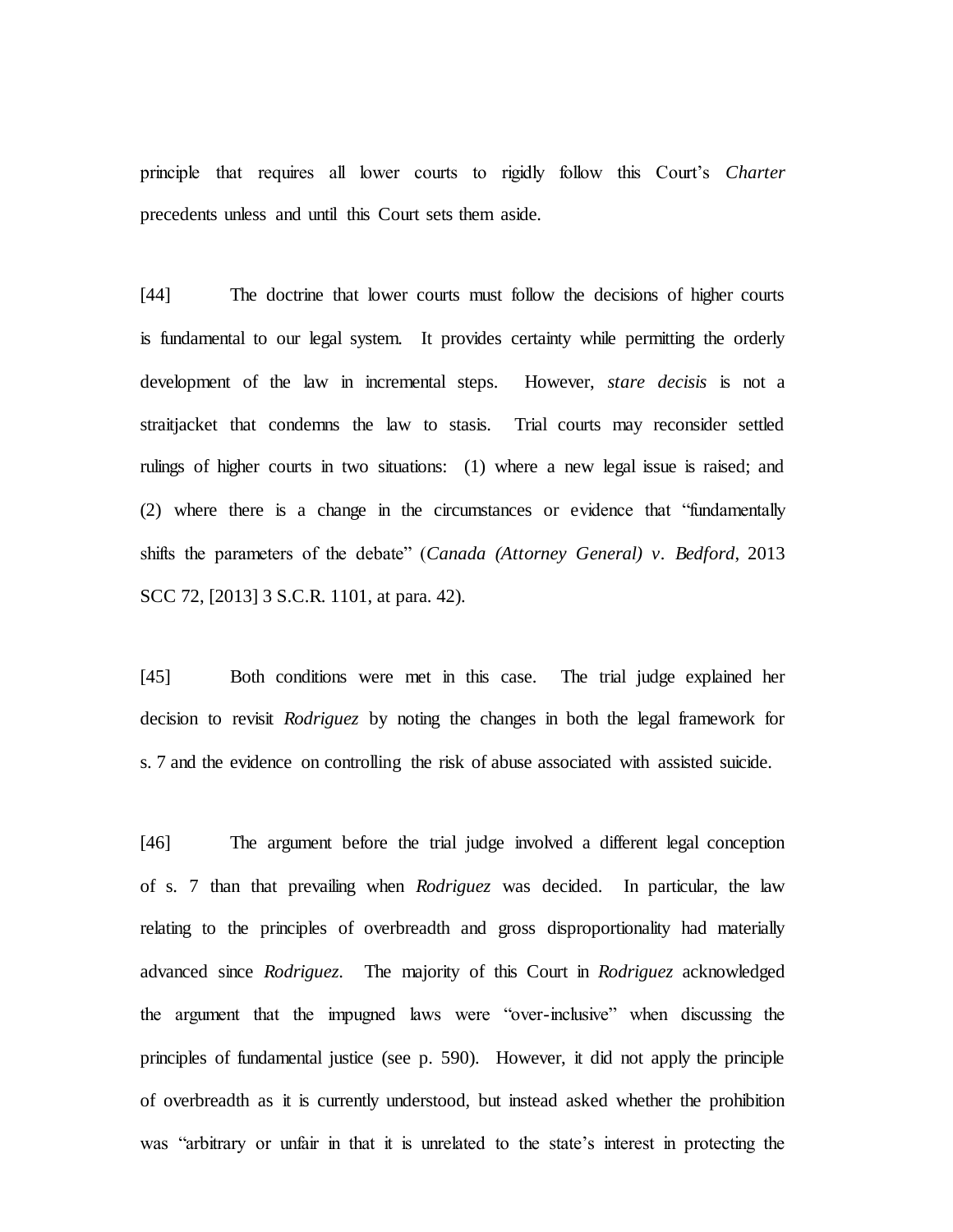vulnerable, and that it lacks a foundation in the legal tradition and societal beliefs which are said to be represented by the prohibition" (p. 595). By contrast, the law on overbreadth, now explicitly recognized as a principle of fundamental justice, asks whether the law interferes with some conduct that has no connection to the law's objectives (*Bedford*, at para. 101). This different question may lead to a different answer. The majority's consideration of overbreadth under s. 1 suffers from the same defect: see *Rodriguez*, at p. 614. Finally, the majority in *Rodriguez* did not consider whether the prohibition was grossly disproportionate.

[47] The matrix of legislative and social facts in this case also differed from the evidence before the Court in *Rodriguez*. The majority in *Rodriguez* relied on evidence of (1) the widespread acceptance of a moral or ethical distinction between passive and active euthanasia (pp. 605-7); (2) the lack of any "halfway measure" that could protect the vulnerable (pp. 613-14); and (3) the "substantial consensus" in Western countries that a blanket prohibition is necessary to protect against the slippery slope (pp. 601-6 and 613). The record before the trial judge in this case contained evidence that, if accepted, was capable of undermining each of these conclusions (see *Ontario (Attorney General) v. Fraser*, 2011 SCC 20, [2011] 2 S.C.R. 3, at para. 136, per Rothstein J.).

[48] While we do not agree with the trial judge that the comments in *Hutterian Brethren* on the s. 1 proportionality doctrine suffice to justify reconsideration of the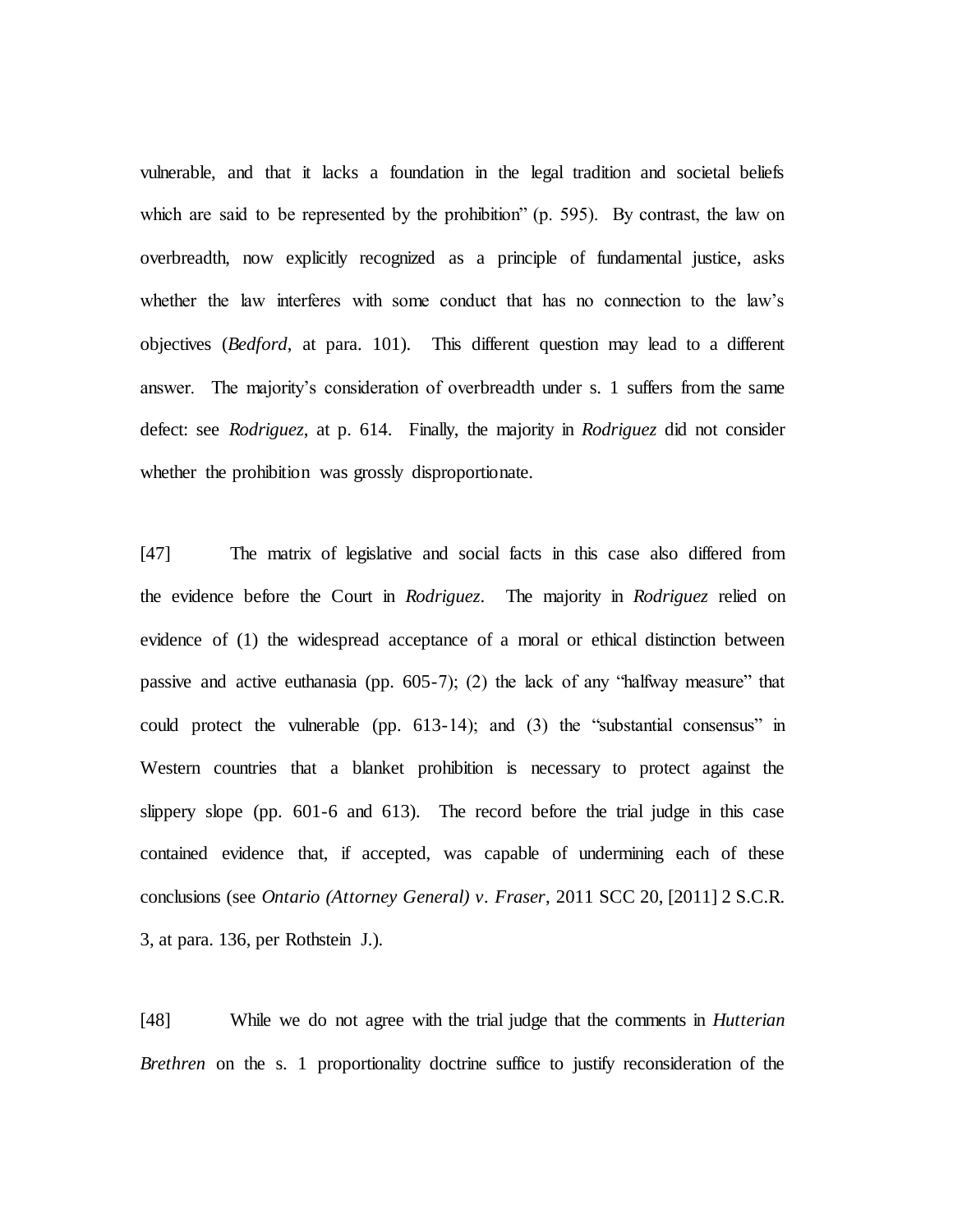s. 15 equality claim, we conclude it was open to the trial judge to reconsider the s. 15 claim as well, given the fundamental change in the facts.

# VII. Does the Prohibition Interfere With the "Core" of the Provincial Jurisdiction Over Health?

[49] The appellants accept that the prohibition on assisted suicide is, in general, a valid exercise of the federal criminal law power under s. 91(27) of the *Constitution Act, 1867*. However, they say that the doctrine of interjurisdictional immunity means that the prohibition cannot constitutionally apply to physician-assisted dying, because it lies at the core of the provincial jurisdiction over health care under s. 92(7), (13) and (16) of the *Constitution Act, 1867*, and is therefore beyond the legislative competence of the federal Parliament.

[50] The doctrine of interjurisdictional immunity is premised on the idea that the heads of power in ss. 91 and 92 are "exclusive", and therefore each have a "minimum and unassailable" core of content that is immune from the application of legislation enacted by the other level of government (*Canadian Western Bank v. Alberta*, 2007 SCC 22, [2007] 2 S.C.R. 3, at paras. 33-34). To succeed in their argument on this point, the appellants must show that the prohibition, in so far as it extends to physician-assisted dying, impairs the "protected core" of the provincial jurisdiction over health: *Tsilhqot'in Nation v. British Columbia*, 2014 SCC 44, [2014] 2 S.C.R. 256, at para. 131.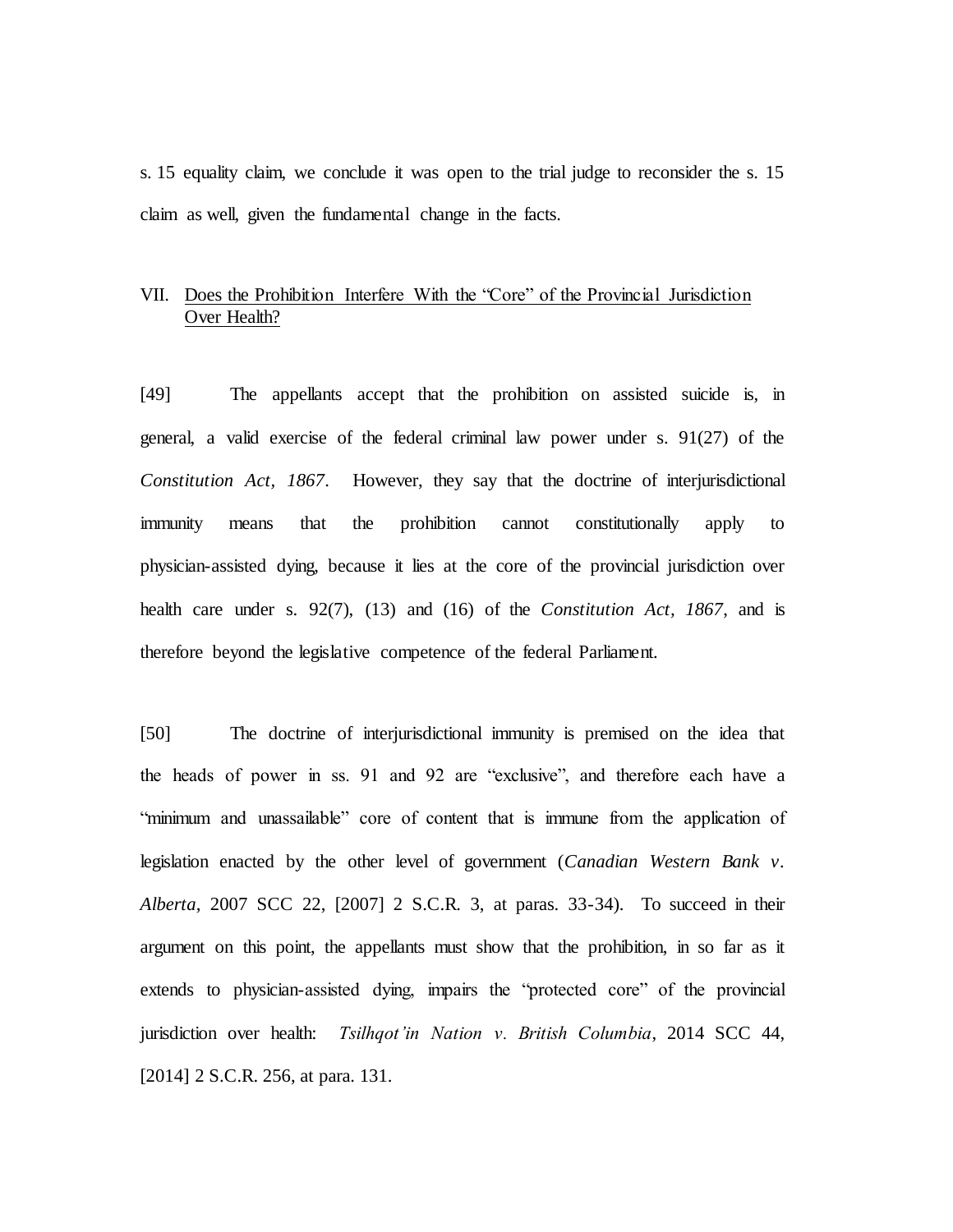[51] This Court rejected a similar argument in *Canada (Attorney General) v. PHS Community Services Society*, 2011 SCC 44, [2011] 3 S.C.R. 134. The issue in that case was "whether the delivery of health care services constitutes a protected core of the provincial power over health care in s.  $92(7)$ ,  $(13)$  and  $(16)$ ... and is therefore immune from federal interference" (para. 66). The Court concluded that it did not (per McLachlin C.J.):

> Parliament has power to legislate with respect to federal matters, notably criminal law, that touch on health. For instance, it has historic jurisdiction to prohibit medical treatments that are dangerous, or that it perceives as "socially undesirable" behaviour: *R. v. Morgentaler*, [1988] 1 S.C.R. 30; *Morgentaler v. The Queen*, [1976] 1 S.C.R. 616; *R. v. Morgentaler*, [1993] 3 S.C.R. 463. The federal role in the domain of health makes it impossible to precisely define what falls in or out of the proposed provincial "core". Overlapping federal jurisdiction and the sheer size and diversity of provincial health power render daunting the task of drawing a bright line around a protected provincial core of health where federal legislation may not tread. [para. 68]

[52] The appellants and the Attorney General of Quebec (who intervened on this point) say that it is possible to describe a precise core for the power over health, and thereby to distinguish *PHS*. The appellants' proposed core is described as a power to deliver necessary medical treatment for which there is no alternative treatment capable of meeting a patient's needs (A.F., at para. 43). Quebec takes a slightly different approach, defining the core as the power to establish the kind of health care offered to patients and supervise the process of consent required for that care (I.F., at para. 7).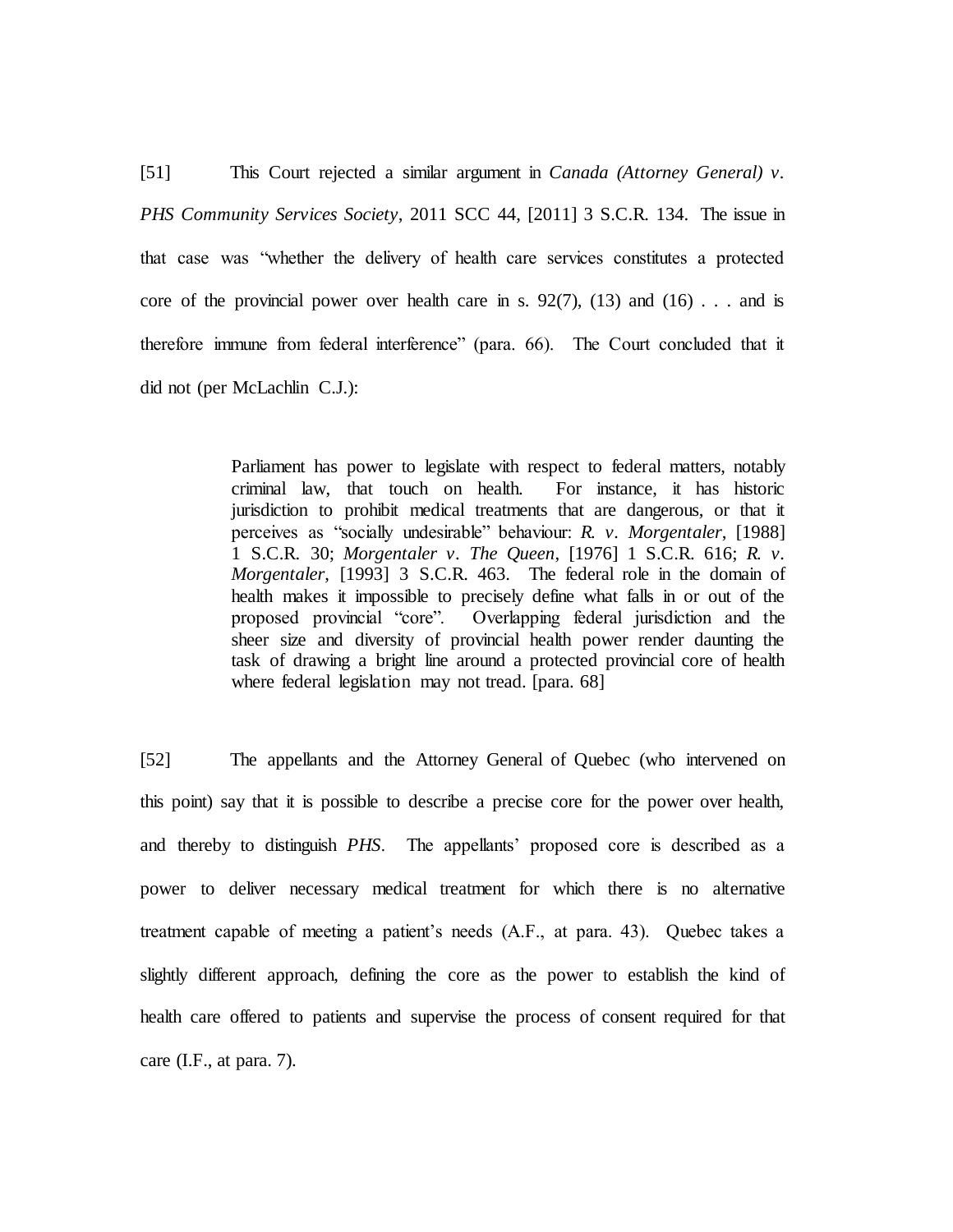[53] We are not persuaded by the submissions that *PHS* is distinguishable, given the vague terms in which the proposed definitions of the "core" of the provincial health power are couched. In our view, the appellants have not established that the prohibition on physician-assisted dying impairs the core of the provincial jurisdiction. Health is an area of concurrent jurisdiction; both Parliament and the provinces may validly legislate on the topic: *RJR-MacDonald Inc. v. Canada (Attorney General)*, [1995] 3 S.C.R. 199, at para. 32; *Schneider v. The Queen*, [1982] 2 S.C.R. 112, at p. 142. This suggests that aspects of physician-assisted dying may be the subject of valid legislation by both levels of government, depending on the circumstances and focus of the legislation. We are not satisfied on the record before us that the provincial power over health excludes the power of the federal Parliament to legislate on physician-assisted dying. It follows that the interjurisdictional immunity claim cannot succeed.

# VIII. Section 7

[54] Section 7 of the *Charter* states that "[e]veryone has the right to life, liberty and security of the person and the right not to be deprived thereof except in accordance with the principles of fundamental justice."

[55] In order to demonstrate a violation of s. 7, the claimants must first show that the law interferes with, or deprives them of, their life, liberty or security of the person. Once they have established that s. 7 is engaged, they must then show that the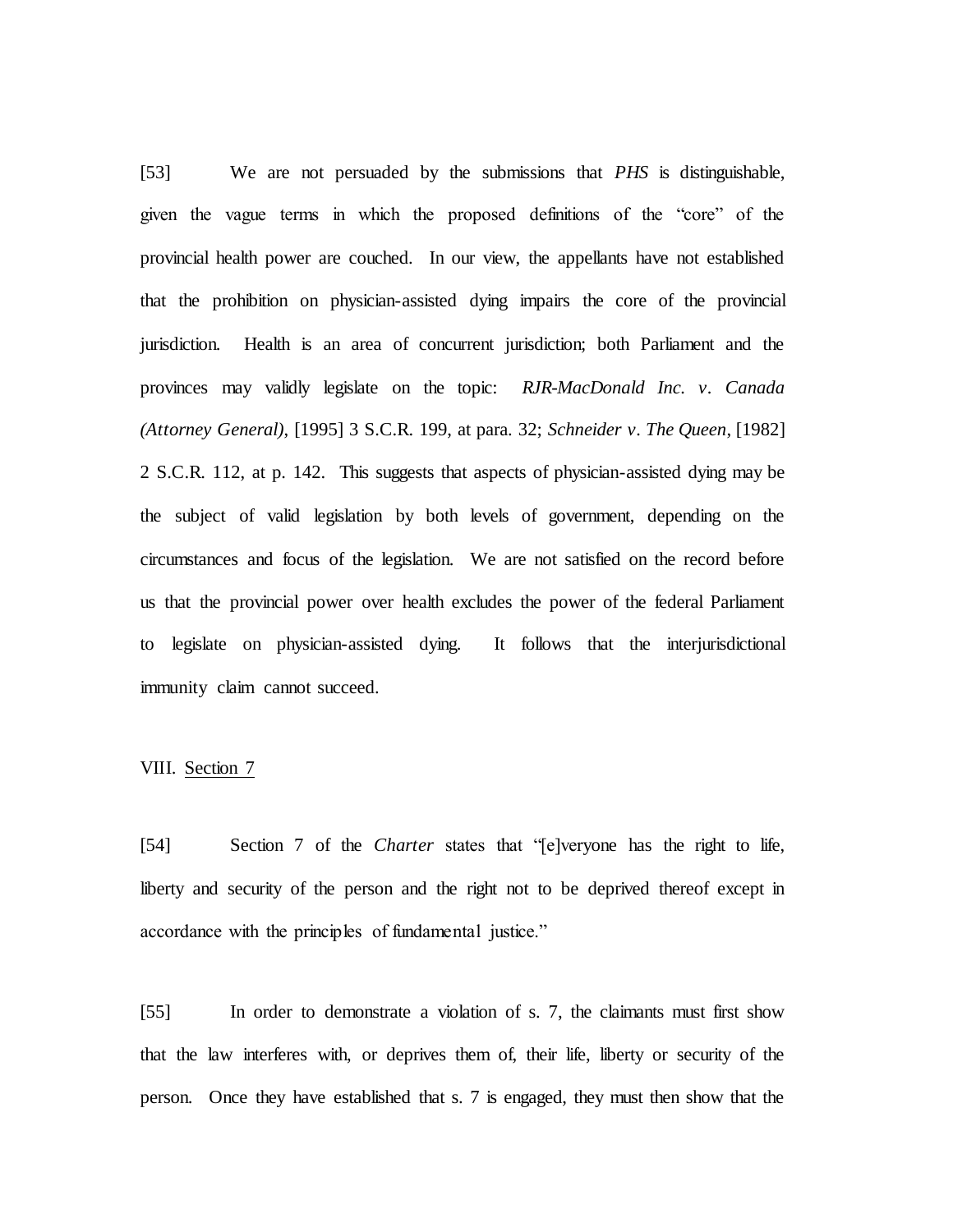deprivation in question is not in accordance with the principles of fundamental justice.

[56] For the reasons below, we conclude that the prohibition on physician-assisted dying infringes the right to life, liberty and security of Ms. Taylor and of persons in her position, and that it does so in a manner that is overbroad and thus is not in accordance with the principles of fundamental justice. It therefore violates s. 7.

A. *Does the Law Infringe the Right to Life, Liberty and Security of the Person?*

(1) Life

[57] The trial judge found that the prohibition on physician-assisted dying had the effect of forcing some individuals to take their own lives prematurely, for fear that they would be incapable of doing so when they reached the point where suffering was intolerable. On that basis, she found that the right to life was engaged.

[58] We see no basis for interfering with the trial judge's conclusion on this point. The evidence of premature death was not challenged before this Court. It is therefore established that the prohibition deprives some individuals of life.

[59] The appellants and a number of the interveners urge us to adopt a broader, qualitative approach to the right to life. Some argue that the right to life is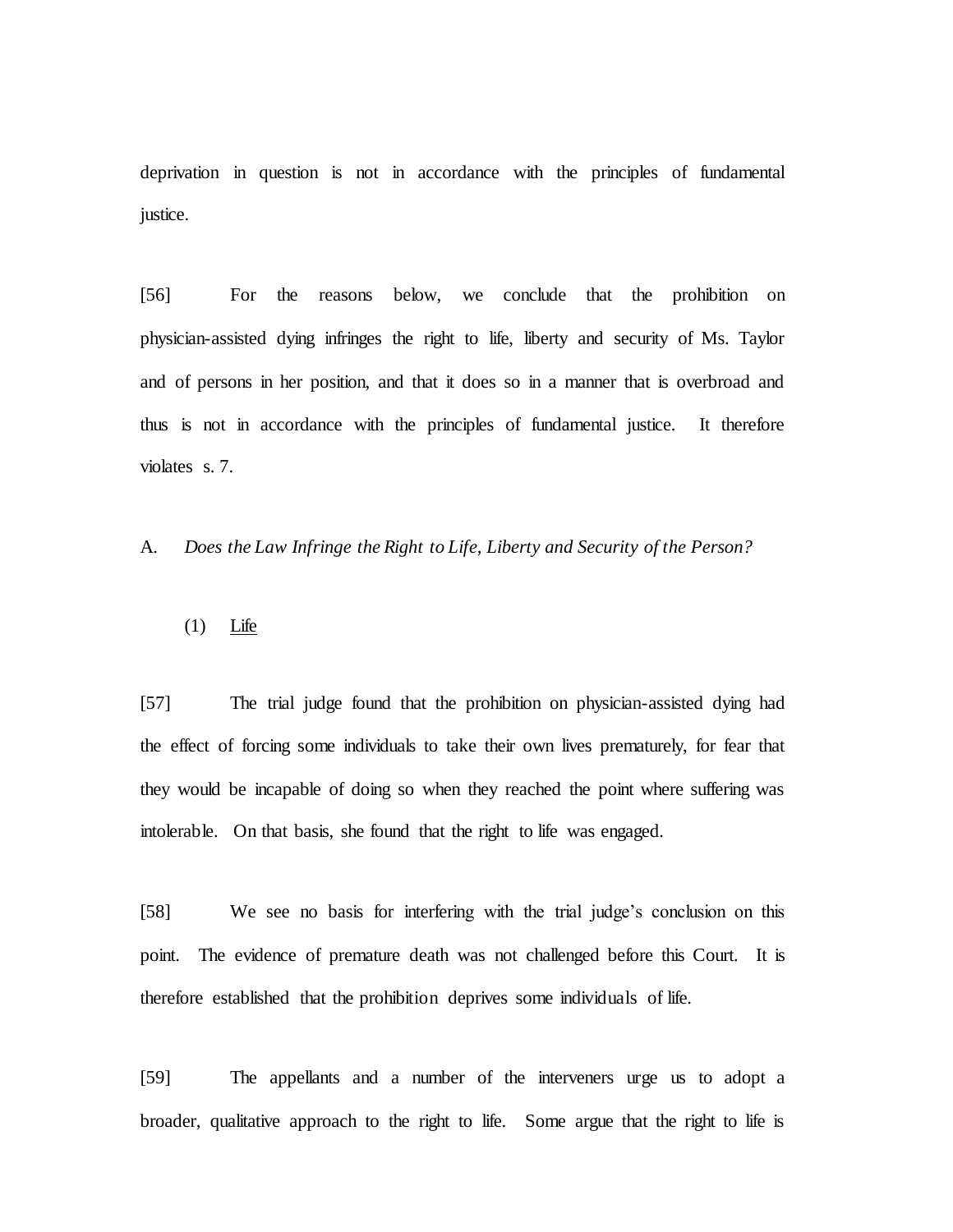not restricted to the preservation of life, but protects quality of life and therefore a right to die with dignity. Others argue that the right to life protects personal autonomy and fundamental notions of self-determination and dignity, and therefore includes the right to determine whether to take one's own life.

[60] In dissent at the Court of Appeal, Finch C.J.B.C. accepted the argument that the right to life protects more than physical existence (paras. 84-89). In his view, the life interest is "intimately connected to the way a person values his or her lived experience. The point at which the meaning of life is lost, when life's positive attributes are so diminished as to render life valueless, . . . is an intensely personal decision which 'everyone' has the right to make for him or herself" (para. 86). Similarly, in his dissent in *Rodriguez*, Cory J. accepted that the right to life included a right to die with dignity, on the ground that "dying is an integral part of living" (p. 630).

[61] The trial judge, on the other hand, rejected the "qualitative" approach to the right to life. She concluded that the right to life is only engaged when there is a threat of death as a result of government action or laws. In her words, the right to life is limited to a "right not to die" (para. 1322 (emphasis in original)).

[62] This Court has most recently invoked the right to life in *Chaoulli v. Quebec (Attorney General)*, 2005 SCC 35, [2005] 1 S.C.R. 791, where evidence showed that the lack of timely health care could result in death (paras. 38 and 50, per Deschamps J.; para. 123, per McLachlin C.J. and Major J.; and paras. 191 and 200,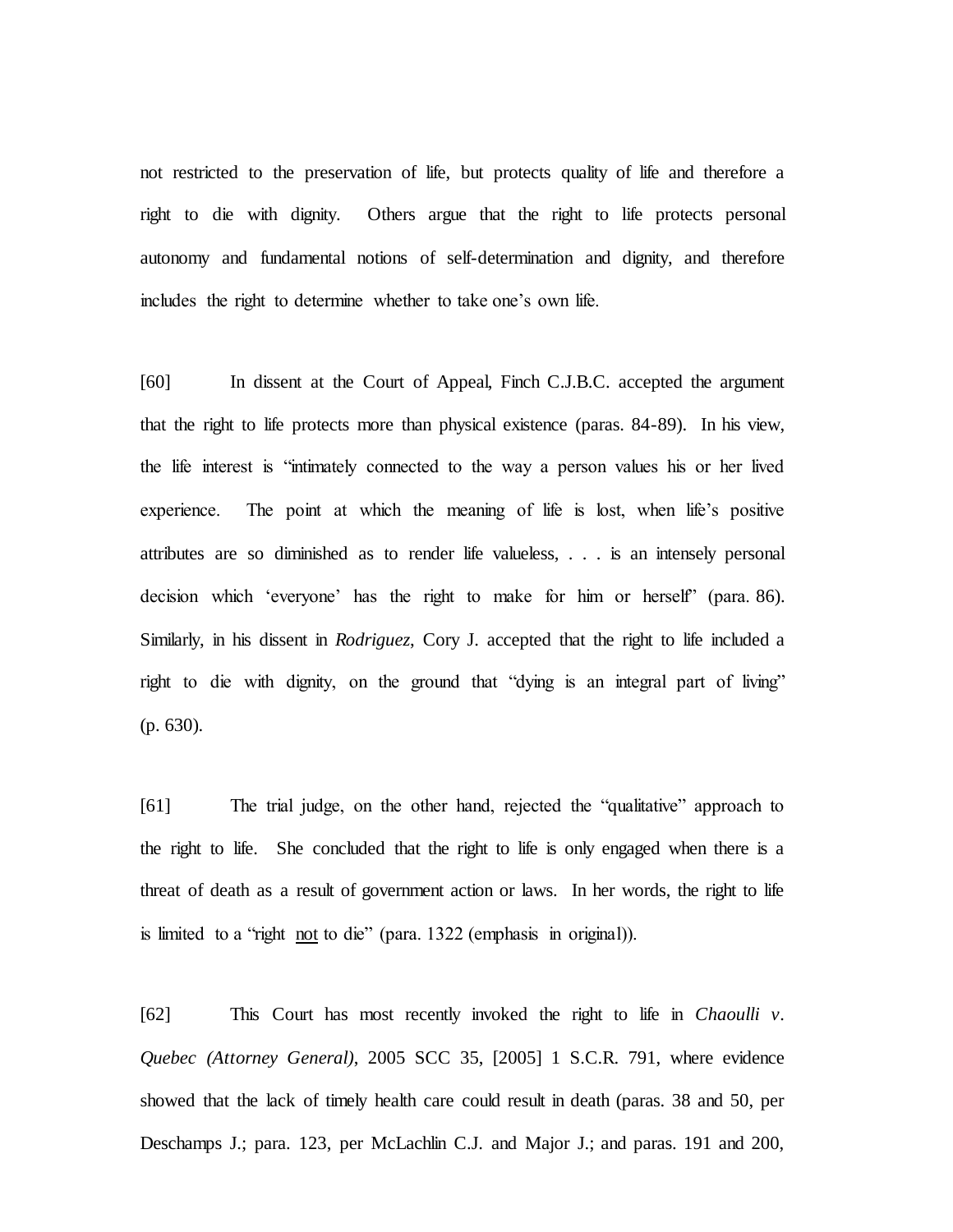per Binnie and LeBel JJ.), and in *PHS*, where the clients of Insite were deprived of potentially lifesaving medical care (para. 91). In each case, the right was only engaged by the threat of death. In short, the case law suggests that the right to life is engaged where the law or state action imposes death or an increased risk of death on a person, either directly or indirectly. Conversely, concerns about autonomy and quality of life have traditionally been treated as liberty and security rights. We see no reason to alter that approach in this case.

[63] This said, we do not agree that the existential formulation of the right to life *requires* an absolute prohibition on assistance in dying, or that individuals cannot "waive" their right to life. This would create a "duty to live", rather than a "right to life", and would call into question the legality of any consent to the withdrawal or refusal of lifesaving or life-sustaining treatment. The sanctity of life is one of our most fundamental societal values. Section 7 is rooted in a profound respect for the value of human life. But s. 7 also encompasses life, liberty and security of the person during the passage to death. It is for this reason that the sanctity of life "is no longer seen to require that all human life be preserved at all costs" (*Rodriguez*, at p. 595, per Sopinka J.). And it is for this reason that the law has come to recognize that, in certain circumstances, an individual's choice about the end of her life is entitled to respect. It is to this fundamental choice that we now turn.

# (2) Liberty and Security of the Person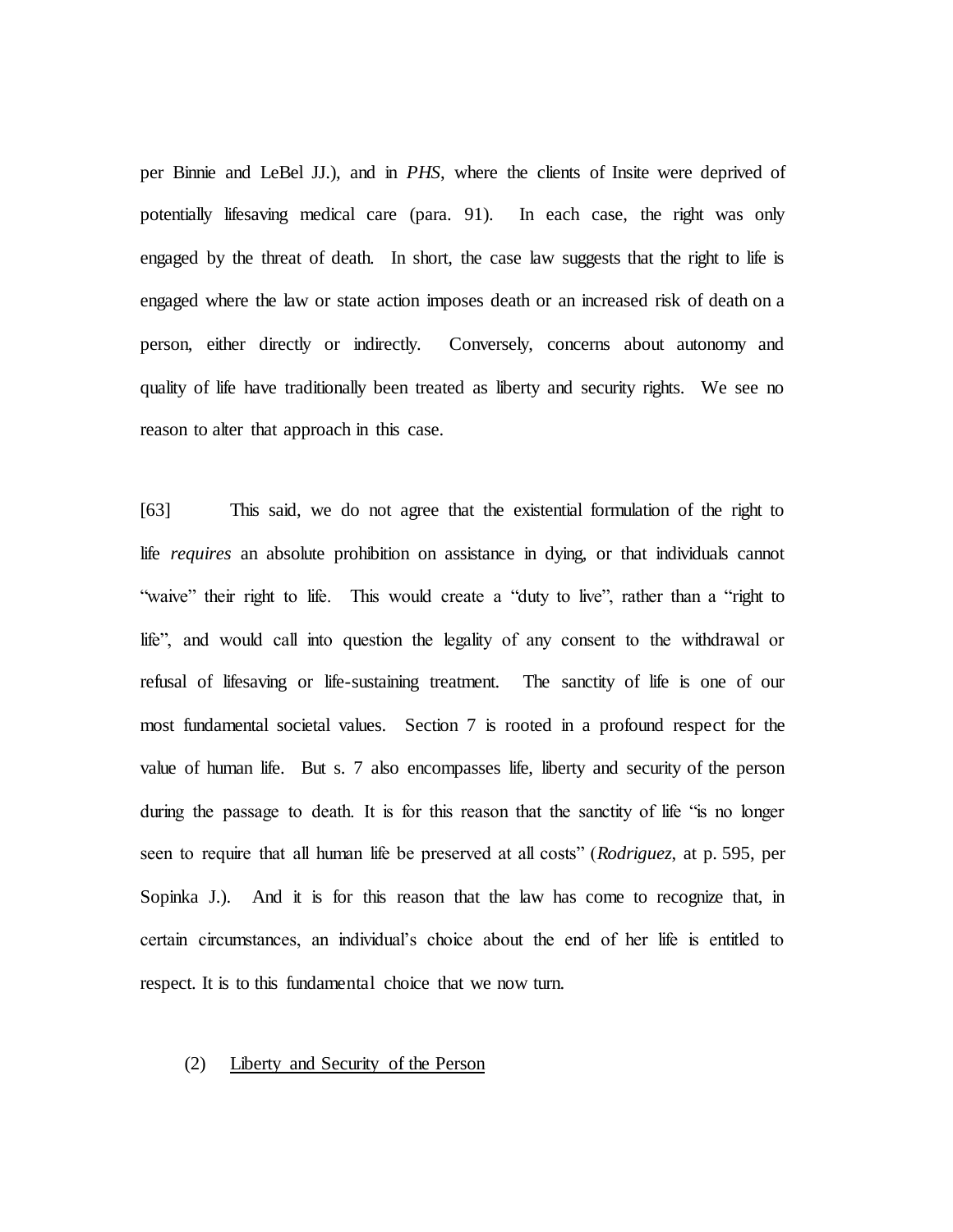[64] Underlying both of these rights is a concern for the protection of individual autonomy and dignity. Liberty protects "the right to make fundamental personal choices free from state interference": *Blencoe v. British Columbia (Human Rights Commission)*, 2000 SCC 44, [2000] 2 S.C.R. 307, at para. 54. Security of the person encompasses "a notion of personal autonomy involving . . . control over one's bodily integrity free from state interference" (*Rodriguez*, at pp. 587-88 per Sopinka J., referring to *R. v. Morgentaler*, [1988] 1 S.C.R. 30) and it is engaged by state interference with an individual's physical or psychological integrity, including any state action that causes physical or serious psychological suffering (*New Brunswick (Minister of Health and Community Services) v. G. (J.)*, [1999] 3 S.C.R. 46, at para. 58; *Blencoe*, at paras. 55-57; *Chaoulli*, at para. 43, per Deschamps J.; para. 119, per McLachlin C.J. and Major J.; and paras. 191 and 200, per Binnie and LeBel JJ.). While liberty and security of the person are distinct interests, for the purpose of this appeal they may be considered together.

[65] The trial judge concluded that the prohibition on assisted dying limited Ms. Taylor's s. 7 right to liberty and security of the person, by interfering with "fundamentally important and personal medical decision-making" (para. 1302), imposing pain and psychological stress and depriving her of control over her bodily integrity (paras. 1293-94). She found that the prohibition left people like Ms. Taylor to suffer physical or psychological pain and imposed stress due to the unavailability of physician-assisted dying, impinging on her security of the person. She further noted that seriously and irremediably ill persons were "denied the opportunity to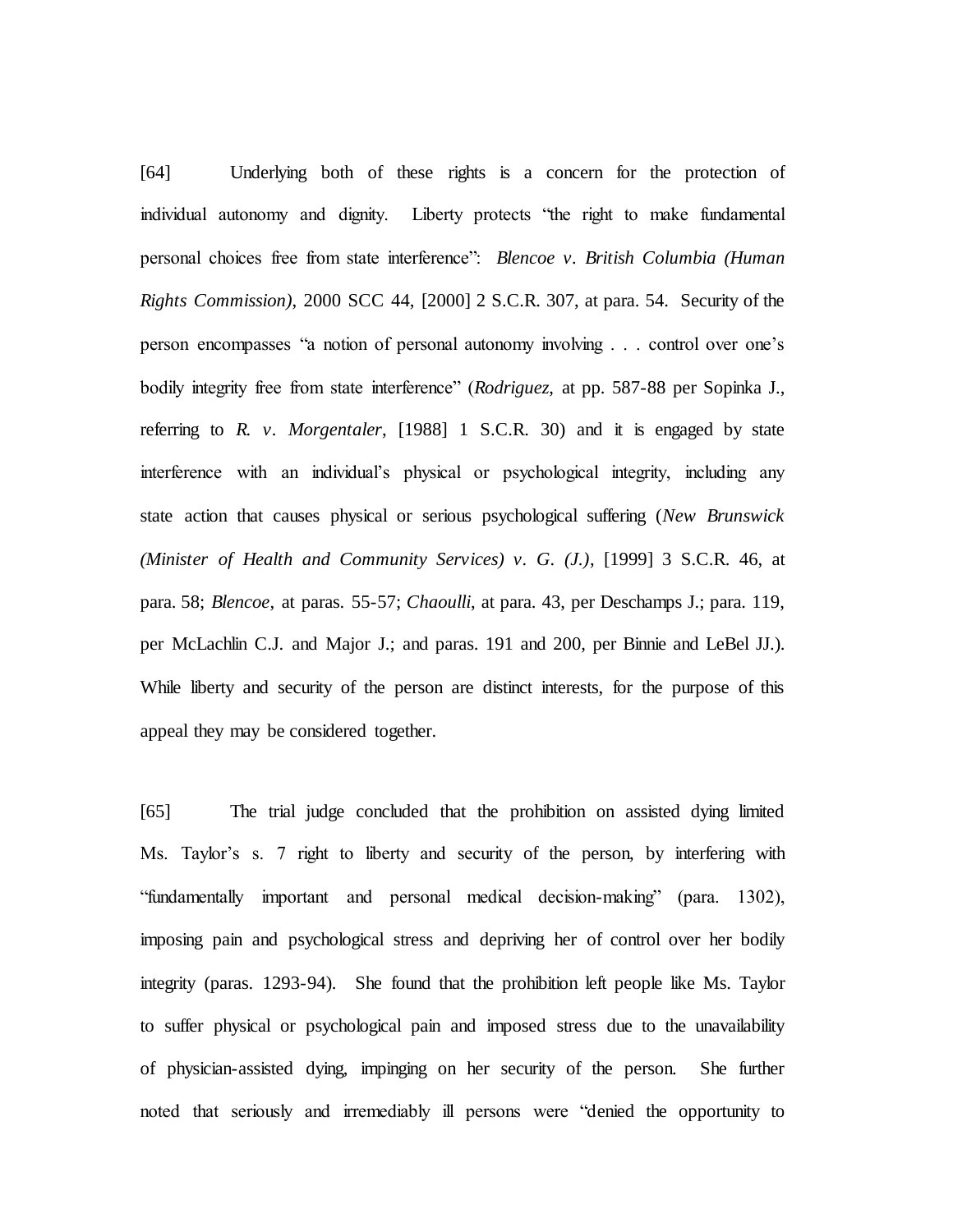make a choice that may be very important to their sense of dignity and personal integrity" and that is "consistent with their lifelong values and that reflects their life's experience" (para. 1326).

[66] We agree with the trial judge. An individual's response to a grievous and irremediable medical condition is a matter critical to their dignity and autonomy. The law allows people in this situation to request palliative sedation, refuse artificial nutrition and hydration, or request the removal of life-sustaining medical equipment, but denies them the right to request a physician's assistance in dying. This interferes with their ability to make decisions concerning their bodily integrity and medical care and thus trenches on liberty. And, by leaving people like Ms. Taylor to endure intolerable suffering, it impinges on their security of the person.

[67] The law has long protected patient autonomy in medical decision-making. In *A.C. v. Manitoba (Director of Child and Family Services)*, 2009 SCC 30, [2009] 2 S.C.R. 181, a majority of this Court, per Abella J. (the dissent not disagreeing on this point), endorsed the "tenacious relevance in our legal system of the principle that competent individuals are — and should be — free to make decisions about their bodily integrity" (para. 39). This right to "decide one's own fate" entitles adults to direct the course of their own medical care (para. 40): it is this principle that underlies the concept of "informed consent" and is protected by s. 7's guarantee of liberty and security of the person (para. 100; see also *R. v. Parker* (2000), 49 O.R. (3d) 481 (C.A.)). As noted in *Fleming v. Reid* (1991), 4 O.R. (3d) 74 (C.A.), the right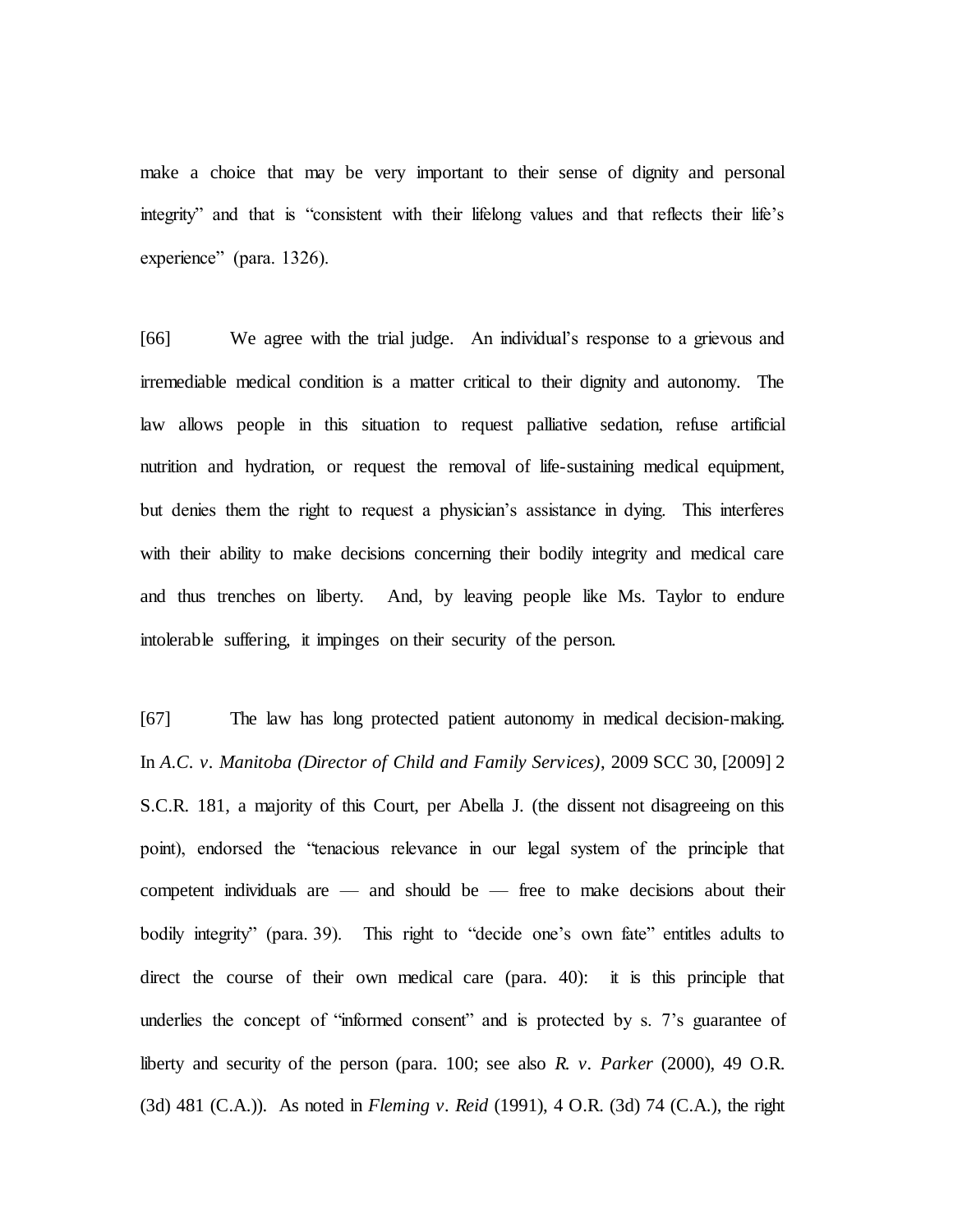of medical self-determination is not vitiated by the fact that serious risks or consequences, including death, may flow from the patient's decision. It is this same principle that is at work in the cases dealing with the right to refuse consent to medical treatment, or to demand that treatment be withdrawn or discontinued: see, e.g., *Ciarlariello v. Schacter*, [1993] 2 S.C.R. 119; *Malette v. Shulman* (1990), 72 O.R. (2d) 417 (C.A.); and *Nancy B. v. Hôtel-Dieu de Québec* (1992), 86 D.L.R. (4th) 385 (Que. Sup. Ct.).

[68] In *Blencoe*, a majority of the Court held that the s. 7 liberty interest is engaged "where state compulsions or prohibitions affect important and fundamental life choices": para. 49. In *A.C.*, where the claimant sought to refuse a potentially lifesaving blood transfusion on religious grounds, Binnie J. noted that we may "instinctively recoil" from the decision to seek death because of our belief in the sanctity of human life (para. 219). But his response is equally relevant here: it is clear that anyone who seeks physician-assisted dying because they are suffering intolerably as a result of a grievous and irremediable medical condition "does so out of a deeply personal and fundamental belief about how they wish to live, or cease to live" (*ibid.*). The trial judge, too, described this as a decision that, for some people, is "very important to their sense of dignity and personal integrity, that is consistent with their lifelong values and that reflects their life's experience" (para. 1326). This is a decision that is rooted in their control over their bodily integrity; it represents their deeply personal response to serious pain and suffering. By denying them the opportunity to make that choice, the prohibition impinges on their liberty and security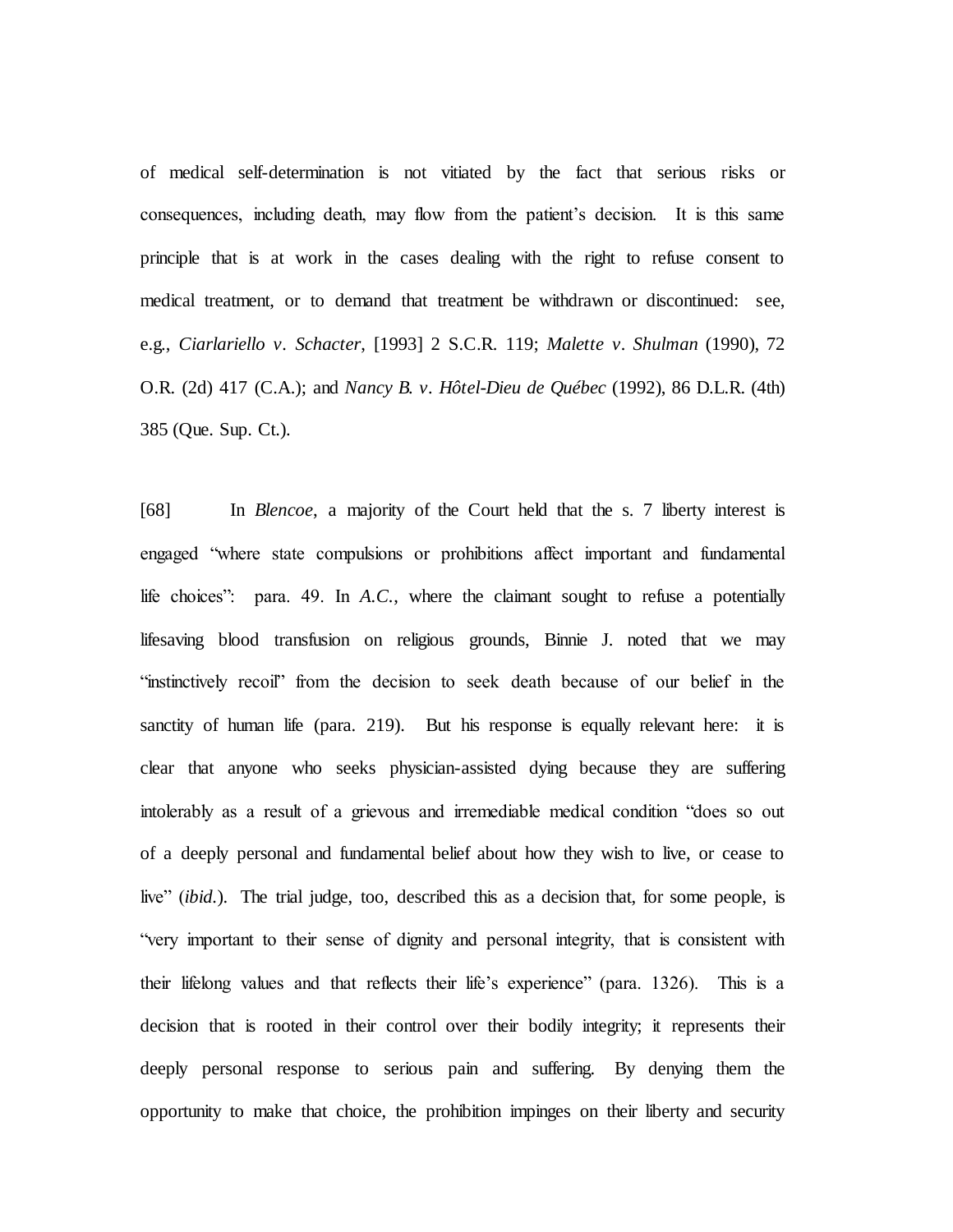of the person. As noted above, s. 7 recognizes the value of life, but it also honours the role that autonomy and dignity play at the end of that life. We therefore conclude that ss. 241(*b*) and 14 of the *Criminal Code*, insofar as they prohibit physician-assisted dying for competent adults who seek such assistance as a result of a grievous and irremediable medical condition that causes enduring and intolerable suffering, infringe the rights to liberty and security of the person.

[69] We note, as the trial judge did, that Lee Carter and Hollis Johnson's interest in liberty may be engaged by the threat of criminal sanction for their role in Kay Carter's death in Switzerland. However, this potential deprivation was not the focus of the arguments raised at trial, and neither Ms. Carter nor Mr. Johnson sought a personal remedy before this Court. Accordingly, we have confined ourselves to the rights of those who seek assistance in dying, rather than of those who might provide such assistance.

# (3) Summary on Section 7: Life, Liberty and Security of the Person

[70] For the foregoing reasons, we conclude that the prohibition on physician-assisted dying deprived Ms. Taylor and others suffering from grievous and irremediable medical conditions of the right to life, liberty and security of the person. The remaining question under s. 7 is whether this deprivation was in accordance with the principles of fundamental justice.

#### B. *The Principles of Fundamental Justice*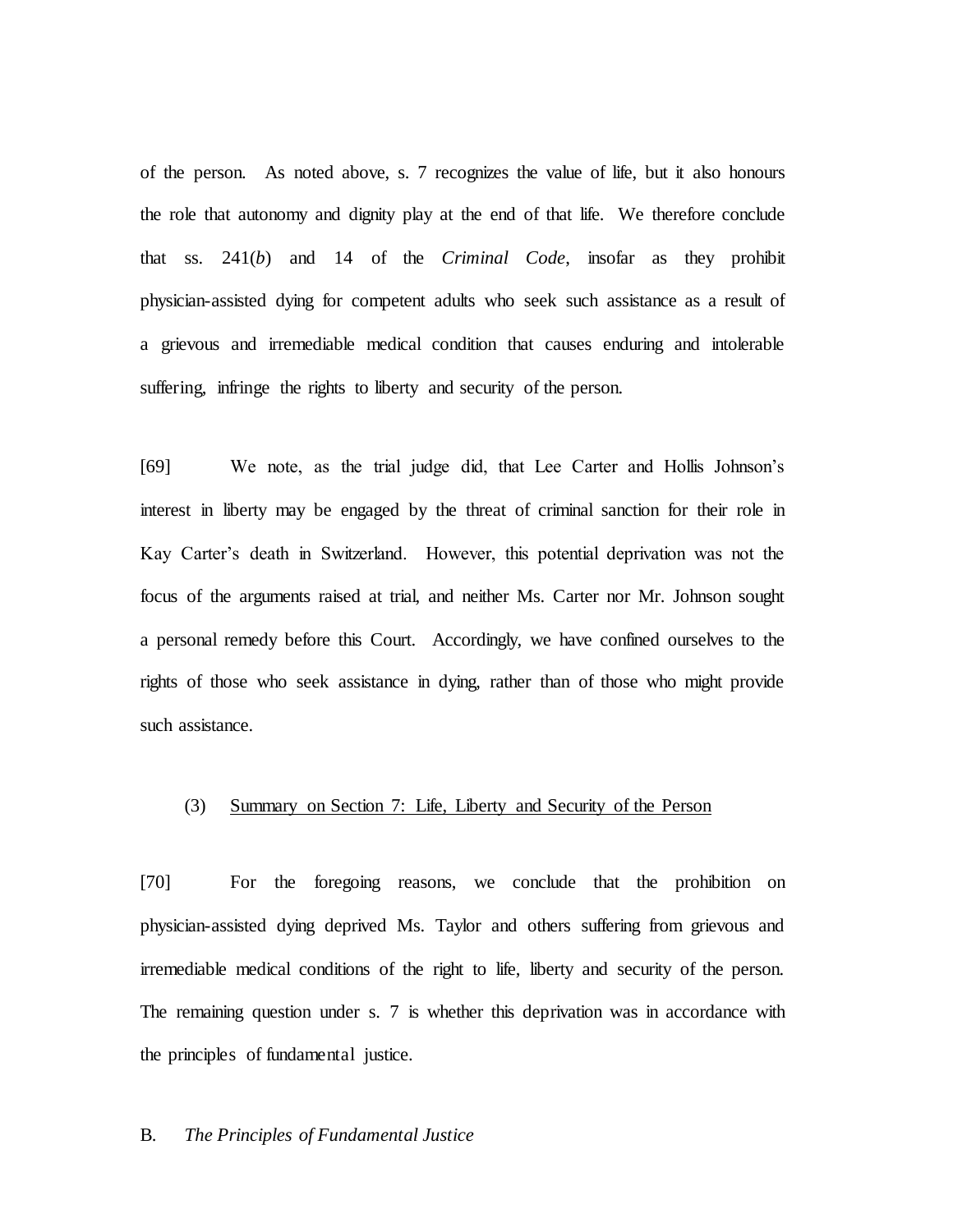[71] Section 7 does not promise that the state will never interfere with a person's life, liberty or security of the person — laws do this all the time — but rather that the state will not do so in a way that violates the principles of fundamental justice.

[72] Section 7 does not catalogue the principles of fundamental justice to which it refers. Over the course of 32 years of *Charter* adjudication, this Court has worked to define the minimum constitutional requirements that a law that trenches on life, liberty, or security of the person must meet (*Bedford*, at para. 94). While the Court has recognized a number of principles of fundamental justice, three have emerged as central in the recent s. 7 jurisprudence: laws that impinge on life, liberty or security of the person must not be arbitrary, overbroad, or have consequences that are grossly disproportionate to their object.

[73] Each of these potential vices involves comparison with the object of the law that is challenged (*Bedford*, at para. 123). The first step is therefore to identify the object of the prohibition on assisted dying.

[74] The trial judge, relying on *Rodriguez*, concluded that the object of the prohibition was to protect vulnerable persons from being induced to commit suicide at a time of weakness (para. 1190). All the parties except Canada accept this formulation of the object.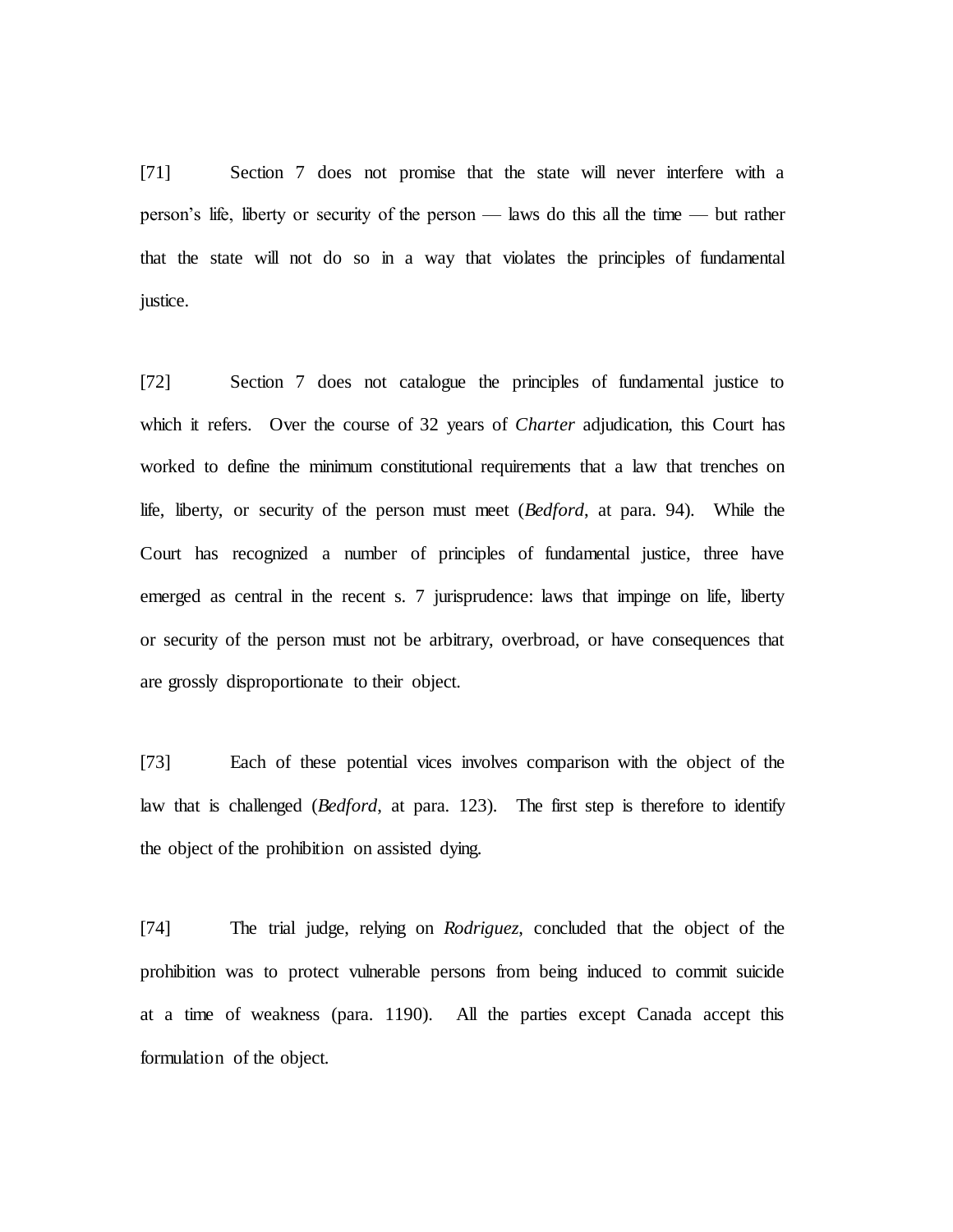[75] Canada agrees that the prohibition is intended to protect the vulnerable, but argues that the object of the prohibition should also be defined more broadly as simply "the preservation of life" (R.F., at paras 66, 108 and 109). We cannot accept this submission.

[76] First, it is incorrect to say that the majority in *Rodriguez* adopted "the preservation of life" as the object of the prohibition on assisted dying. Justice Sopinka refers to the preservation of life when discussing the objectives of s. 241(*b*) (pp. 590, 614). However, he later clarifies this comment, stating that "[s]ection 241(*b*) has as its purpose the protection of the vulnerable who might be induced in moments of weakness to commit suicide" (p. 595). Sopinka J. then goes on to note that this purpose is "grounded in the state interest in protecting life and reflects the policy of the state that human life should not be depreciated by allowing life to be taken" (*ibid.*). His remarks about the "preservation of life" in *Rodriguez* are best understood as a reference to an animating social value rather than as a description of the specific object of the prohibition.

[77] Second, defining the object of the prohibition on physician-assisted dying as the preservation of life has the potential to short-circuit the analysis. In *RJR-MacDonald*, this Court warned against stating the object of a law "too broadly" in the s. 1 analysis, lest the resulting objective immunize the law from challenge under the *Charter* (para. 144). The same applies to assessing whether the principles of fundamental justice are breached under s. 7. If the object of the prohibition is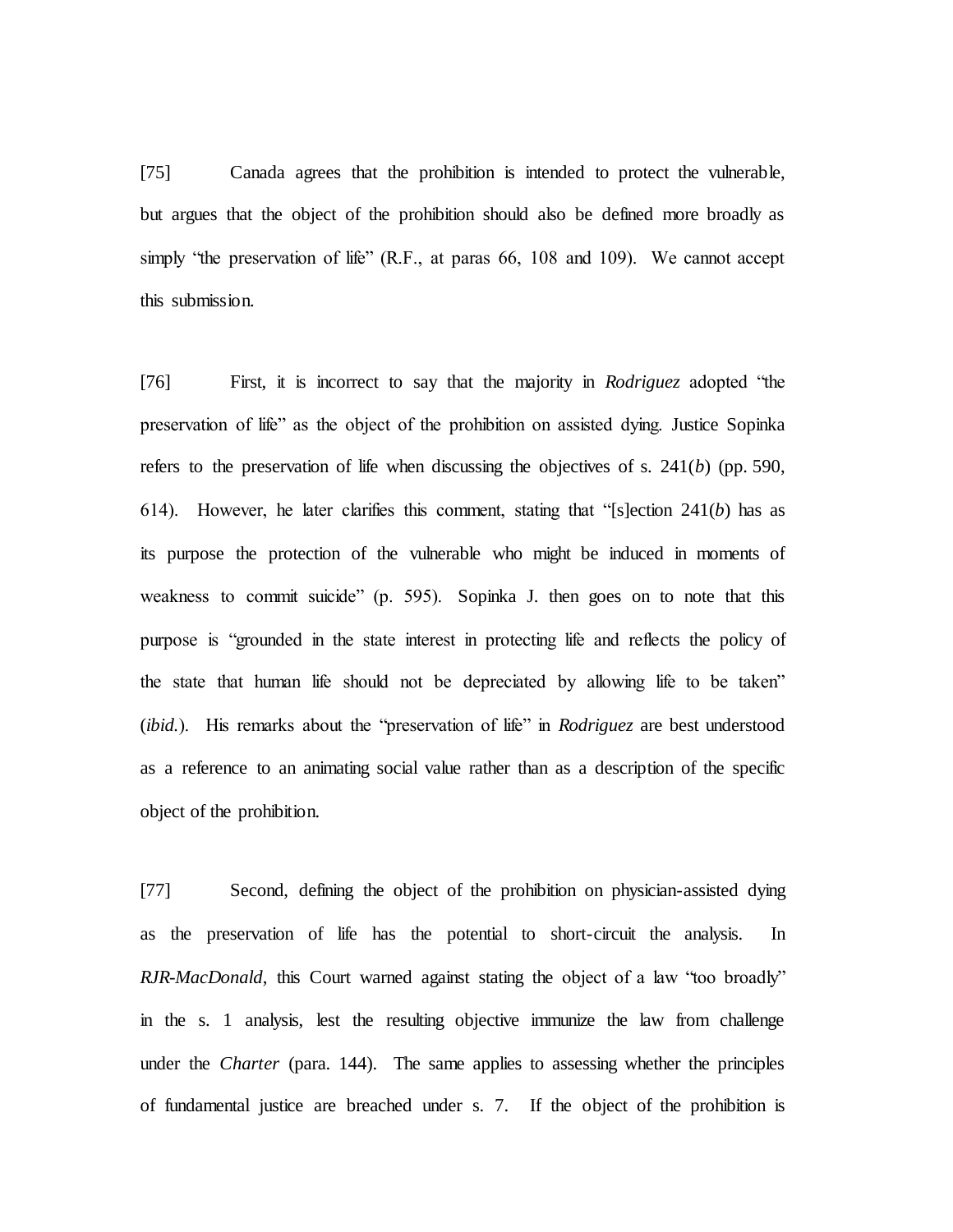stated broadly as "the preservation of life", it becomes difficult to say that the means used to further it are overbroad or grossly disproportionate. The outcome is to this extent foreordained.

[78] Finally, the jurisprudence requires the object of the impugned law to be defined precisely for the purposes of s. 7. In *Bedford*, Canada argued that bawdyhouse prohibition in s. 210 of the *Code* should be defined broadly as to "deter prostitution" for the purposes of s. 7 (para. 131). This Court rejected this argument, holding that the object of the prohibition should be confined to measures directly targeted by the law (para. 132). That reasoning applies with equal force in this case. Section 241(*b*) is not directed at preserving life, or even at preventing suicide  $$ attempted suicide is no longer a crime. Yet Canada asks us to posit that the object of the prohibition is to preserve life, whatever the circumstances. This formulation goes beyond the ambit of the provision itself. The direct target of the measure is the narrow goal of preventing vulnerable persons from being induced to commit suicide at a time of weakness.

[79] Before turning to the principles of fundamental justice at play, a general comment is in order. In determining whether the deprivation of life, liberty and security of the person is in accordance with the principles of fundamental justice under s. 7, courts are not concerned with competing social interests or public benefits conferred by the impugned law. These competing moral claims and broad societal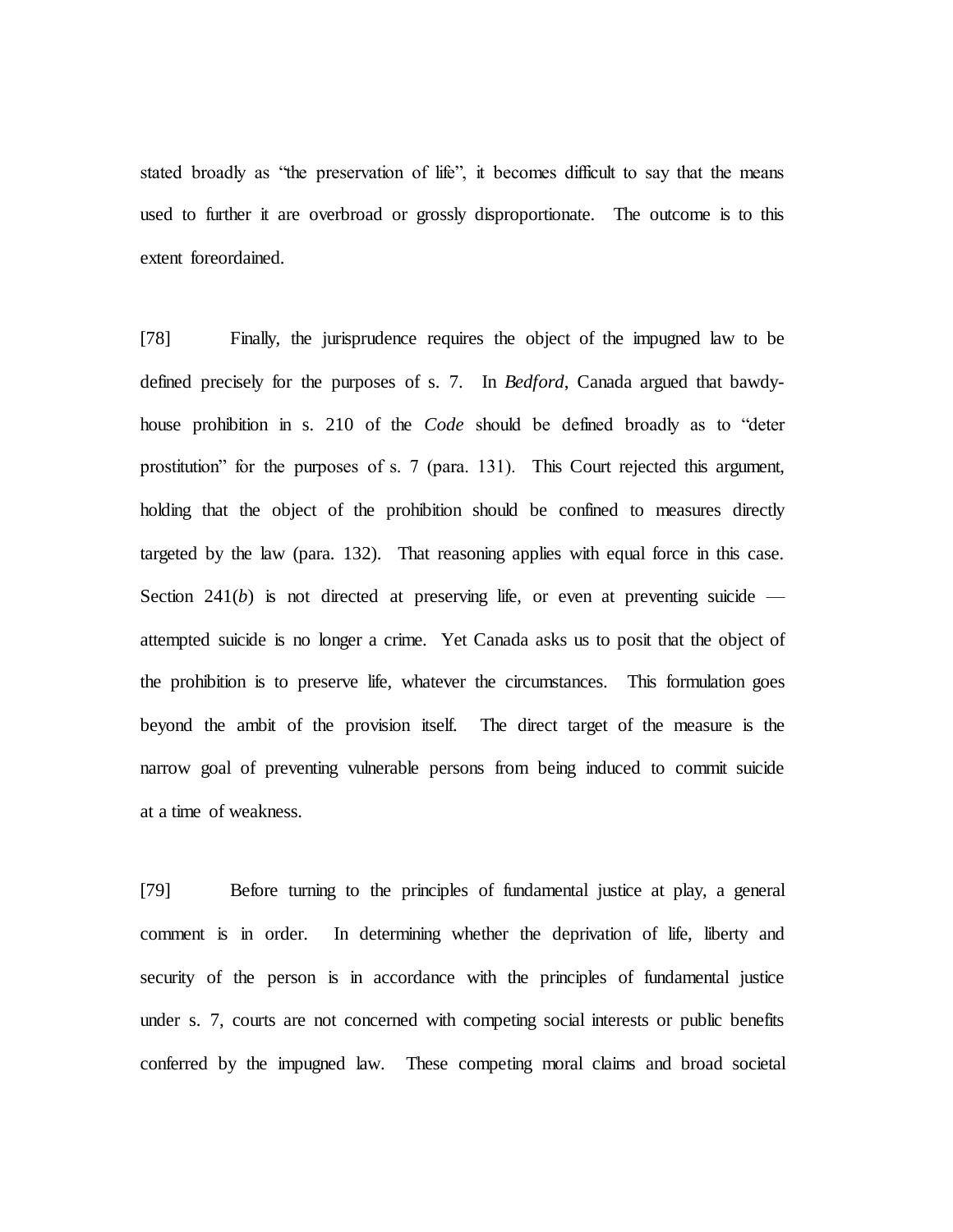benefits are more appropriately considered at the stage of justification under s. 1 of the *Charter* (*Bedford*, at paras. 123 and 125).

[80] In *Bedford*, the Court noted that requiring s. 7 claimants "to establish the efficacy of the law versus its deleterious consequences on members of society as a whole, would impose the government's s. 1 burden on claimants under s. 7" (para. 127; see also *Charkaoui v. Canada (Citizenship and Immigration)*, 2007 SCC 9, [2007] 1 S.C.R. 350, at paras. 21-22). A claimant under s. 7 must show that the state has deprived them of their life, liberty or security of the person and that the deprivation is not in accordance with the principles of fundamental justice. They should not be tasked with also showing that these principles are "not overridden by a valid state or communal interest in these circumstances": T.J. Singleton, "The Principles of Fundamental Justice, Societal Interests and Section 1 of the Charter" (1995), 74 *Can. Bar Rev*. 446, at p. 449. As this Court stated in *R. v. Swain*, [1991] 1 S.C.R. 933, at p. 977:

> It is not appropriate for the state to thwart the exercise of the accused's right by attempting to bring societal interests into the principles of fundamental justice and to thereby limit the accused's s. 7 rights. Societal interests are to be dealt with under s. 1 of the *Charter*.

[81] In *Re B.C. Motor Vehicle Act*, [1985] 2 S.C.R. 486 (the "*Motor Vehicle Reference*"), Lamer J. (as he then was) explained that the principles of fundamental justice are derived from the essential elements of our system of justice, which is itself founded on a belief in the dignity and worth of every human person. To deprive a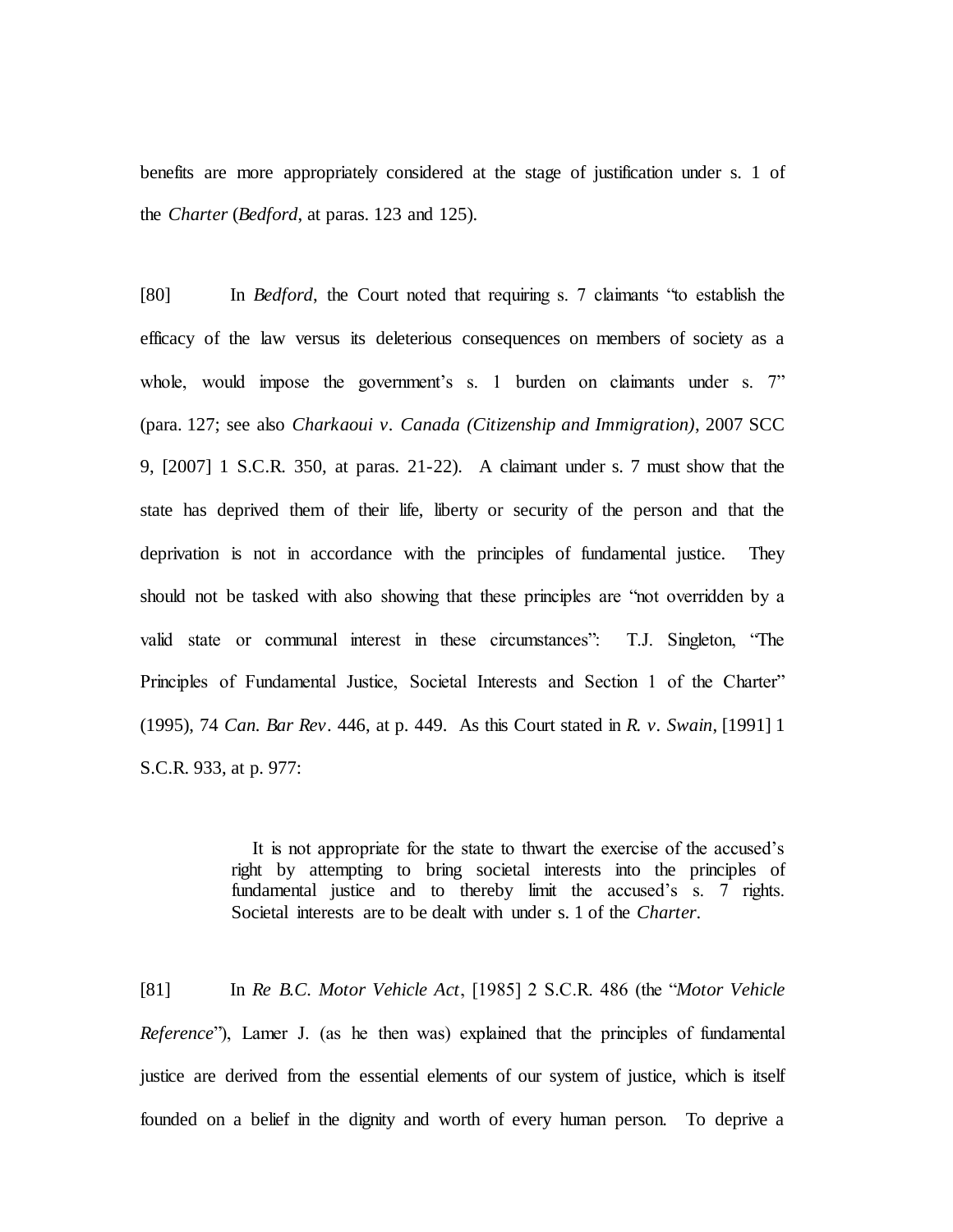person of constitutional rights arbitrarily or in a way that is overbroad or grossly disproportionate diminishes that worth and dignity. If a law operates in this way, it asks the right claimant to "serve as a scapegoat" (*Rodriguez*, at p. 621, per McLachlin J.). It imposes a deprivation via a process that is "fundamentally unfair" to the rights claimant (*Charkaoui*, at para. 22).

[82] This is not to say that such a deprivation cannot be *justified* under s. 1 of the *Charter*. In some cases the government, for practical reasons, may only be able to meet an important objective by means of a law that has some fundamental flaw. But this does not concern us when considering whether s. 7 of the *Charter* has been breached.

### (1) Arbitrariness

[83] The principle of fundamental justice that forbids arbitrariness targets the situation where there is no rational connection between the object of the law and the limit it imposes on life, liberty or security of the person: *Bedford*, at para. 111. An arbitrary law is one that is not capable of fulfilling its objectives. It exacts a constitutional price in terms of rights, without furthering the public good that is said to be the object of the law.

[84] The object of the prohibition on physician-assisted dying is to protect the vulnerable from ending their life in times of weakness. A total ban on assisted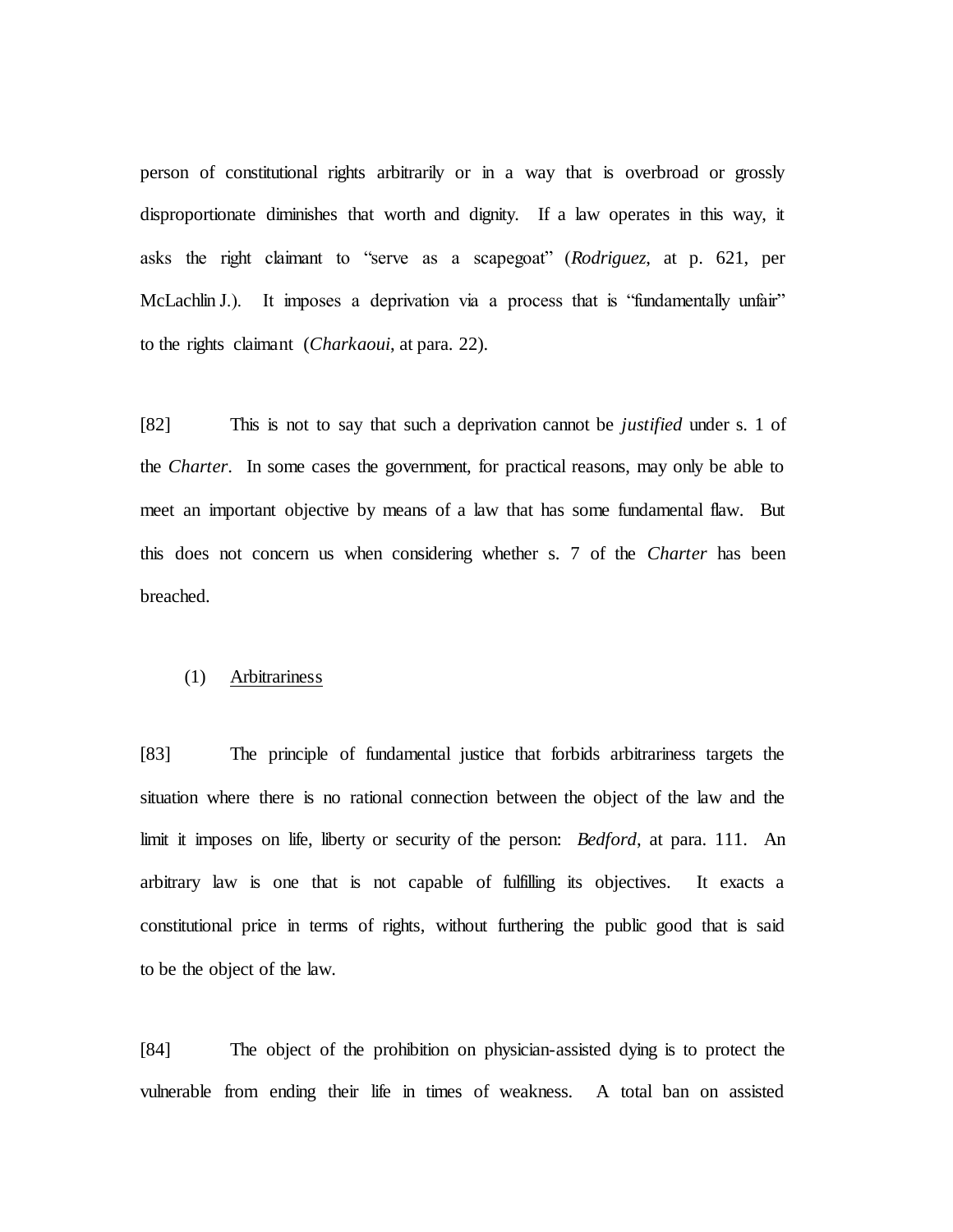suicide clearly helps achieve this object. Therefore, individuals' rights are not limited arbitrarily.

### (2) Overbreadth

[85] The overbreadth inquiry asks whether a law that takes away rights in a way that generally supports the object of the law, goes too far by denying the rights of some individuals in a way that bears no relation to the object: *Bedford*, at paras. 101 and 112-13. Like the other principles of fundamental justice under s. 7, overbreadth is not concerned with competing social interests or ancillary benefits to the general population. A law that is drawn broadly to target conduct that bears no relation to its purpose "in order to make enforcement more practical" may therefore be overbroad (see *Bedford*, at para. 113). The question is not whether Parliament has chosen the least restrictive means, but whether the chosen means infringe life, liberty or security of the person in a way that has no connection with the mischief contemplated by the legislature. The focus is not on broad social impacts, but on the impact of the measure on the individuals whose life, liberty or security of the person is trammelled.

[86] Applying this approach, we conclude that the prohibition on assisted dying is overbroad. The object of the law, as discussed, is to protect vulnerable persons from being induced to commit suicide at a moment of weakness. Canada conceded at trial that the law catches people outside this class: "It is recognized that not every person who wishes to commit suicide is vulnerable, and that there may be people with disabilities who have a considered, rational and persistent wish to end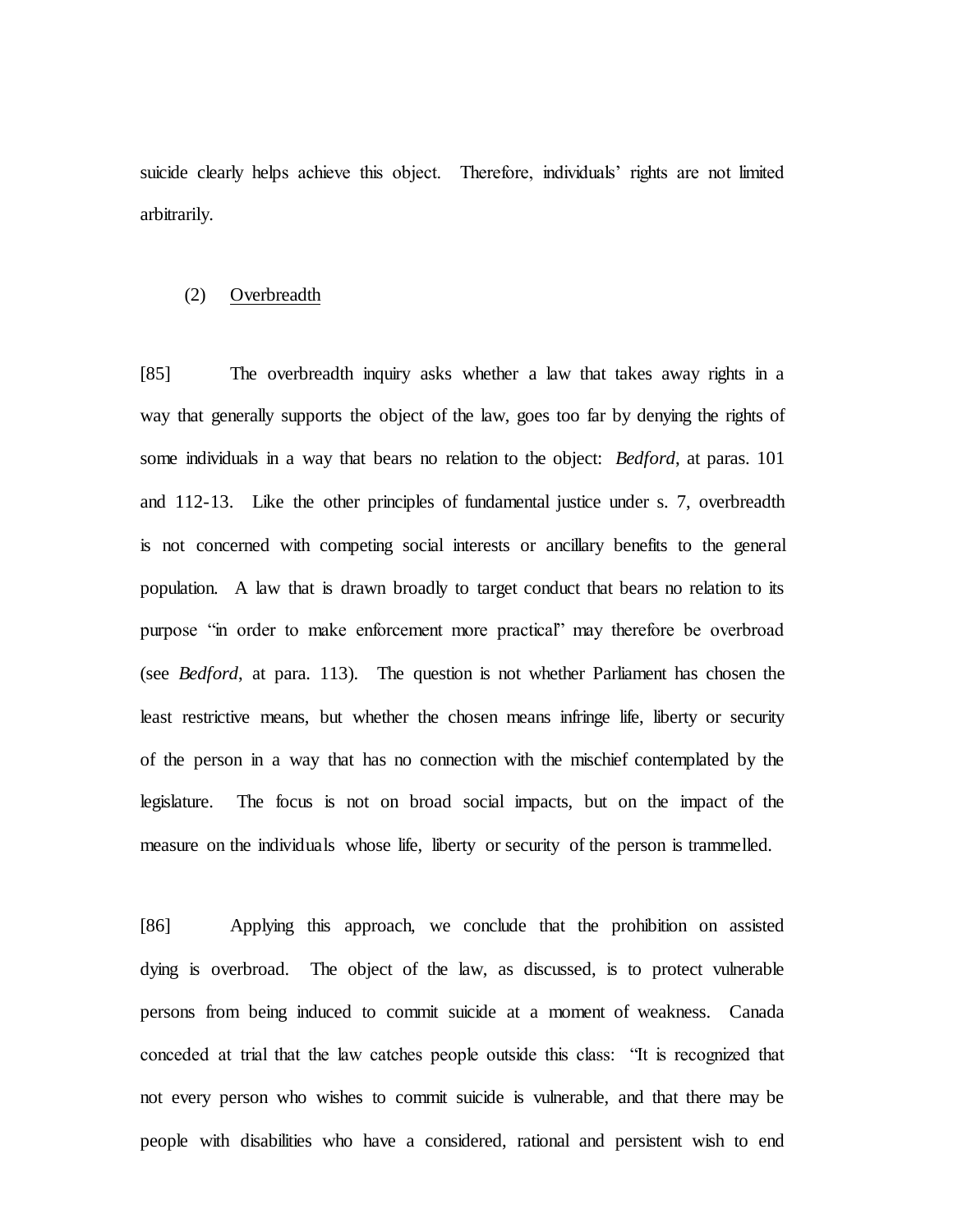their own lives" (trial reasons, at para. 1136). The trial judge accepted that Ms. Taylor was such a person — competent, fully-informed, and free from coercion or duress (para. 16). It follows that the limitation on their rights is in at least some cases not connected to the objective of protecting *vulnerable* persons. The blanket prohibition sweeps conduct into its ambit that is unrelated to the law's objective.

[87] Canada argues that it is difficult to conclusively identify the "vulnerable", and that therefore it cannot be said that the prohibition is overbroad. Indeed, Canada asserts, "every person is *potentially* vulnerable" from a legislative perspective (R.F., at para. 115 (emphasis in original)).

[88] We do not agree. The situation is analogous to that in *Bedford*, where this Court concluded that the prohibition on living on the avails of prostitution in s.  $212(1)(i)$  of the *Criminal Code* was overbroad. The law in that case punished everyone who earned a living through a relationship with a prostitute, without distinguishing between those who would assist and protect them and those who would be at least potentially exploitive of them. Canada there as here argued that the line between exploitative and non-exploitative relationships was blurry, and that, as a result, the provision had to be drawn broadly to capture its targets. The Court concluded that that argument is more appropriately addressed under s. 1 (paras. 143-44).

#### (3) Gross Disproportionality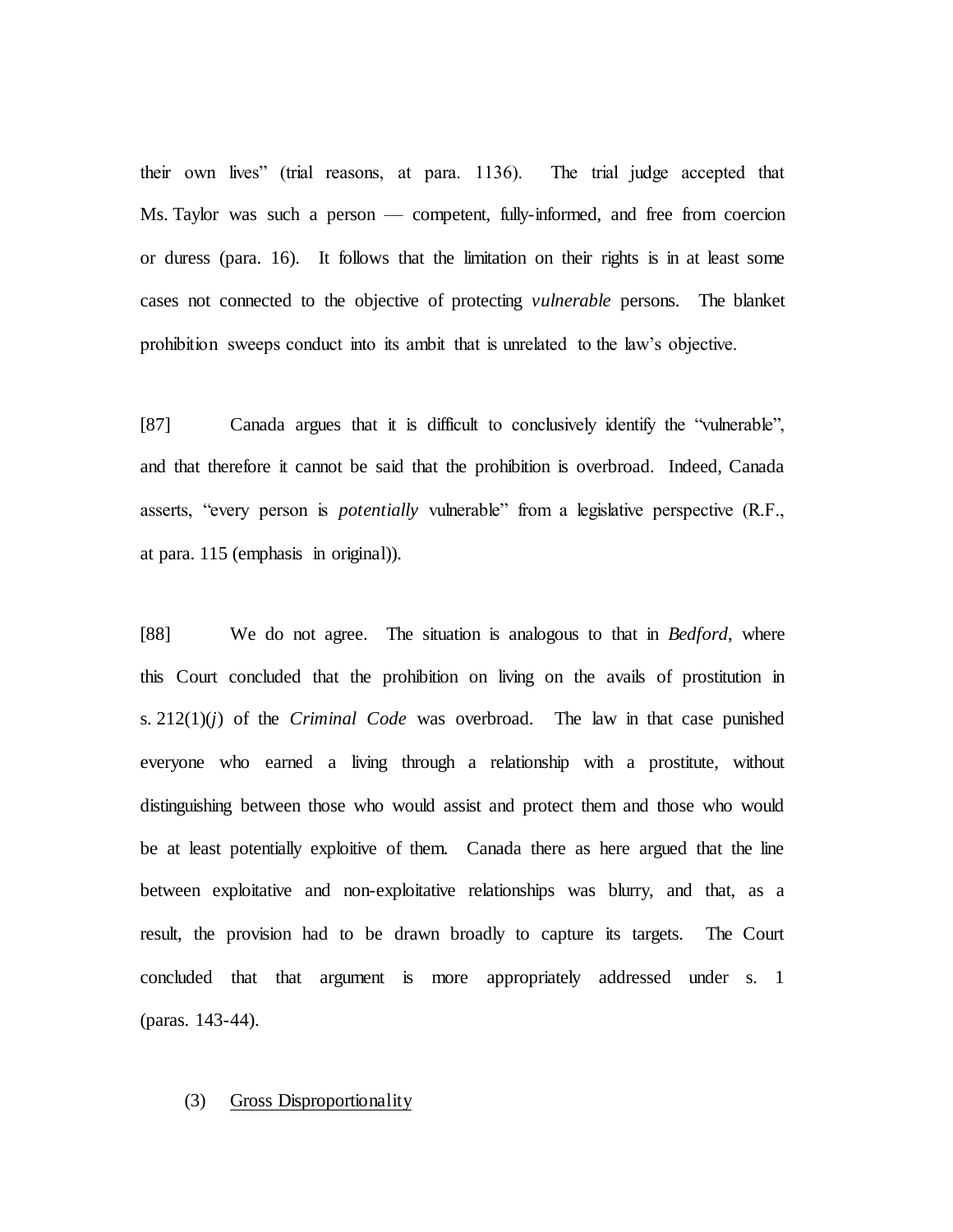[89] This principle is infringed if the impact of the restriction on the individual's life, liberty or security of the person is grossly disproportionate to the object of the measure. As with overbreadth, the focus is not on the impact of the measure on society or the public, which are matters for s. 1, but on its impact on the rights of the claimant. The inquiry into gross disproportionality compares the law's purpose, "taken at face value", with its negative effects on the rights of the claimant, and asks if this impact is completely out of sync with the object of the law (*Bedford*, at para. 125). The standard is high: the law's object and its impact may be incommensurate without reaching the standard for *gross* disproportionality (*Bedford*, at para. 120; *Suresh v. Canada (Minister of Citizenship and Immigration)*, 2002 SCC 1, [2002] 1 S.C.R. 3, at para. 47).

[90] The trial judge concluded that the prohibition's negative impact on life, liberty and security of the person was "very severe" and therefore grossly disproportionate to its objective (para. 1378). We agree that the impact of the prohibition is severe: it imposes unnecessary suffering on affected individuals, deprives them of the ability to determine what to do with their bodies and how those bodies will be treated, and may cause those affected to take their own lives sooner than they would were they able to obtain a physician's assistance in dying. Against this it is argued that the object of the prohibition — to protect vulnerable persons from being induced to commit suicide at a time of weakness — is also of high importance. We find it unnecessary to decide whether the prohibition also violates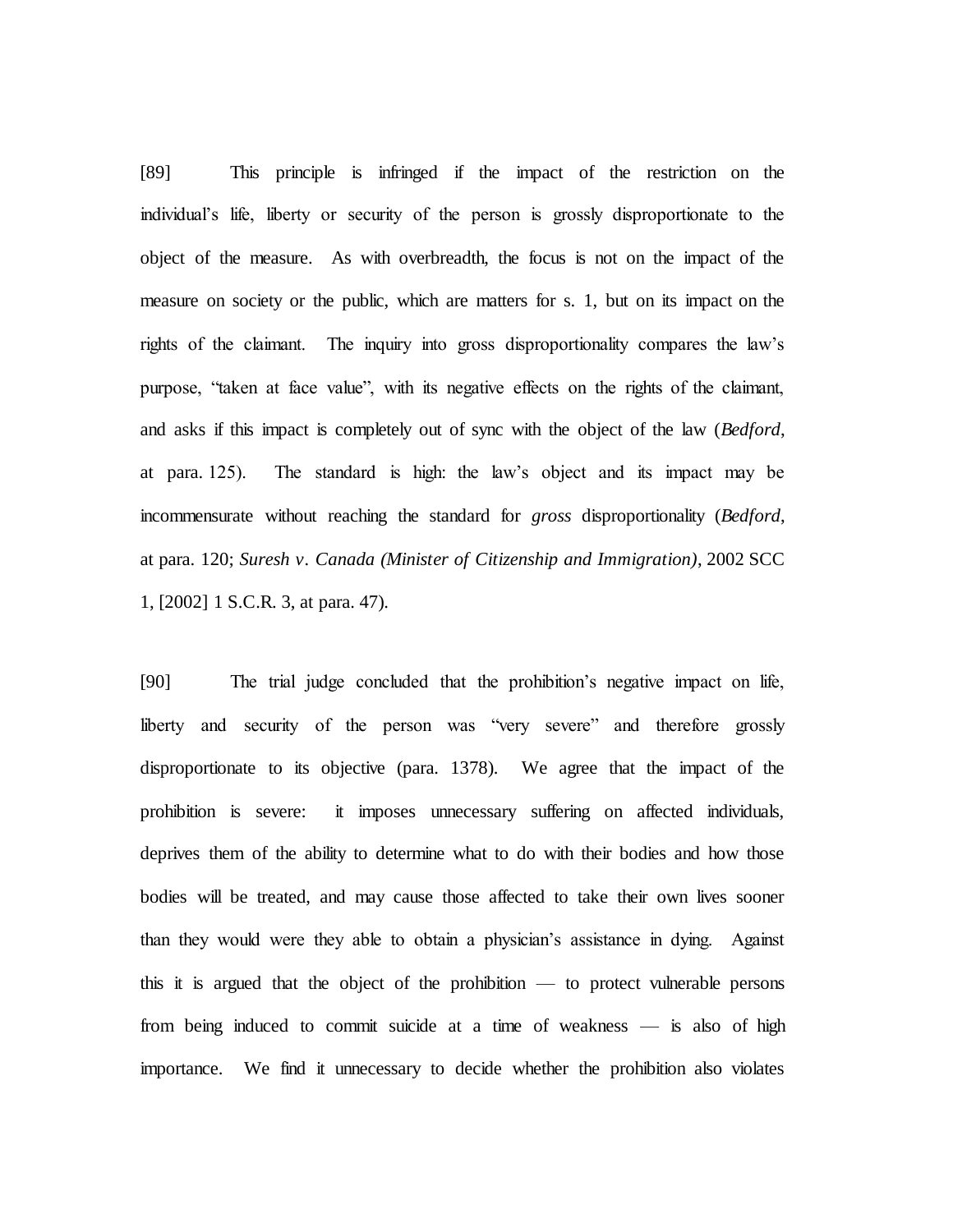the principle against gross disproportionality, in light of our conclusion that it is overbroad.

#### (4) Parity

[91] The appellants ask the Court to recognize a new principle of fundamental justice, the principle of parity, which would require that offenders committing acts of comparable blameworthiness receive sanctions of like severity. They say the prohibition violates this principle because it punishes the provision of physician assistance in dying with the highest possible criminal sanction (for culpable homicide), while exempting other comparable end-of-life practices from any criminal sanction.

[92] Parity in the sense invoked by the appellants has not been recognized as a principle of fundamental justice in this Court's jurisprudence to date. Given our conclusion that the deprivation of Ms. Taylor's s. 7 rights is not in accordance with the principle against overbreadth, it is unnecessary to consider this argument and we decline to do so.

# IX. Does the Prohibition on Assisted Suicide Violate Section 15 of the *Charter*?

[93] Having concluded that the prohibition violates s. 7, it is unnecessary to consider this question.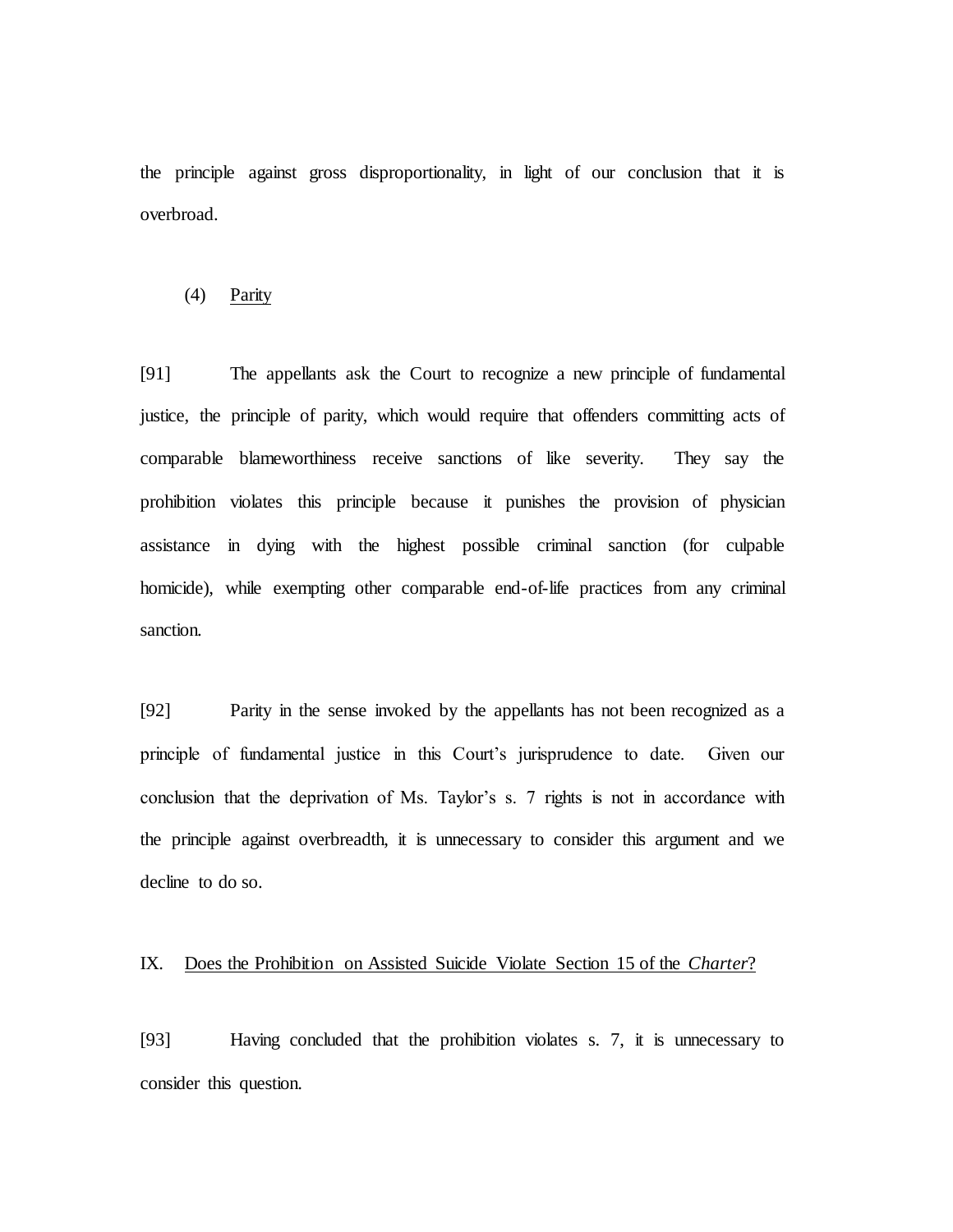# X. Section 1

[94] In order to justify the infringement of the appellants' s. 7 rights under s. 1 of the *Charter*, Canada must show that the law has a pressing and substantial object and that the means chosen are proportional to that object. A law is proportionate if (1) the means adopted are rationally connected to that objective; (2) it is minimally impairing of the right in question; and (3) there is proportionality between the deleterious and salutary effects of the law: *R. v. Oakes*, [1986] 1 S.C.R. 103.

[95] It is difficult to justify a s. 7 violation: see *Motor Vehicle Reference*, at p. 518; *G. (J.)*, at para. 99. The rights protected by s. 7 are fundamental, and "not easily overridden by competing social interests" (*Charkaoui*, at para. 66). And it is hard to justify a law that runs afoul of the principles of fundamental justice and is thus inherently flawed (*Bedford*, at para. 96). However, in some situations the state may be able to show that the public good — a matter not considered under s. 7, which looks only at the impact on the rights claimants — justifies depriving an individual of life, liberty or security of the person under s. 1 of the *Charter*. More particularly, in cases such as this where the competing societal interests are themselves protected under the *Charter*, a restriction on s. 7 rights may in the end be found to be proportionate to its objective.

[96] Here, the limit is prescribed by law, and the appellant concedes that the law has a pressing and substantial objective. The question is whether the government has demonstrated that the prohibition is proportionate.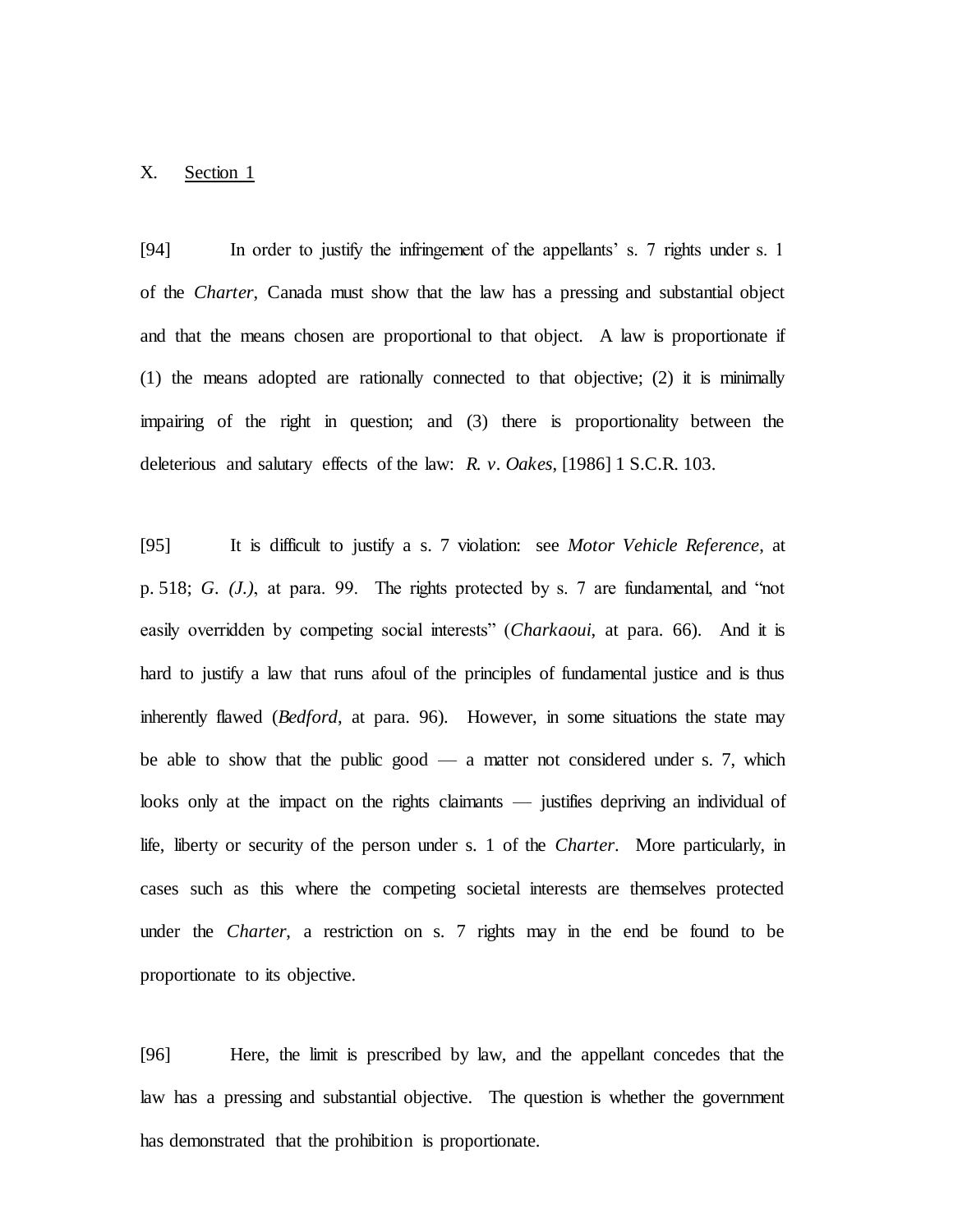[97] At this stage of the analysis, the courts must accord the legislature a measure of deference. Proportionality does not require perfection: *Saskatchewan (Human Rights Commission) v. Whatcott*, 2013 SCC 11, [2013] 1 S.C.R. 467, at para. 78. Section 1 only requires that the limits be "reasonable". This Court has emphasized that there may be a number of possible solutions to a particular social problem, and suggested that a "complex regulatory response" to a social ill will garner a high degree of deference (*Hutterian Brethren*, at para. 37).

[98] On the one hand, as the trial judge noted, physician-assisted death involves complex issues of social policy and a number of competing societal values. Parliament faces a difficult task in addressing this issue; it must weigh and balance the perspective of those who might be at risk in a permissive regime against that of those who seek assistance in dying. It follows that a high degree of deference is owed to Parliament's decision to impose an absolute prohibition on assisted death. On the other hand, the trial judge also found — and we agree — that the absolute prohibition could not be described as a "complex regulatory response" (para. 1180). The degree of deference owed to Parliament, while high, is accordingly reduced.

# (1) Rational Connection

[99] The government must show that the absolute prohibition on physician-assisted dying is rationally connected to the goal of protecting the vulnerable from being induced to take their own lives in times of weakness. The question is whether the means the law adopts are a rational way for the legislature to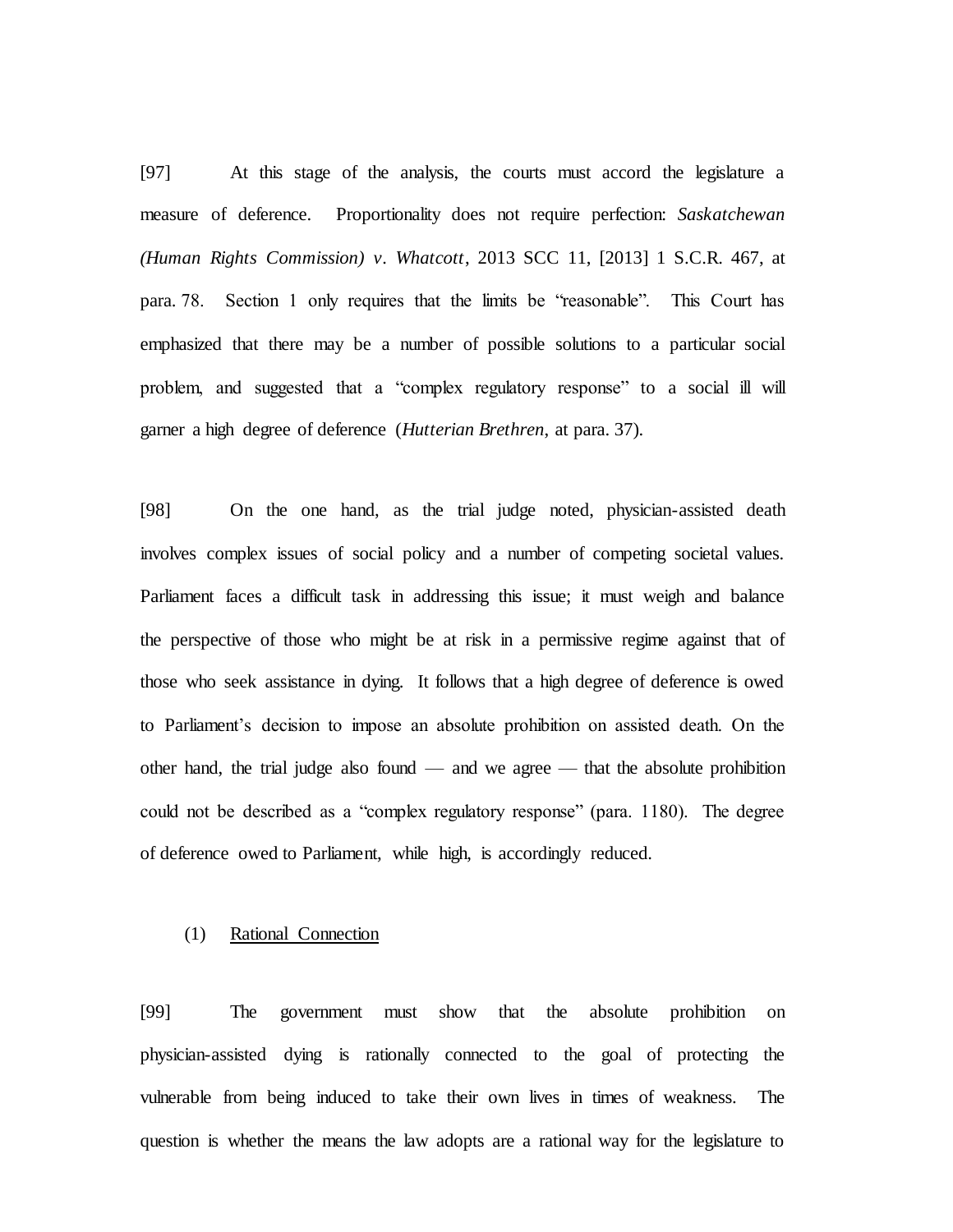pursue its objective. If not, rights are limited for no good reason. To establish a rational connection, the government need only show that there is a causal connection between the infringement and the benefit sought "on the basis of reason or logic": *RJR-MacDonald*, at para. 153.

[100] We agree with Finch C.J.B.C. in the Court of Appeal that, where an activity poses certain risks, prohibition of the activity in question is a rational method of curtailing the risks (para. 175). We therefore conclude that there is a rational connection between the prohibition and its objective.

[101] The appellants argue that the *absolute* nature of the prohibition is not logically connected to the object of the provision. This is another way of saying that the prohibition goes too far. In our view, this argument is better dealt with in the inquiry into minimal impairment. It is clearly rational to conclude that a law that bars all persons from accessing assistance in suicide will protect the vulnerable from being induced to commit suicide at a time of weakness. The means here are logically connected with the objective.

#### (2) Minimal Impairment

[102] At this stage of the analysis, the question is whether the limit on the right is reasonably tailored to the objective. The inquiry into minimal impairment asks "whether there are less harmful means of achieving the legislative goal" (*Hutterian Brethren*, at para. 53). The burden is on the government to show the absence of less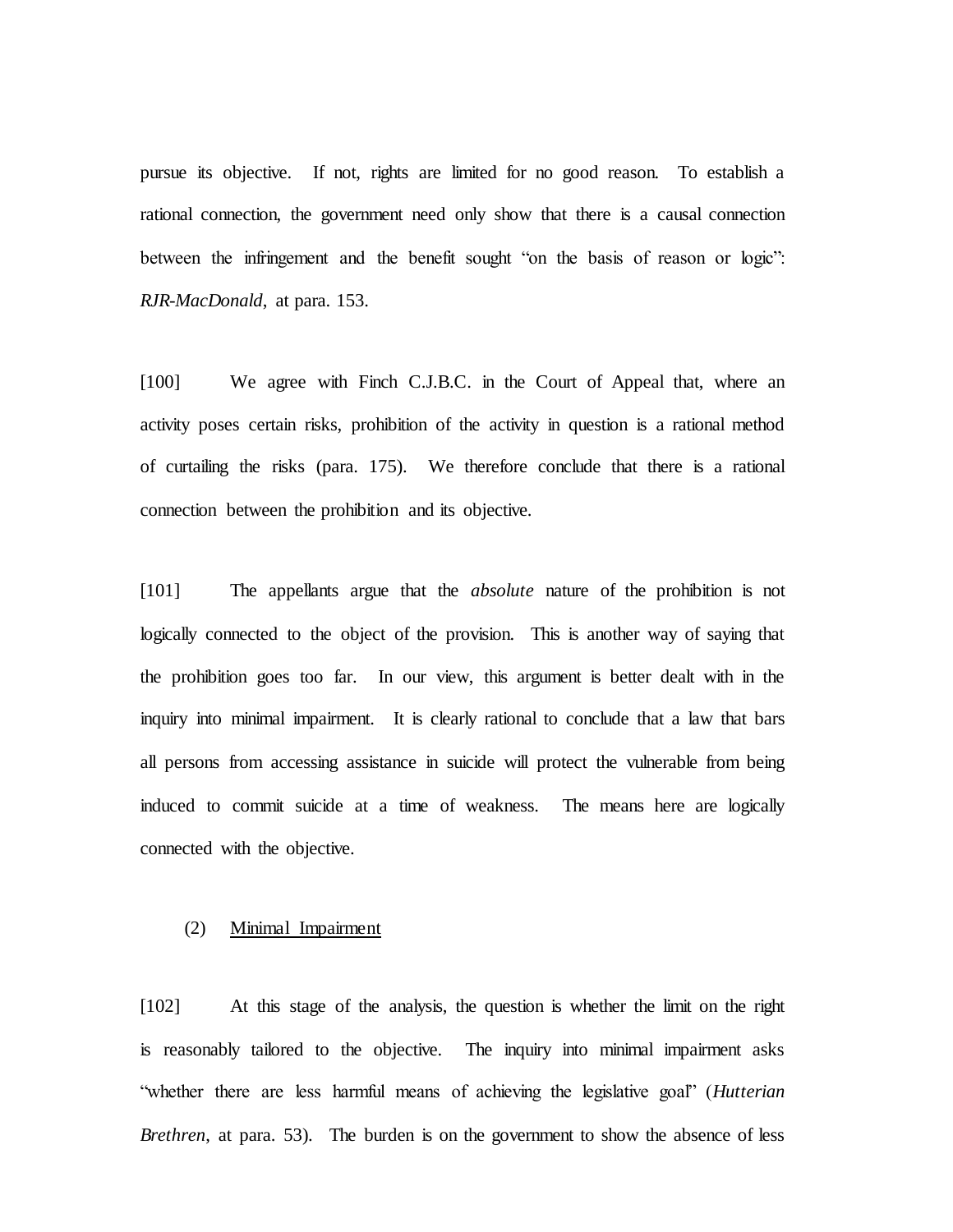drastic means of achieving the objective "in a real and substantial manner" (*ibid.*, at para. 55). The analysis at this stage is meant to ensure that the deprivation of *Charter*  rights is confined to what is reasonably necessary to achieve the state's object.

[103] The question in this case comes down to whether the absolute prohibition on physician-assisted dying, with its heavy impact on the claimants' s. 7 rights to life, liberty and security of the person, is the least drastic means of achieving the legislative objective. It was the task of the trial judge to determine whether a regime less restrictive of life, liberty and security of the person could address the risks associated with physician-assisted dying, or whether Canada was right to say that the risks could not adequately be addressed through the use of safeguards.

[104] This question lies at the heart of this case and was the focus of much of the evidence at trial. In assessing minimal impairment, the trial judge heard evidence from scientists, medical practitioners, and others who were familiar with end-of-life decision-making in Canada and abroad. She also heard extensive evidence from each of the jurisdictions where physician-assisted dying is legal or regulated. In the trial judge's view, an absolute prohibition would have been necessary if the evidence showed that physicians were unable to reliably assess competence, voluntariness, and non-ambivalence in patients; that physicians fail to understand or apply the informed consent requirement for medical treatment; or if the evidence from permissive jurisdictions showed abuse of patients, carelessness, callousness, or a slippery slope, leading to the casual termination of life (paras. 1365-66).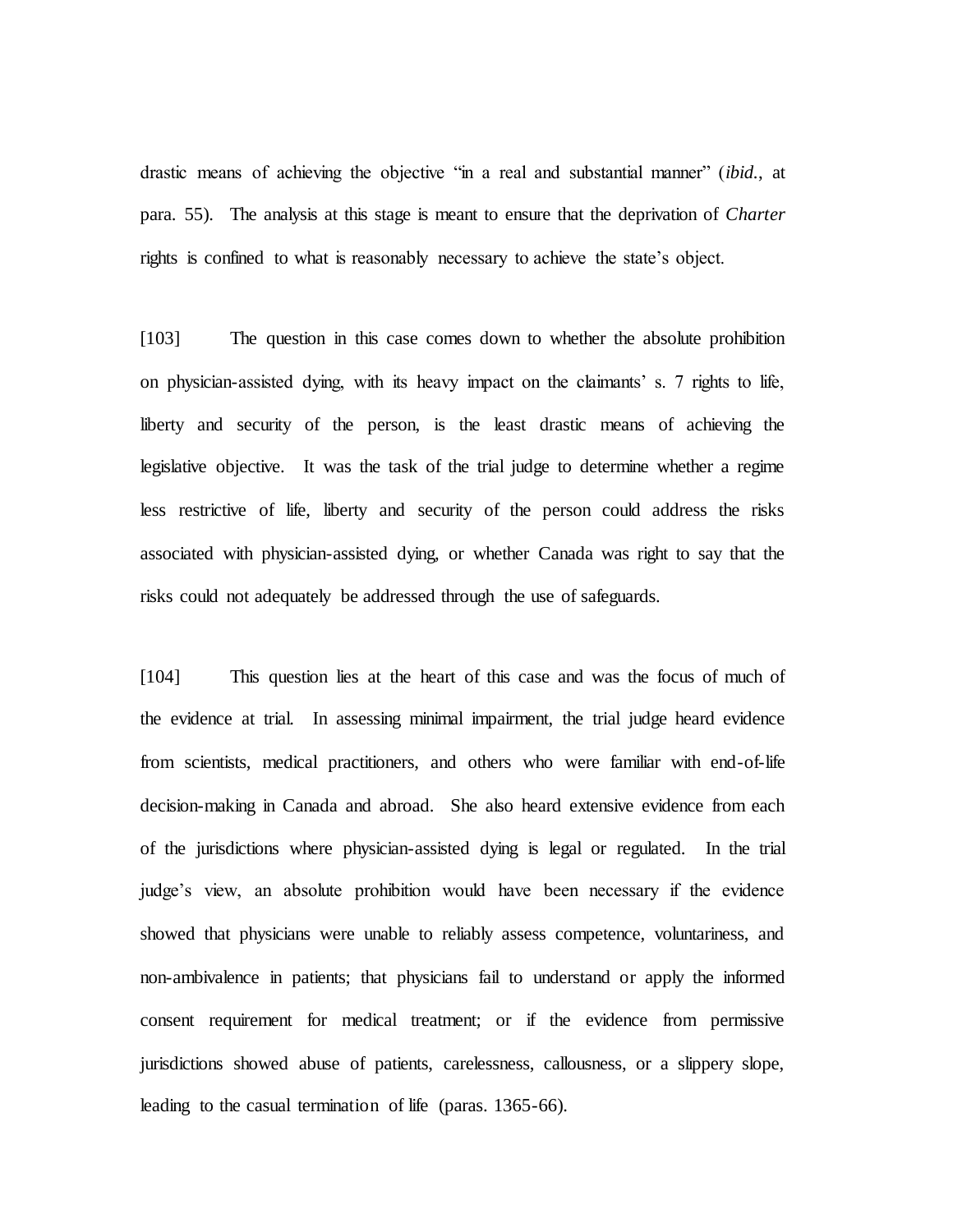[105] The trial judge, however, expressly rejected these possibilities. After reviewing the evidence, she concluded that a permissive regime with properly designed and administered safeguards was capable of protecting vulnerable people from abuse and error. While there are risks, to be sure, a carefully designed and managed system is capable of adequately addressing them:

> My review of the evidence in this section, and in the preceding section on the experience in permissive jurisdictions, leads me to conclude that the risks inherent in permitting physician-assisted death can be identified and very substantially minimized through a carefully-designed system imposing stringent limits that are scrupulously monitored and enforced. [para. 883]

[106] The trial judge found that it was feasible for properly qualified and experienced physicians to reliably assess patient competence and voluntariness, and that coercion, undue influence, and ambivalence could all be reliably assessed as part of that process (paras. 795-98, 815, 837 and 843). In reaching this conclusion, she particularly relied on the evidence on the application of the informed consent standard in other medical decision-making in Canada, including end-of-life decision-making (para. 1368). She concluded that it would be possible for physicians to apply the informed consent standard to patients who seek assistance in dying, adding the caution that physicians should ensure that patients are properly informed of their diagnosis and prognosis and the range of available options for medical care, including palliative care interventions aimed at reducing pain and avoiding the loss of personal dignity (para. 831).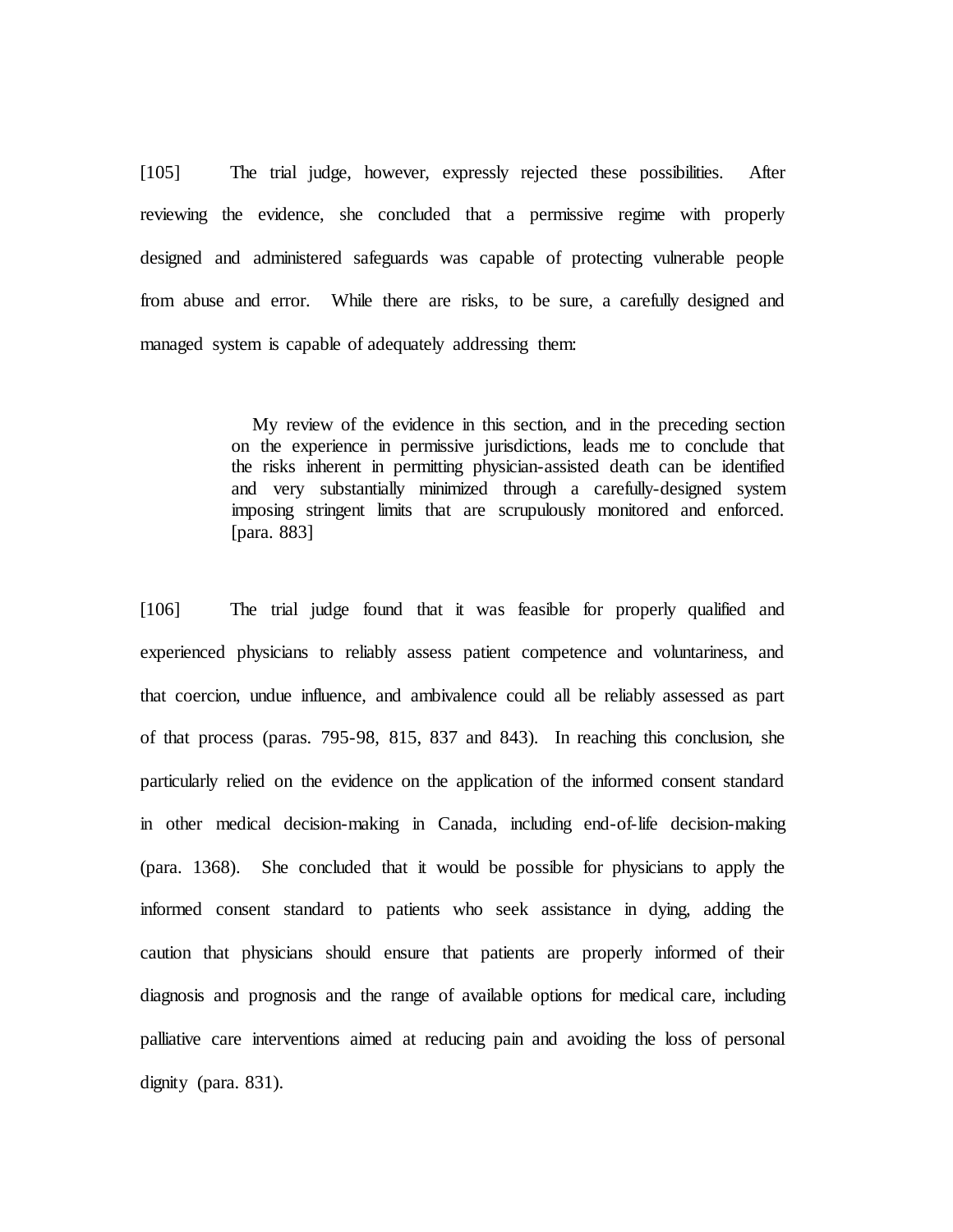[107] As to the risk to vulnerable populations (such as the elderly and disabled), the trial judge found that there was no evidence from permissive jurisdictions that people with disabilities are at heightened risk of accessing physician-assisted dying (paras. 852 and 1242). She thus rejected the contention that unconscious bias by physicians would undermine the assessment process (para. 1129). The trial judge found there was no evidence of inordinate impact on socially vulnerable populations in the permissive jurisdictions, and that in some cases palliative care actually improved post-legalization (para. 731). She also found that while the evidence suggested that the law had both negative and positive impacts on physicians, it did support the conclusion that physicians were better able to provide overall end-of-life treatment once assisted death was legalized: para. 1271. Finally, she found no compelling evidence that a permissive regime in Canada would result in a "practical slippery slope" (para. 1241).

# (a) *Canada's Challenge to the Facts*

[108] Canada says that the trial judge made a palpable and overriding error in concluding that safeguards would minimize the risk associated with assisted dying. Canada argues that the trial judge's conclusion that the level of risk was acceptable flies in the face of her acknowledgment that some of the evidence on safeguards was weak, and that there was evidence of a lack of compliance with safeguards in permissive jurisdictions. Canada also says the trial judge erred by relying on cultural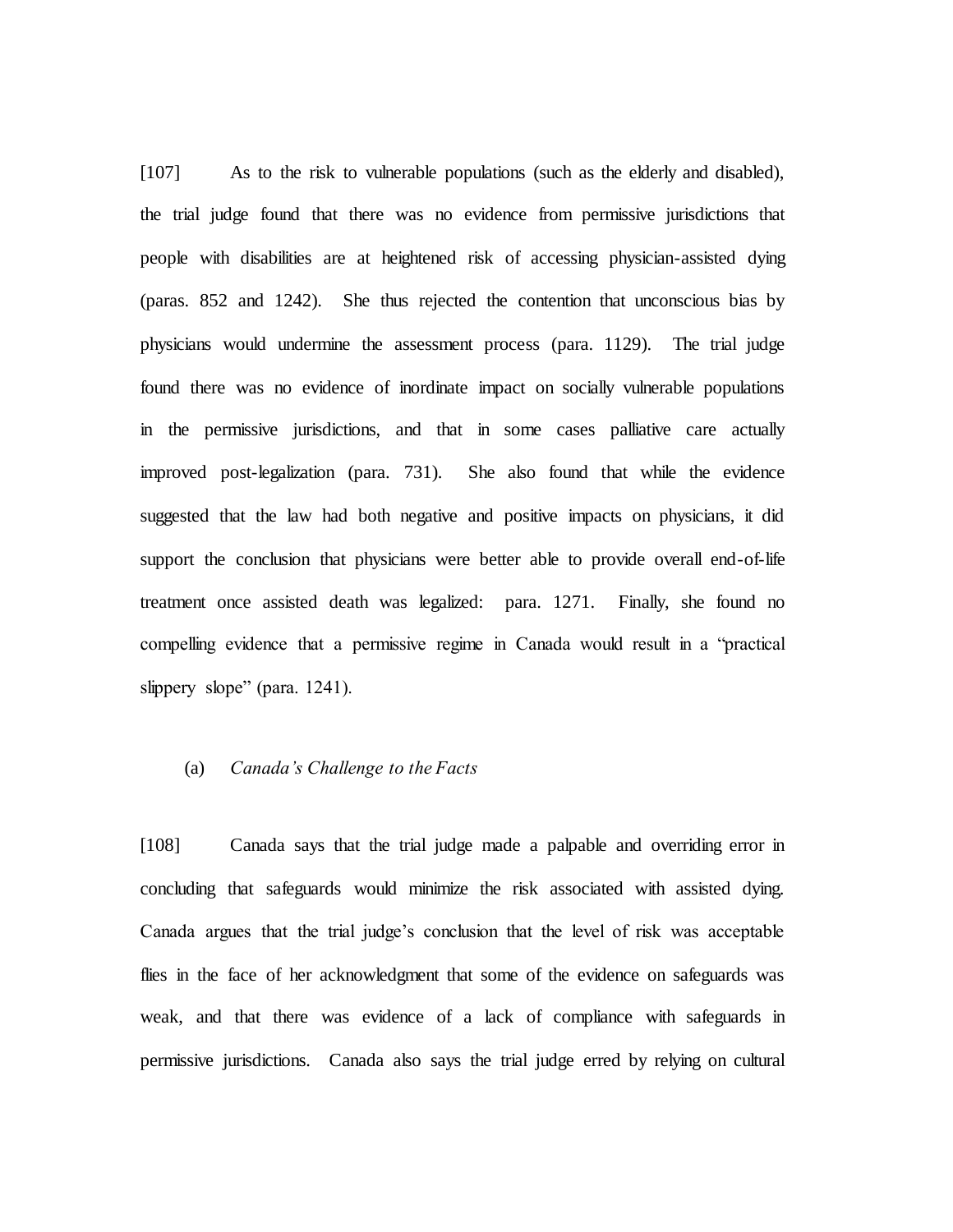differences between Canada and other countries in finding that problems experienced elsewhere were not likely to occur in Canada.

[109] We cannot accede to Canada's submission. In *Bedford*, this Court affirmed that a trial judge's findings on social and legislative facts are entitled to the same degree of deference as any other factual findings (para. 48). In our view, Canada has not established that the trial judge's conclusion on this point is unsupported, arbitrary, insufficiently precise or otherwise in error. At most, Canada's criticisms amount to "pointing out conflicting evidence", which is not sufficient to establish a palpable and overriding error (*Tsilhqot'in Nation*, at para. 60). We see no reason to reject the conclusions drawn by the trial judge. They were reasonable and open to her on the record.

# (b) *The Fresh Evidence*

[110] Rothstein J. granted Canada leave to file fresh evidence on developments in Belgium since the time of the trial. This evidence took the form of an affidavit from Professor Etienne Montero, a professor in bioethics and an expert on the practice of euthanasia in Belgium. Canada says that Professor Montero's evidence demonstrates that issues with compliance and with the expansion of the criteria granting access to assisted suicide inevitably arise, even in a system of ostensibly strict limits and safeguards. It argues that this "should give pause to those who feel very strict safeguards will provide adequate protection: paper safeguards are only as strong as the human hands that carry them out" (R.F., at para. 97).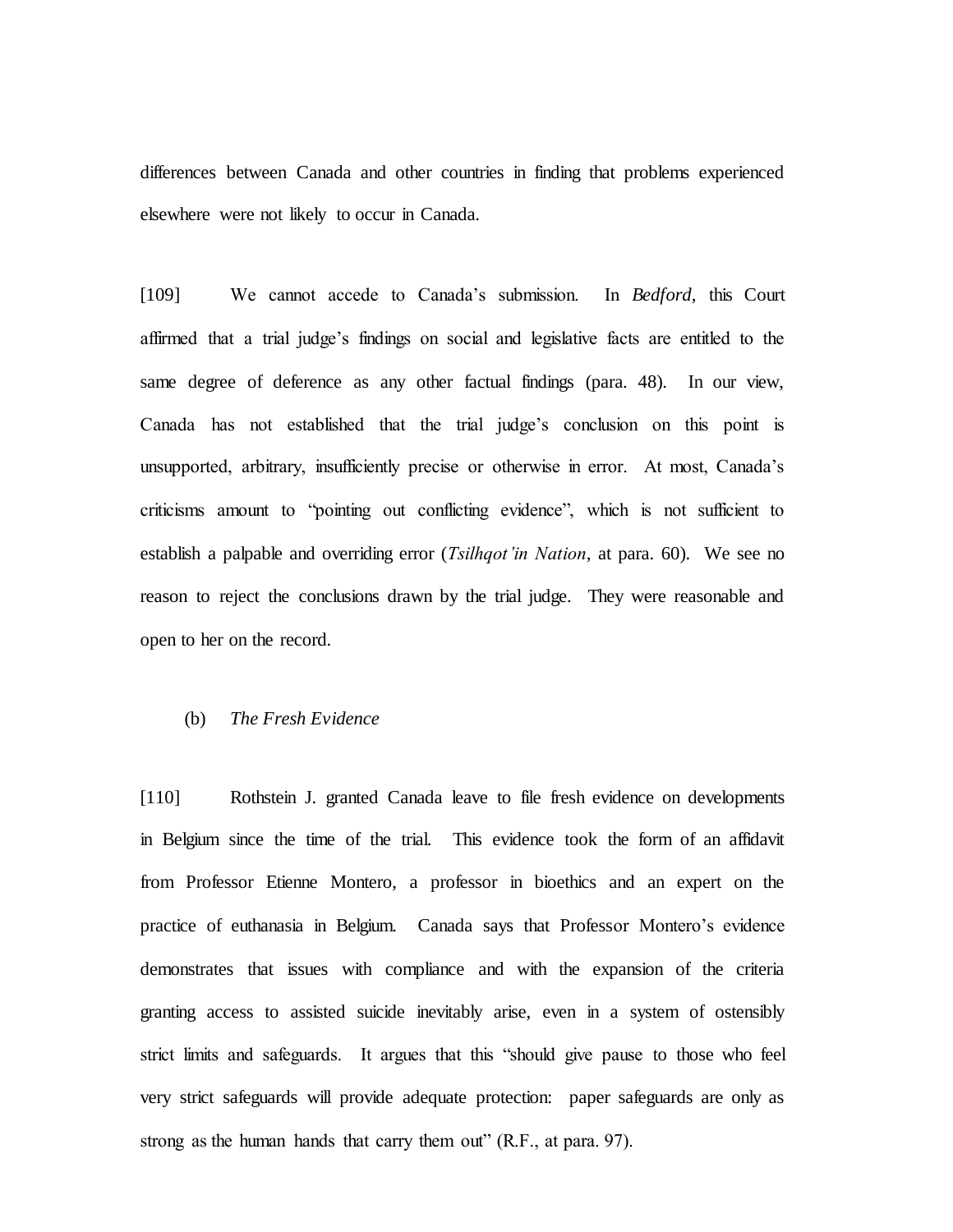[111] Professor Montero's affidavit reviews a number of recent, controversial and high-profile cases of assistance in dying in Belgium which would not fall within the parameters suggested in these reasons, such as euthanasia for minors or persons with psychiatric disorders or minor medical conditions. Professor Montero suggests that these cases demonstrate that a slippery slope is at work in Belgium. In his view, "[o]nce euthanasia is allowed, it becomes very difficult to maintain a strict interpretation of the statutory conditions."

[112] We are not convinced that Professor Montero's evidence undermines the trial judge's findings of fact. First, the trial judge (rightly, in our view) noted that the permissive regime in Belgium is the product of a very different medico-legal culture. Practices of assisted death were "already prevalent and embedded in the medical culture" prior to legalization (para. 660). The regime simply regulates a common pre-existing practice. In the absence of a comparable history in Canada, the trial judge concluded that it was problematic to draw inferences about the level of physician compliance with legislated safeguards based on the Belgian evidence (para. 680). This distinction is relevant both in assessing the degree of physician compliance and in considering evidence with regards to the potential for a slippery slope.

[113] Second, the cases described by Professor Montero were the result of an oversight body exercising discretion in the interpretation of the safeguards and restrictions in the Belgian legislative regime — a discretion the Belgian Parliament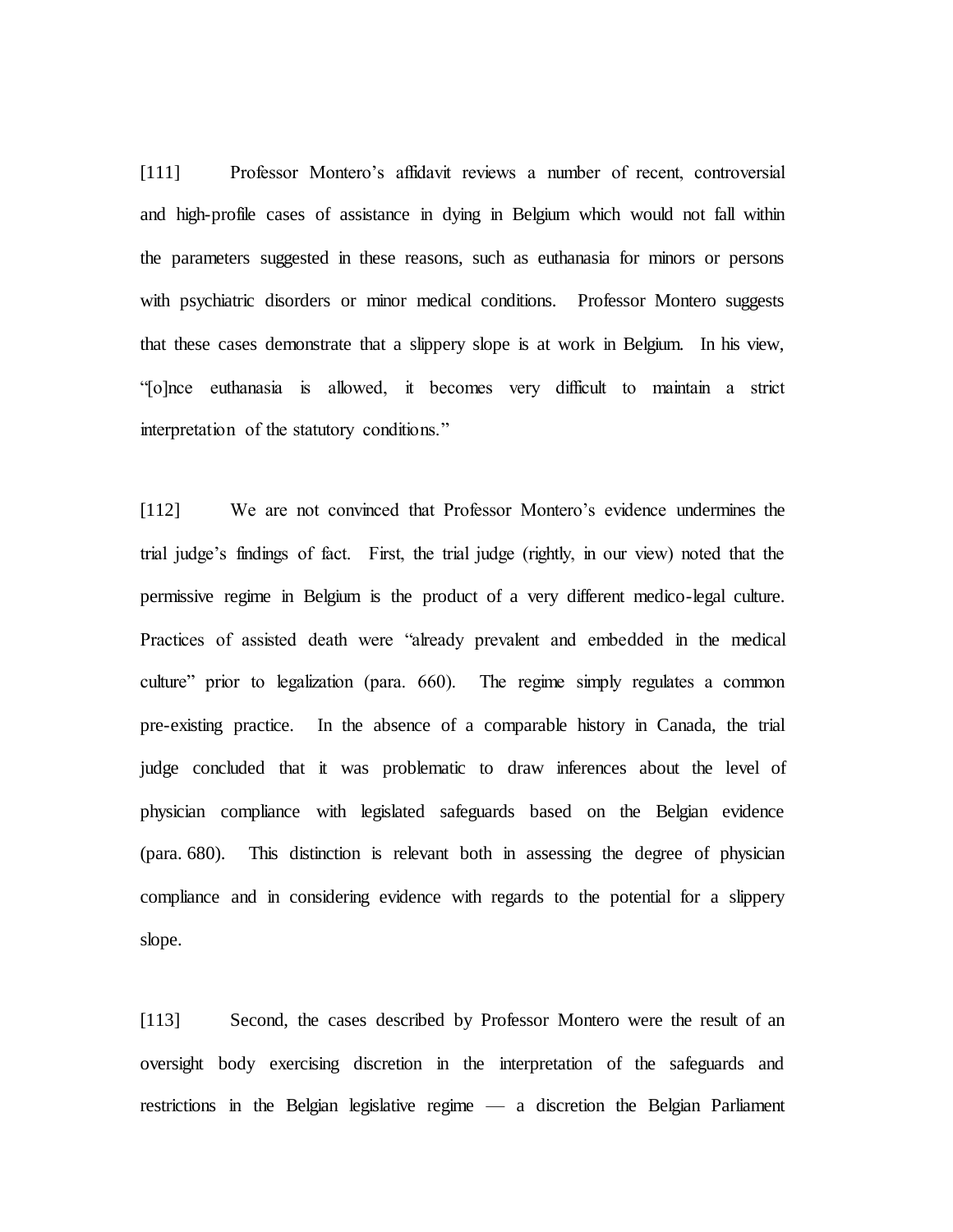has not moved to restrict. These cases offer little insight into how a Canadian regime might operate.

### (c) *The Feasibility of Safeguards and the Possibility of a "Slippery Slope"*

[114] At trial Canada went into some detail about the risks associated with the legalization of physician-assisted dying. In its view, there are many possible sources of error and many factors that can render a patient "decisionally vulnerable" and thereby give rise to the risk that persons without a rational and considered desire for death will in fact end up dead. It points to cognitive impairment, depression or other mental illness, coercion, undue influence, psychological or emotional manipulation, systemic prejudice (against the elderly or people with disabilities), and the possibility of ambivalence or misdiagnosis as factors that may escape detection or give rise to errors in capacity assessment. Essentially, Canada argues that, given the breadth of this list, there is no reliable way to identify those who are vulnerable and those who are not. As a result, it says, a blanket prohibition is necessary.

[115] The evidence accepted by the trial judge does not support Canada's argument. Based on the evidence regarding assessment processes in comparable end-of-life medical decision-making in Canada, the trial judge concluded that vulnerability can be assessed on an individual basis, using the procedures that physicians apply in their assessment of informed consent and decisional capacity in the context of medical decision-making more generally. Concerns about decisional capacity and vulnerability arise in all end-of-life medical decision-making. Logically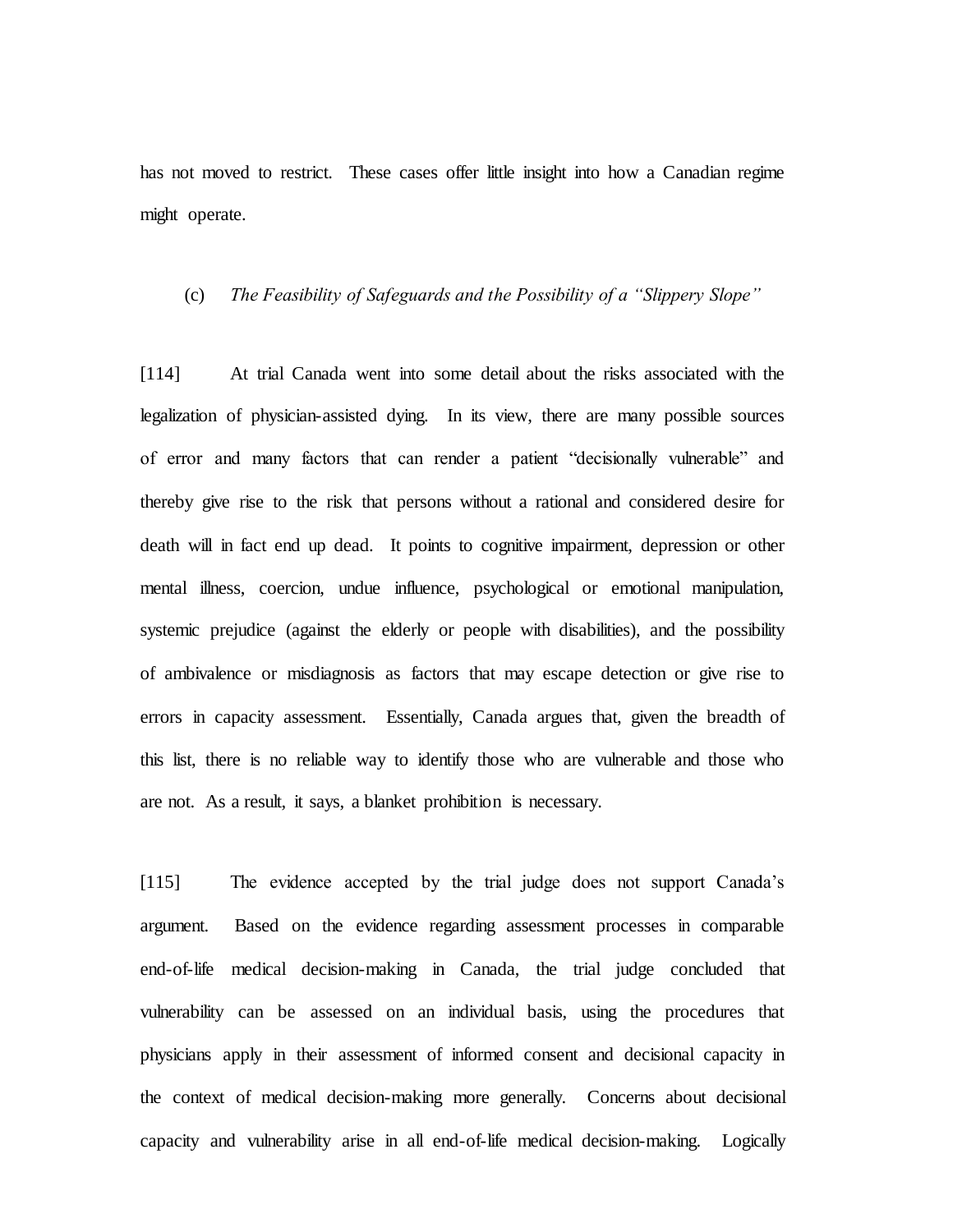speaking, there is no reason to think that the injured, ill and disabled who have the option to refuse or to request withdrawal of lifesaving or life-sustaining treatment, or who seek palliative sedation, are less vulnerable or less susceptible to biased decision-making than those who might seek more active assistance in dying. The risks that Canada describes are already part and parcel of our medical system.

[116] As the trial judge noted, the individual assessment of vulnerability (whatever its source) is implicitly condoned for life-and-death decision-making in Canada. In some cases, these decisions are governed by advance directives, or made by a substitute decision-maker. Canada does not argue that the risk in those circumstances requires an absolute prohibition (indeed, there is currently no federal regulation of such practices). In *A.C.*, Abella J. adverted to the potential vulnerability of adolescents who are faced with life-and-death decisions about medical treatment (paras. 72-78). Yet, this Court implicitly accepted the viability of an individual assessment of decisional capacity in the context of that case. We accept the trial judge's conclusion that it is possible for physicians, with due care and attention to the seriousness of the decision involved, to adequately assess decisional capacity.

[117] The trial judge, on the basis of her consideration of various regimes and how they operate, found that it is possible to establish a regime that addresses the risks associated with physician-assisted death. We agree with the trial judge that the risks associated with physician-assisted death can be limited through a carefully designed and monitored system of safeguards.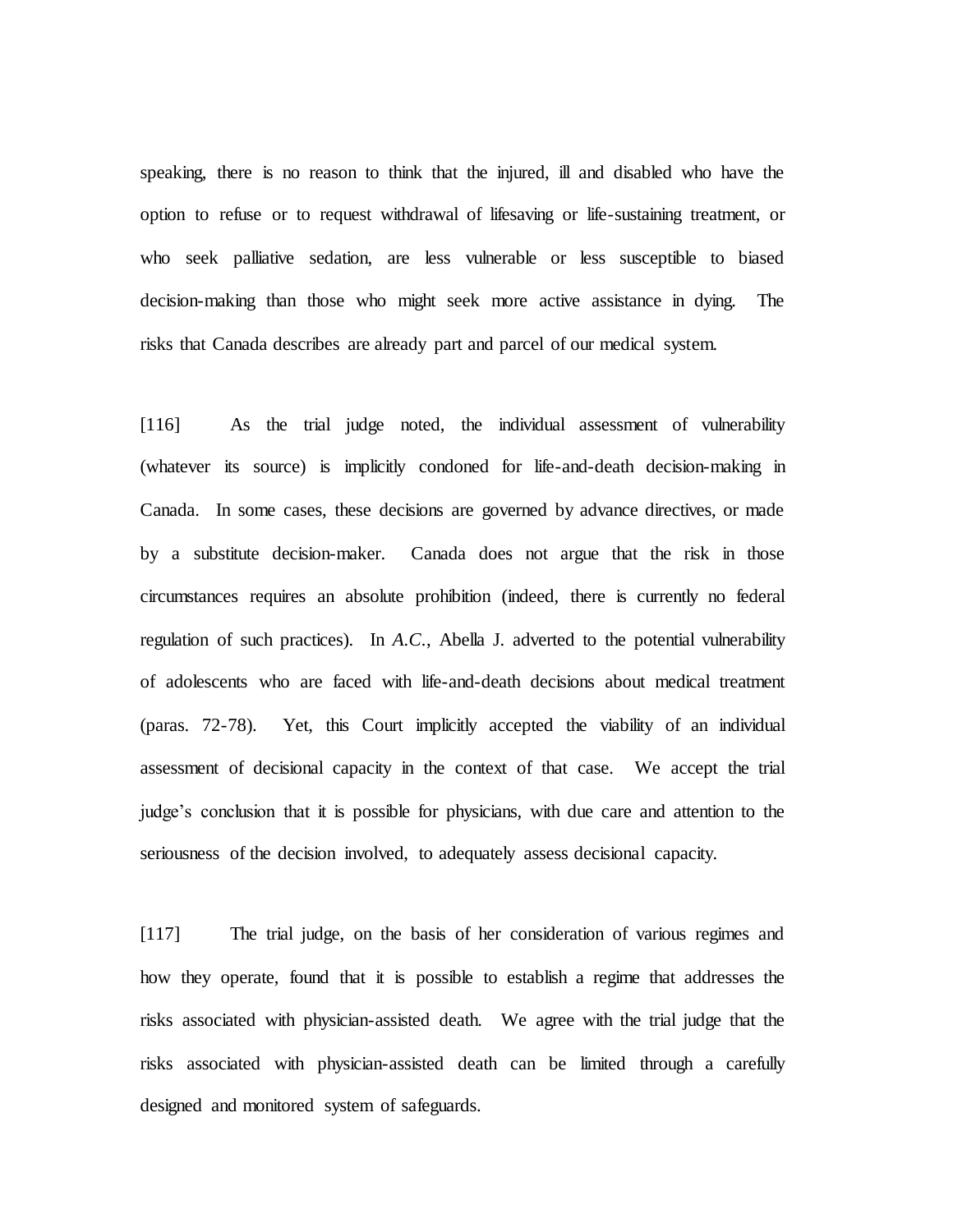[118] Canada also argues that the permissive regulatory regime accepted by the trial judge "accepts too much risk", and that its effectiveness is "speculative" (R.F., at para. 154). In effect, Canada argues that a blanket prohibition should be upheld unless the appellants can demonstrate that an alternative approach eliminates all risk. This effectively reverses the onus under s. 1, requiring the claimant whose rights are infringed to prove less invasive ways of achieving the prohibition's object. The burden of establishing minimal impairment is on the government.

[119] The trial judge found that Canada had not discharged this burden. The evidence, she concluded, did not support the contention that a blanket prohibition was necessary in order to substantially meet the government's objectives. We agree. A theoretical or speculative fear cannot justify an absolute prohibition. As Deschamps J. stated in *Chaoulli*, at para. 68, the claimant "d[oes] not have the burden of disproving every fear or every threat", nor can the government meet its burden simply by asserting an adverse impact on the public. Justification under s. 1 is a process of demonstration, not intuition or automatic deference to the government's assertion of risk (*RJR-MacDonald*, at para. 128).

[120] Finally, it is argued that without an absolute prohibition on assisted dying, Canada will descend the slippery slope into euthanasia and condoned murder. Anecdotal examples of controversial cases abroad were cited in support of this argument, only to be countered by anecdotal examples of systems that work well. The resolution of the issue before us falls to be resolved not by competing anecdotes,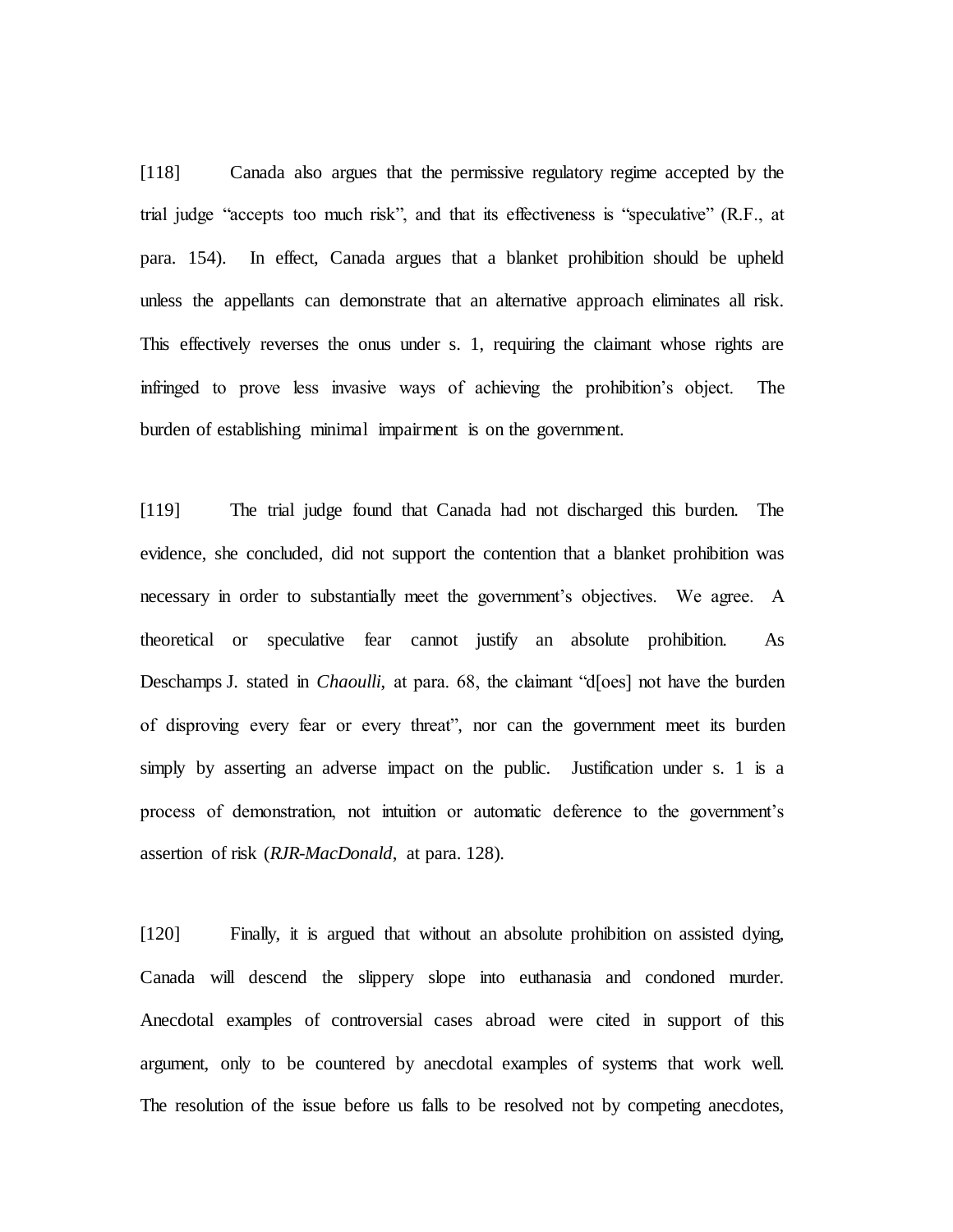but by the evidence. The trial judge, after an exhaustive review of the evidence, rejected the argument that adoption of a regulatory regime would initiate a descent down a slippery slope into homicide. We should not lightly assume that the regulatory regime will function defectively, nor should we assume that other criminal sanctions against the taking of lives will prove impotent against abuse.

[121] We find no error in the trial judge's analysis of minimal impairment. We therefore conclude that the absolute prohibition is not minimally impairing.

# (3) Deleterious Effects and Salutary Benefits

[122] This stage of the *Oakes* analysis weighs the impact of the law on protected rights against the beneficial effect of the law in terms of the greater public good. Given our conclusion that the law is not minimally impairing, it is not necessary to go on to this step.

[123] We conclude that s. 241 (*b*) and s. 14 of the *Criminal Code* are not saved by s. 1 of the *Charter*.

XI. Remedy

A. *The Court of Appeal's Proposed Constitutional Exemption*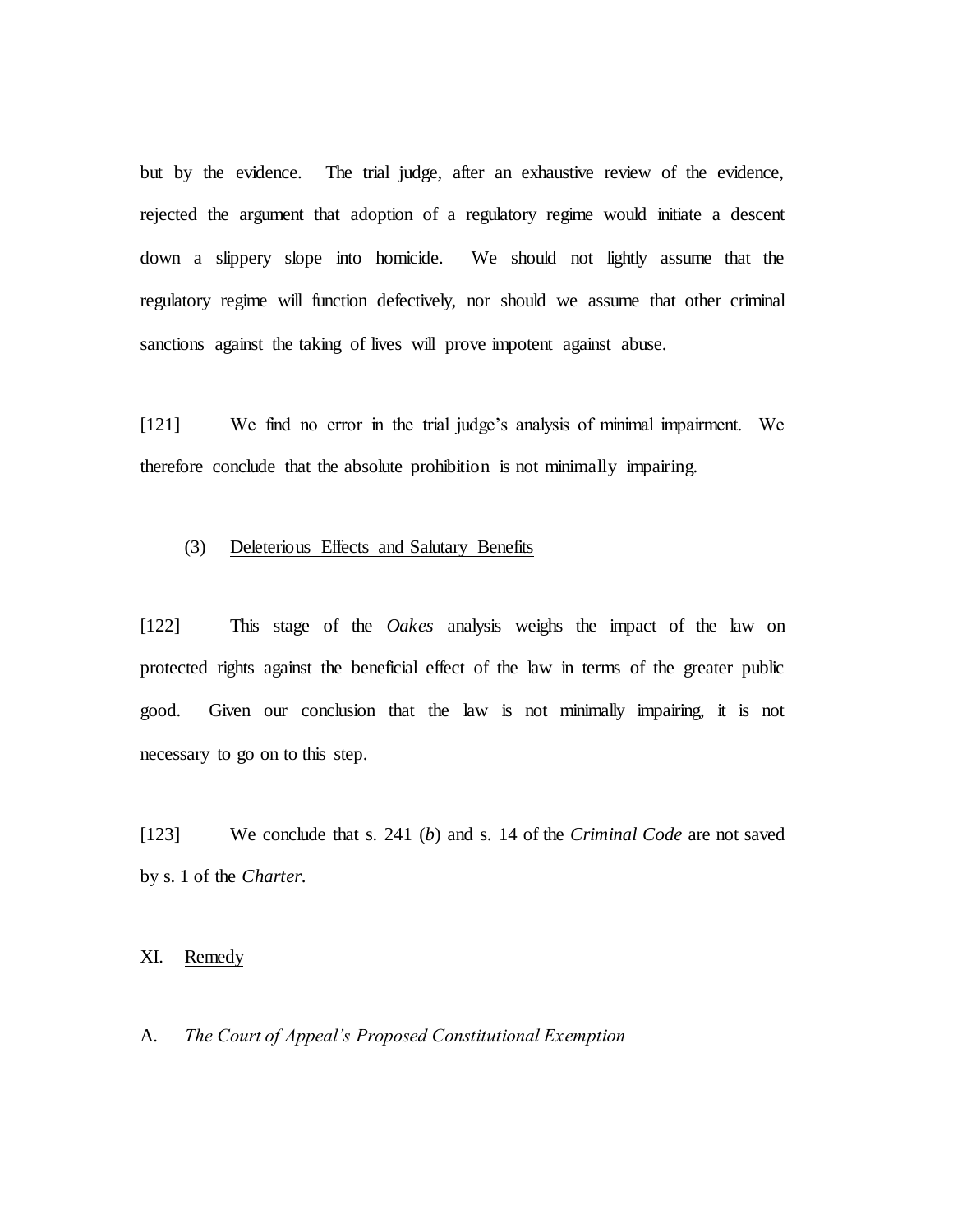[124] The majority at the Court of Appeal suggested that this Court consider issuing a free-standing constitutional exemption, rather than a declaration of invalidity, should it choose to reconsider *Rodriguez*. The majority noted that the law does not currently provide an avenue for relief from a "generally sound law" that has an extraordinary effect on a small number of individuals (para. 326). It also expressed concern that it might not be possible for Parliament to create a fully rounded, well-balanced alternative policy within the time frame of any suspension of a declaration of invalidity (para. 334).

[125] In our view, this is not a proper case for a constitutional exemption. We have found that the prohibition infringes the claimants' s. 7 rights. Parliament must be given the opportunity to craft an appropriate remedy. The concerns raised in *Ferguson* about stand-alone constitutional exemptions are equally applicable here: issuing such an exemption would create uncertainty, undermine the rule of law, and usurp Parliament's role. Complex regulatory regimes are better created by Parliament than by the courts.

## B. *Declaration of Invalidity*

[126] We have concluded that the laws prohibiting a physician's assistance in terminating life (*Criminal Code*, s. 241(*b*) and s. 14) infringe Ms. Taylor's s. 7 rights to life, liberty and security of the person in a manner that is not in accordance with the principles of fundamental justice, and that the infringement is not justified under s. 1 of the *Charter*. To the extent that the impugned laws deny the s. 7 rights of people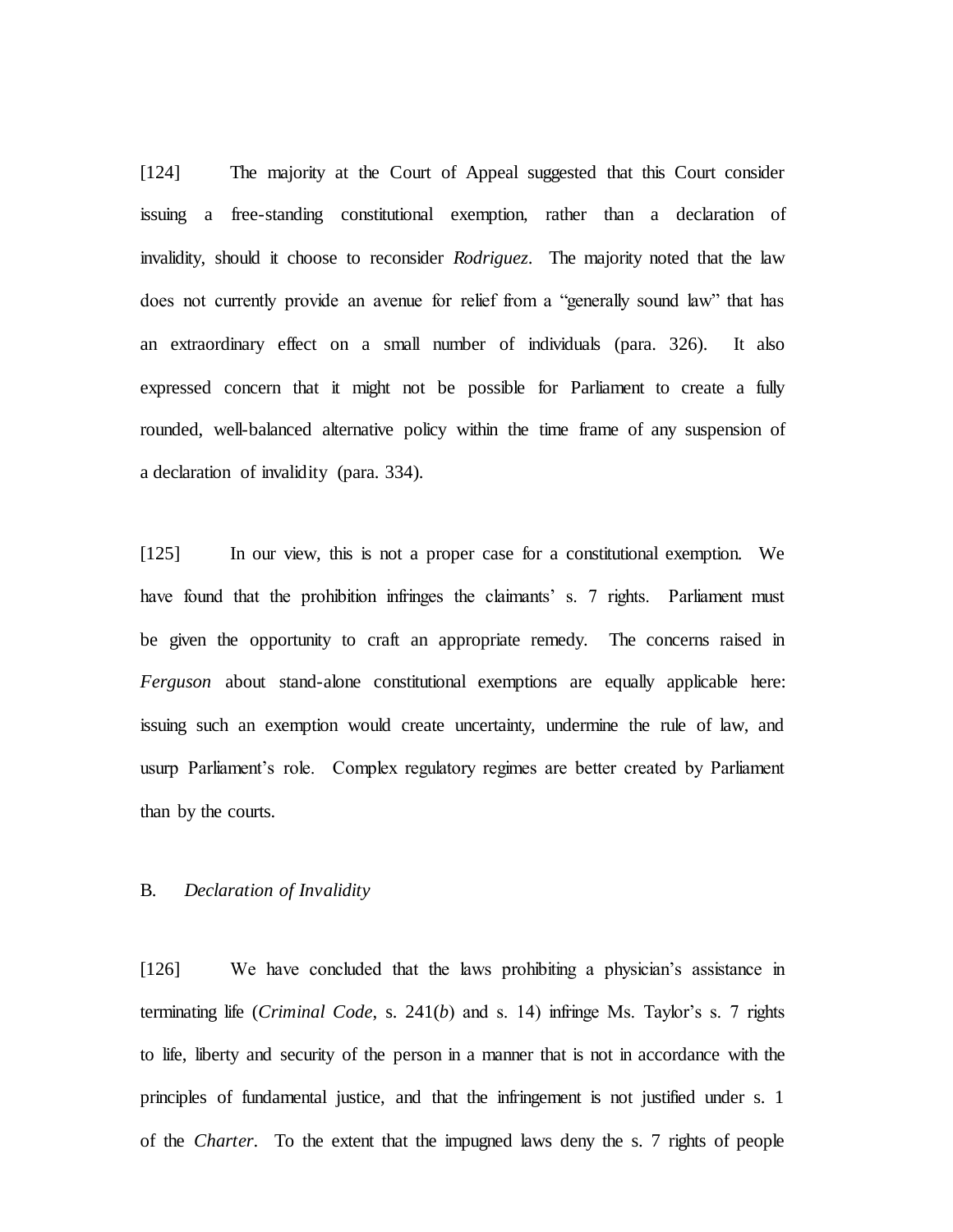like Ms. Taylor they are void by operation of s. 52 of the *Constitution Act, 1982*. It is for Parliament and the provincial legislatures to respond, should they so choose, by enacting legislation consistent with the constitutional parameters set out in these reasons.

[127] The appropriate remedy is therefore a declaration that s. 241(*b*) and s. 14 of the *Criminal Code* are void insofar as they prohibit physician-assisted death for a competent adult person who (1) clearly consents to the termination of life; and (2) has a grievous and irremediable medical condition (including an illness, disease or disability) that causes enduring suffering that is intolerable to the individual in the circumstances of his or her condition. "Irremediable," it should be added, does not require the patient to undertake treatments that are not acceptable to the individual. The scope of this declaration is intended to respond to the factual circumstances in this case. We make no pronouncement on other situations where physician-assisted dying may be sought.

[128] We would suspend the declaration of invalidity for 12 months.

[129] We would not accede to the appellants' request to create a mechanism for exemptions during the period of suspended validity. In view of the fact that Ms. Taylor has now passed away and that none of the remaining litigants seeks a personal exemption, this is not a proper case for creating such an exemption mechanism.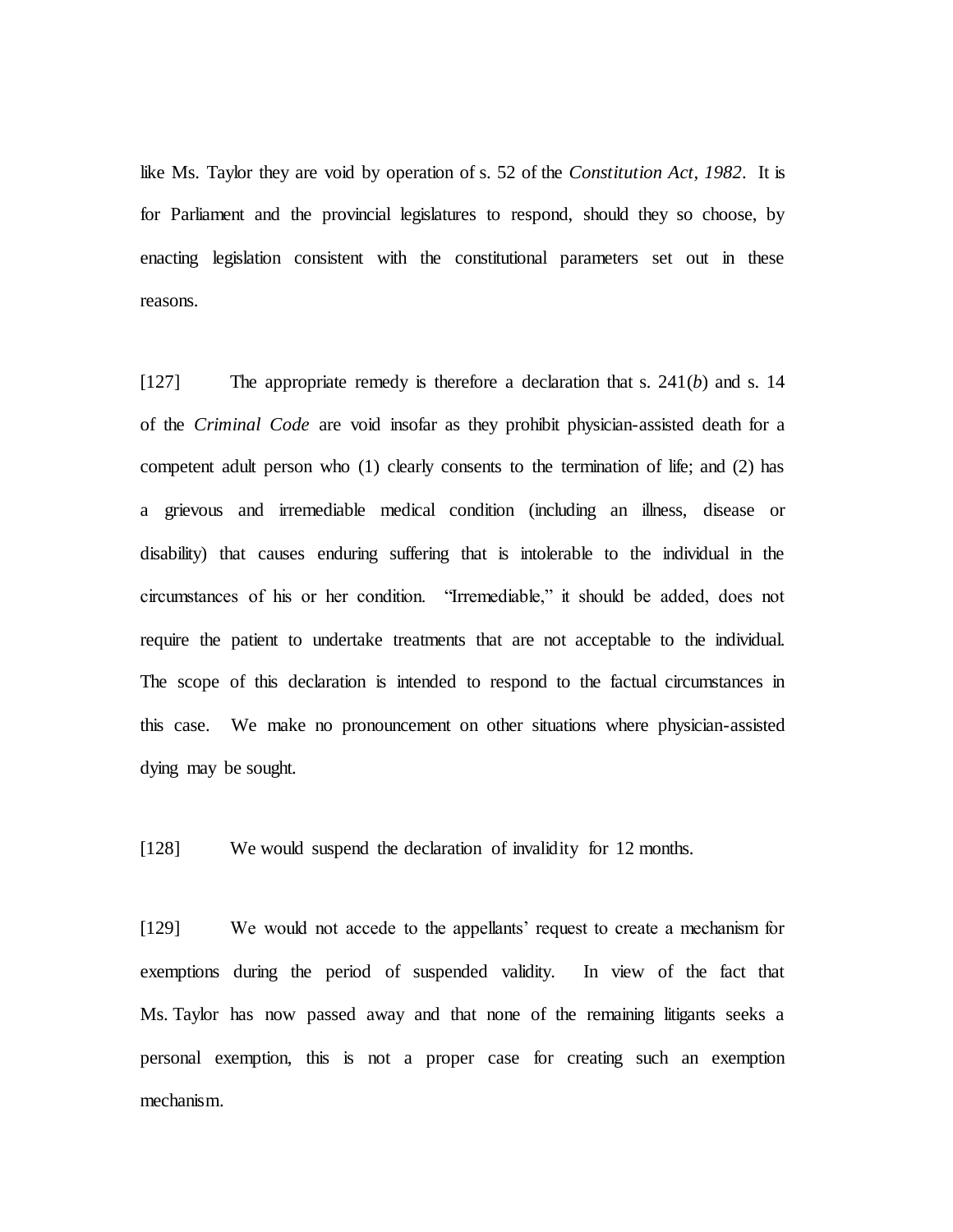[130] A number of the interveners asked the Court to account for physicians' freedom of conscience and religion when crafting the remedy in this case. The Catholic Civil Rights League, the Faith and Freedom Alliance, the Protection of Conscience Project and the Catholic Health Alliance of Canada all expressed concern that physicians who object to medical assistance in dying on moral grounds may be obligated, based on a duty to act in their patients' best interests, to participate in physician-assisted dying. They ask us to confirm that physicians and other health-care workers cannot be compelled to provide medical aid in dying. They would have the Court direct the legislature to provide robust protection for those who decline to support or participate in physician-assisted dying for reasons of conscience or religion.

[131] The Canadian Medical Association reports that its membership is divided on the issue of assisted suicide. The Association's current policy states that it supports the right of all physicians, within the bounds of the law, to follow their conscience in deciding whether or not to provide aid in dying. It seeks to see that policy reflected in any legislative scheme that may be put forward. While acknowledging that the Court cannot itself set out a comprehensive regime, the Association asks us to indicate that any legislative scheme must legally protect both those physicians who choose to provide this new intervention to their patients, along with those who do not.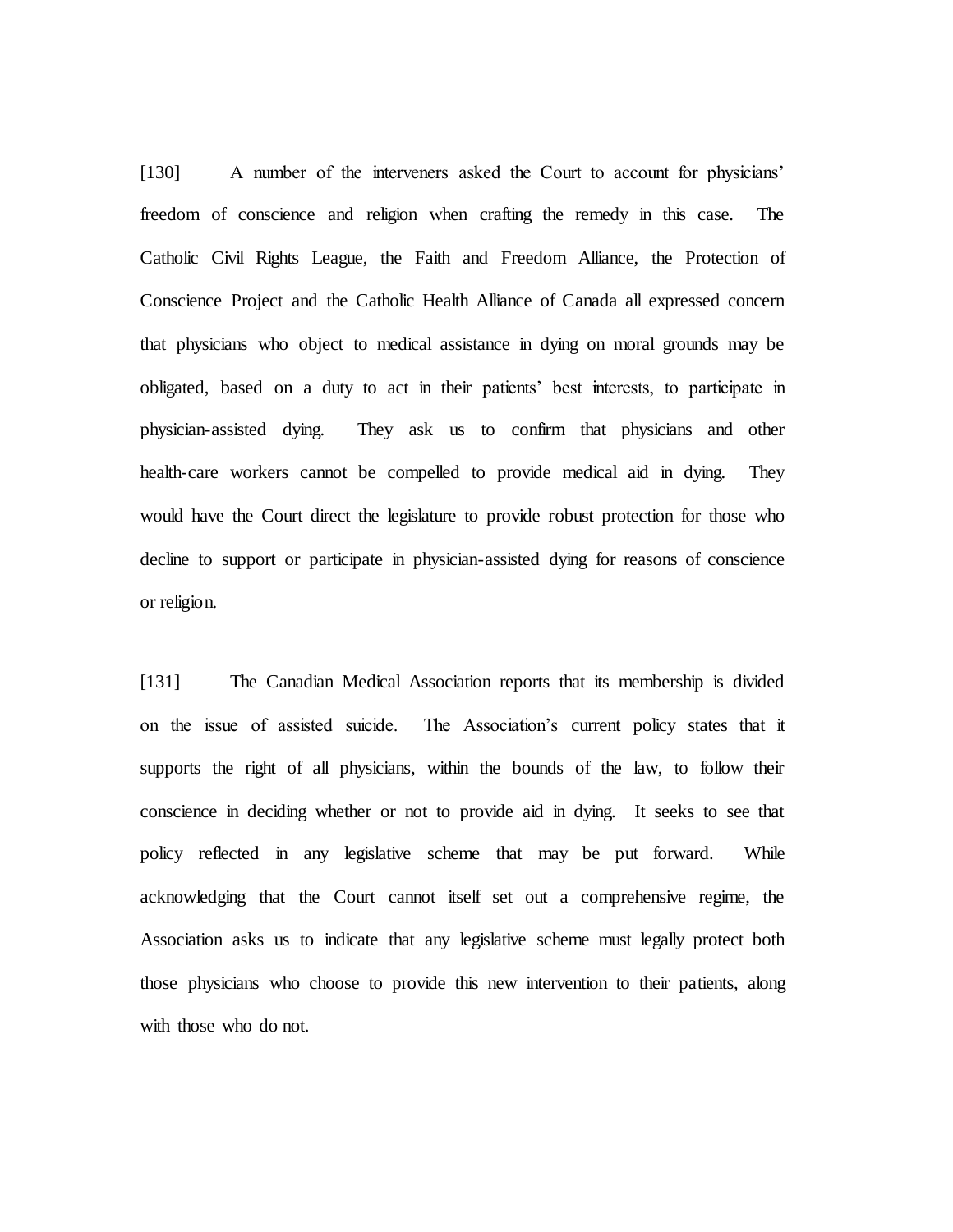[132] In our view, nothing in the declaration of invalidity which we propose to issue would compel physicians to provide assistance in dying. The declaration simply renders the criminal prohibition invalid. What follows is in the hands of the physicians' colleges, Parliament, and the provincial legislatures. However, we note — as did Beetz J. in addressing the topic of physician participation in abortion in *R. v. Morgentaler* — that a physician's decision to participate in assisted dying is a matter of conscience and, in some cases, of religious belief (pp. 95-96). In making this observation, we do not wish to pre-empt the legislative and regulatory response to this judgment. Rather, we underline that the *Charter* rights of patients and physicians will need to be reconciled.

## XII. Costs

[133] The appellants ask for special costs on a full indemnity basis to cover the entire expense of bringing this case before the courts.

[134] The trial judge awarded the appellants special costs exceeding \$1,000,000, on the ground that this was justified by the public interest in resolving the legal issues raised by the case. (Costs awarded on the usual party-and-party basis would not have exceeded about \$150,000.) In doing so, the trial judge relied on *Victoria (City) v. Adams*, 2009 BCCA 563, 100 B.C.L.R. (4th) 28, at para. 188, which set out four factors for determining whether to award special costs to a successful public interest litigant: (1) the case concerns matters of public importance that transcend the immediate interests of the parties, and which have not been previously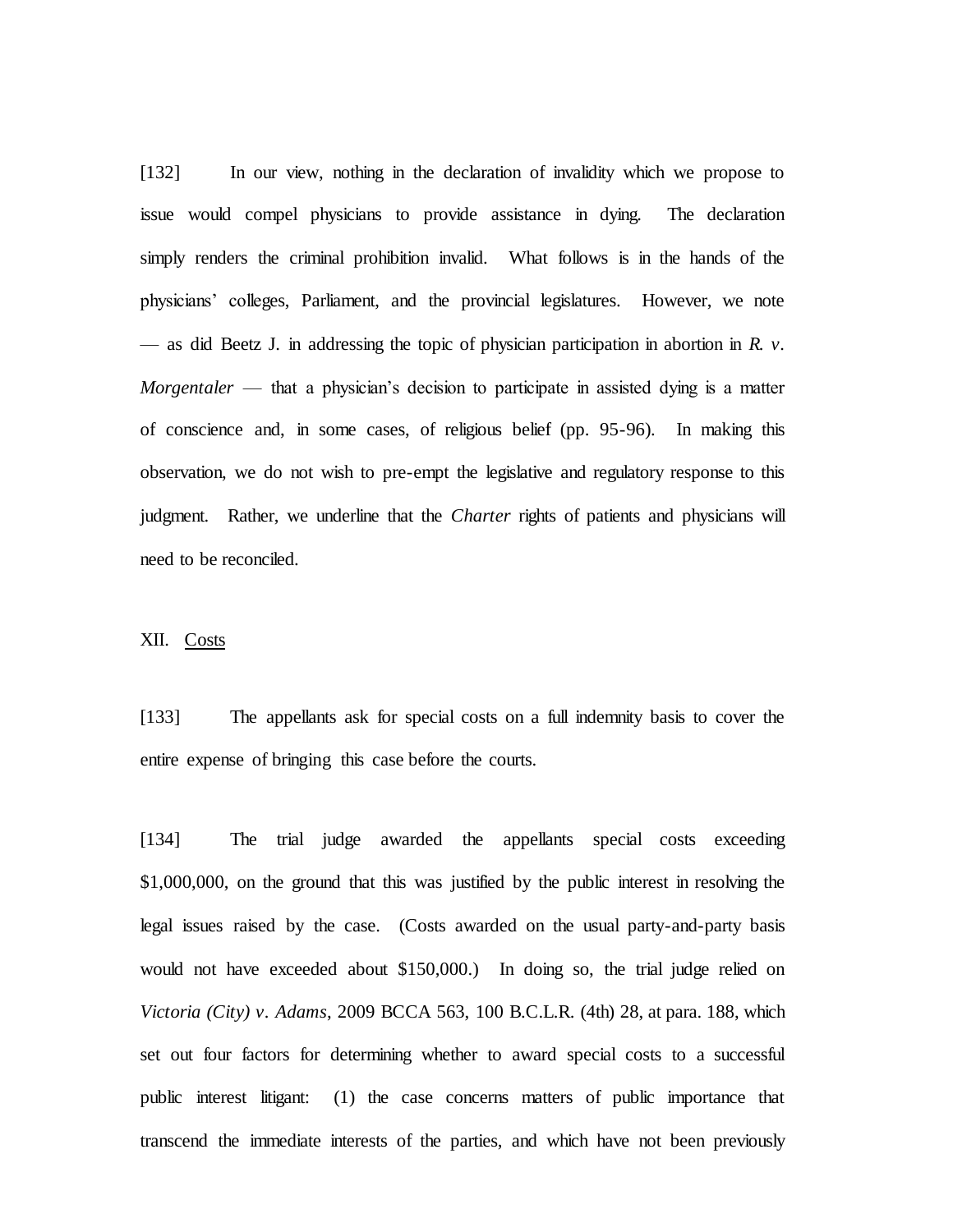resolved; (2) the plaintiffs have no personal, proprietary or pecuniary interest in the litigation that would justify the proceeding on economic grounds; (3) the unsuccessful parties have a superior capacity to bear the cost of the proceedings; and (4) the plaintiffs did not conduct the litigation in an abusive, vexatious or frivolous manner. The trial judge found that all four criteria were met in this case.

[135] The Court of Appeal saw no error in the trial judge's reasoning on special costs, given her judgment on the merits. However, as the majority overturned the trial judge's decision on the merits, it varied her costs order accordingly. The majority ordered each party to bear its own costs.

[136] The appellants argue that special costs, while exceptional, are appropriate in a case such as this, where the litigation raises a constitutional issue of high public interest, is beyond the plaintiffs' means, and was not conducted in an abusive or vexatious manner. Without such awards, they argue, plaintiffs will not be able to bring vital issues of importance to all Canadians before the courts, to the detriment of justice and other affected Canadians.

[137] Against this, we must weigh the caution that "[c]ourts should not seek on their own to bring an alternative and extensive legal aid system into being": *Little Sisters Book and Art Emporium v. Canada (Commissioner of Customs and Revenue)*, 2007 SCC 2, [2007] 1 S.C.R. 38, at para. 44. With this concern in mind, we are of the view that *Adams* sets the threshold for an award of special costs too low. This Court has previously emphasized that special costs are only available in "exceptional"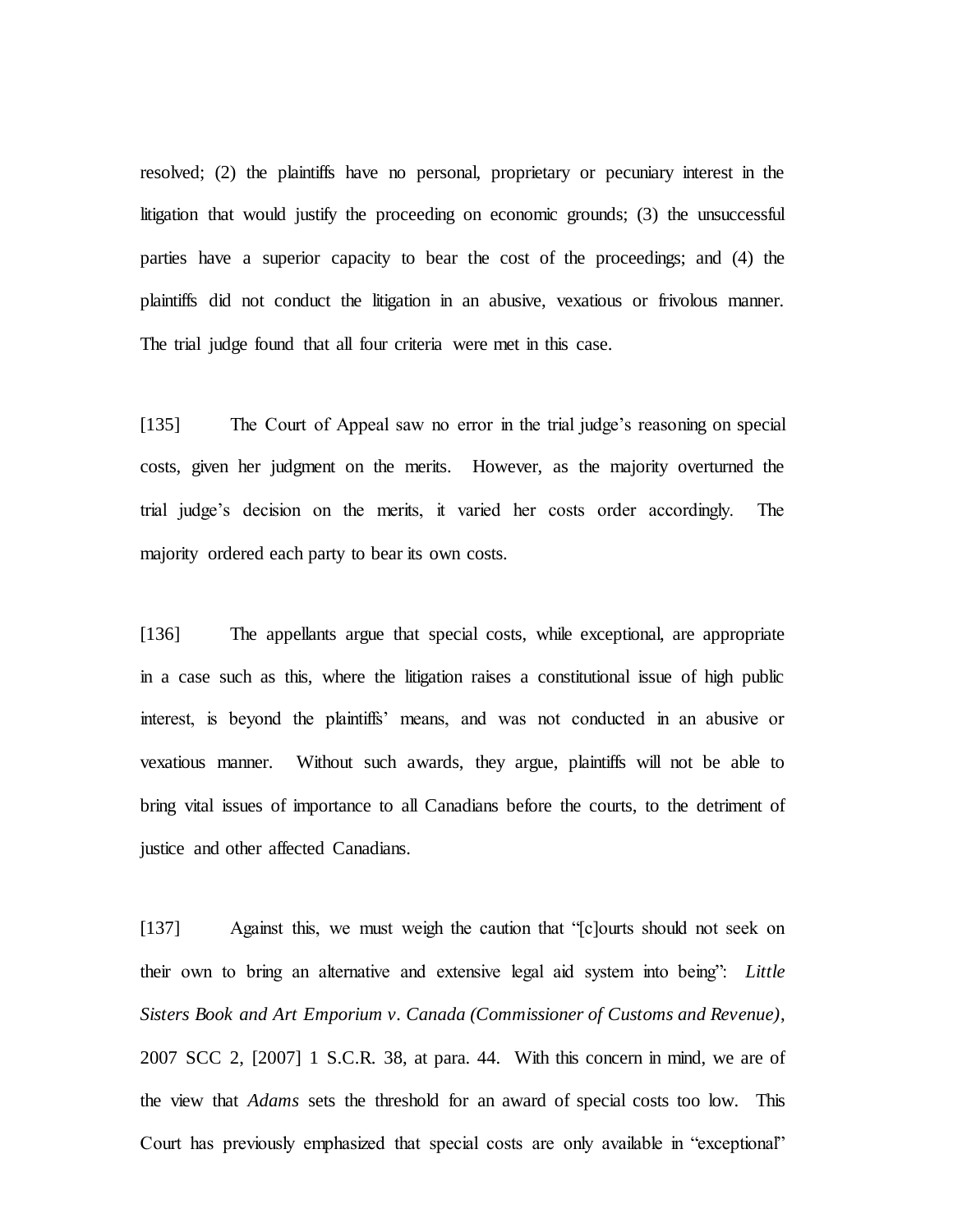circumstances: *Finney v. Barreau du Québec*, 2004 SCC 36, [2004] 2 S.C.R. 17, at para. 48. The test set out in *Adams* would permit an award of special costs in cases that do not fit that description. Almost all constitutional litigation concerns "matters of public importance". Further, the criterion that asks whether the unsuccessful party has a superior capacity to bear the cost of the proceedings will always favour an award against the government. Without more, special costs awards may become routine in public interest litigation.

[138] Some reference to this Court's jurisprudence on advance costs may be helpful in refining the criteria for special costs on a full indemnity basis. This Court set the test for an award of advance costs in *British Columbia (Minister of Forests) v. Okanagan Indian Band*, 2003 SCC 71, [2003] 3 S.C.R. 371. LeBel J. identified three criteria necessary to justify that departure from the usual rule of costs:

- 1. The party seeking interim costs genuinely cannot afford to pay for the litigation, and no other realistic option exists for bringing the issues to trial — in short, the litigation would be unable to proceed if the order were not made.
- 2. The claim to be adjudicated is *prima facie* meritorious; that is, the claim is at least of sufficient merit that it is contrary to the interests of justice for the opportunity to pursue the case to be forfeited just because the litigant lacks financial means.
- 3. The issues raised transcend the individual interests of the particular litigant, are of public importance, and have not been resolved in previous cases. [para. 40]

[139] The Court elaborated on this test in *Little Sisters*, emphasizing that issues of public importance will not in themselves "automatically entitle a litigant to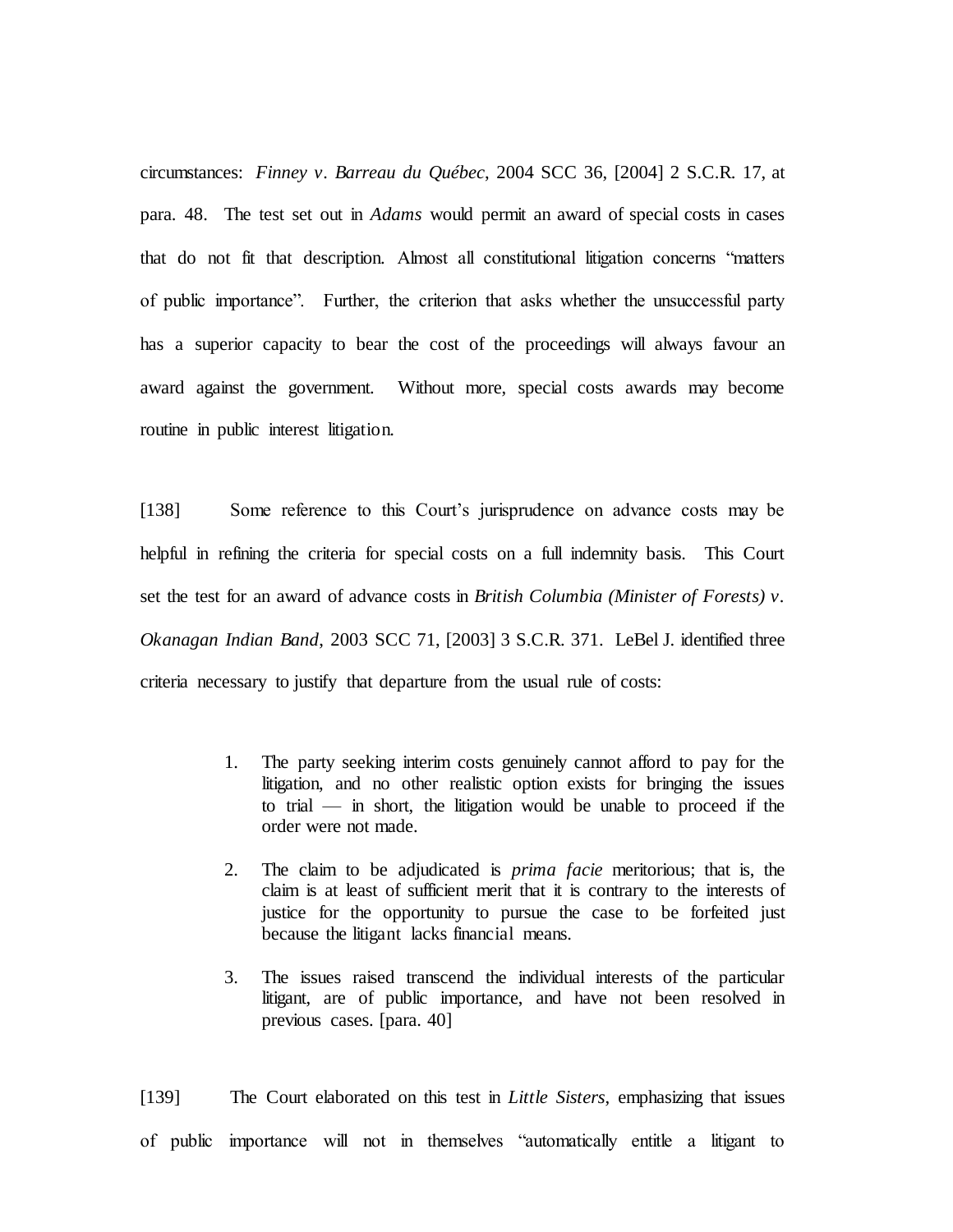preferential treatment with respect to costs" (para. 35). The standard is a high one: only "rare and exceptional" cases will warrant such treatment (para. 38).

[140] In our view, with appropriate modifications, this test serves as a useful guide to the exercise of a judge's discretion on a motion for special costs in a case involving public interest litigants. First, the case must involve matters of public interest that are truly exceptional. It is not enough that the issues raised have not previously been resolved or that they transcend the individual interests of the successful litigant: they must also have a significant and widespread societal impact. Second, in addition to showing that they have no personal, proprietary or pecuniary interest in the litigation that would justify the proceedings on economic grounds, the plaintiffs must show that it would not have been possible to effectively pursue the litigation in question with private funding. In those rare cases, it will be contrary to the interests of justice to ask the individual litigants (or, more likely, pro bono counsel) to bear the majority of the financial burden associated with pursuing the claim.

[141] Where these criteria are met, a court will have the discretion to depart from the usual rule on costs and award special costs.

[142] Finally, we note that an award of special costs does not give the successful litigant the right to burden the defendant with any and all expenses accrued during the course of the litigation. As costs awards are meant to "encourage the reasonable and efficient conduct of litigation" (*Okanagan Indian Band*, at para. 41),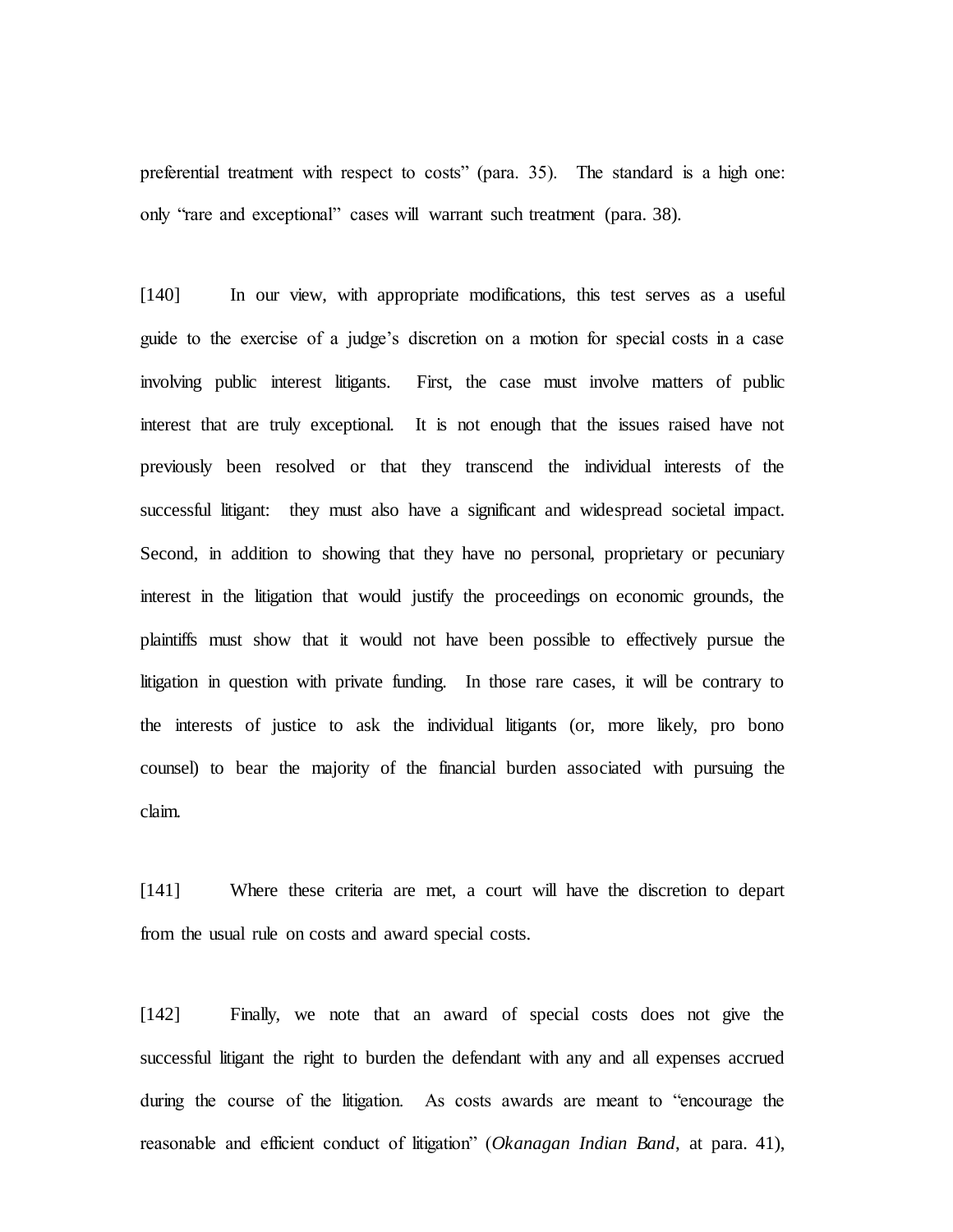only those costs that are shown to be reasonable and prudent will be covered by the award.

[143] Having regard to these criteria, we are not persuaded the trial judge erred in awarding special costs to the appellants in the truly exceptional circumstances of this case. We would order the same with respect to the proceedings in this Court and in the Court of Appeal.

[144] The final question is whether the trial judge erred in awarding 10 percent of the costs against the Attorney General of British Columbia. The trial judge acknowledged that it is unusual for courts to award costs against an Attorney General who intervenes in constitutional litigation as of right. However, as the jurisprudence reveals, there is no firm rule against it: see, e.g., *B. (R.) v. Children's Aid Society of Metropolitan Toronto*, [1995] 1 S.C.R. 315; *Hegeman v. Carter*, 2008 NWTSC 48, 74 C.P.C. (6th) 112; and *Polglase v. Polglase* (1979), 18 B.C.L.R. 294 (S.C.).

[145] In her reasons on costs, the trial judge explained that counsel for British Columbia led evidence, cross-examined the appellants' witnesses, and made written and oral submissions on most of the issues during the course of the trial. She also noted that British Columbia took an active role in pre-trial proceedings. She held that an Attorney General's responsibility for costs when involved in constitutional litigation as of right varies with the role the Attorney General assumes in the litigation. Where the Attorney General assumes the role of a party, the court may find the Attorney General liable for costs in the same manner as a party: para. 96.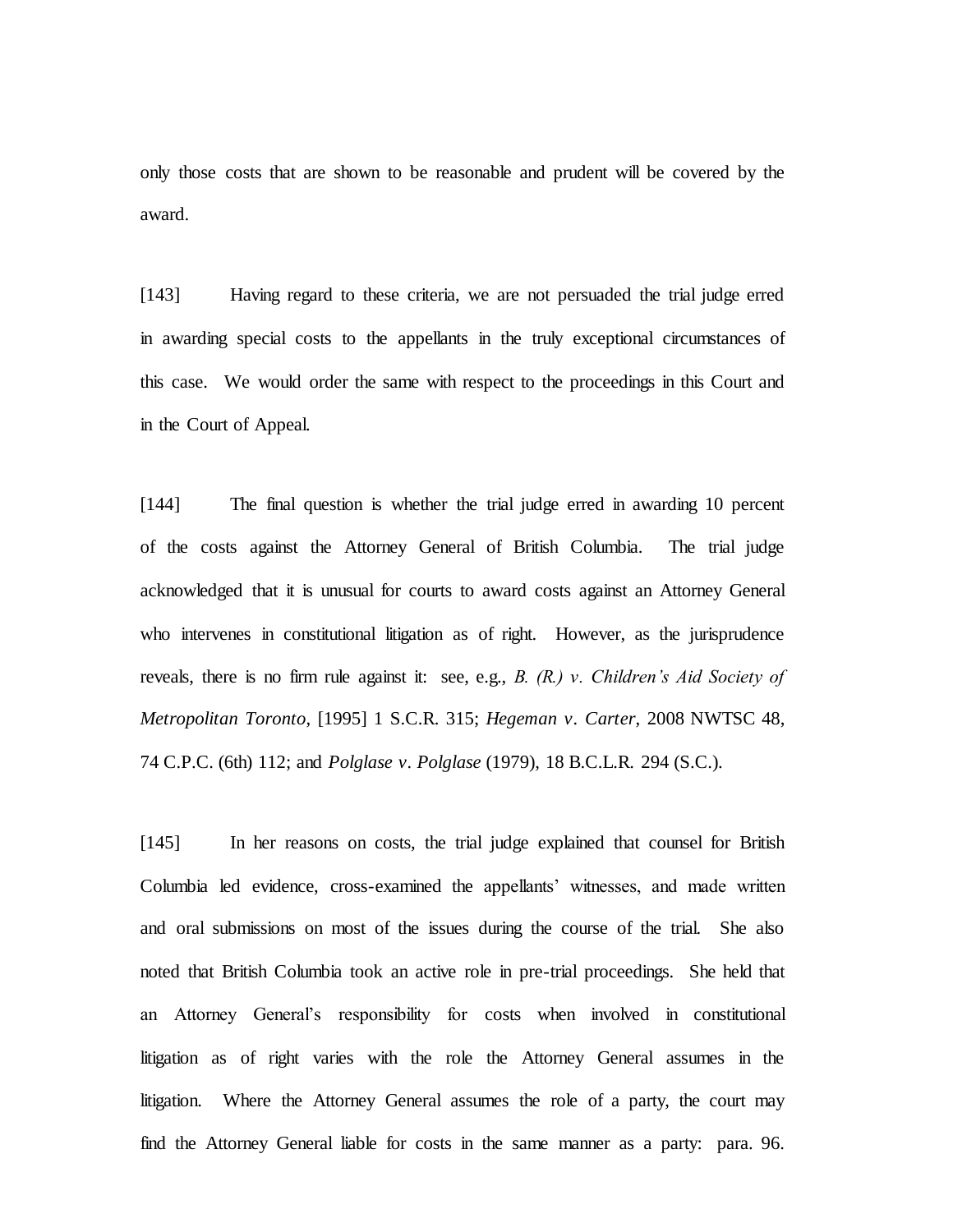She concluded that the Attorney General of British Columbia had taken a full and active role in the proceedings and should therefore be liable for costs in proportion to the time British Columbia took during the proceedings.

[146] We stress, as did the trial judge, that it will be unusual for a court to award costs against Attorneys General appearing before the court as of right. However, we see no reason to interfere with the trial judge's decision to do so in this case or with her apportionment of responsibility between the Attorney General of British Columbia and the Attorney General of Canada. The trial judge was best positioned to determine the role taken by British Columbia and the extent to which it shared carriage of the case.

## XIII. Conclusion

[147] The appeal is allowed. We would issue the following declaration, which is suspended for 12 months:

> Section 241(*b*) and s. 14 of the *Criminal Code* unjustifiably infringe s. 7 of the *Charter* and are of no force or effect to the extent that they prohibit physician-assisted death for a competent adult person who (1) clearly consents to the termination of life and (2) has a grievous and irremediable medical condition (including an illness, disease or disability) that causes enduring suffering that is intolerable to the individual in the circumstances of his or her condition.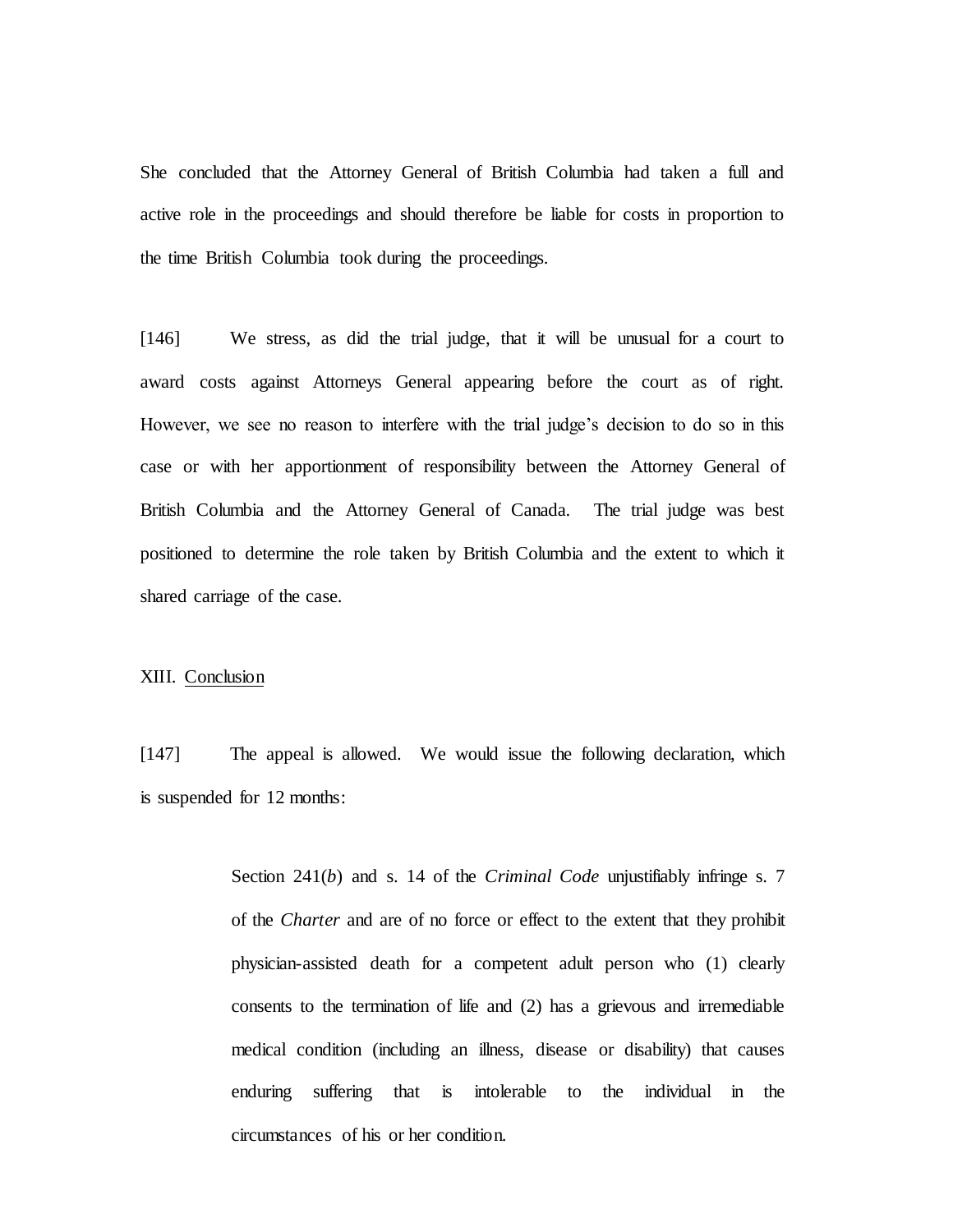[148] Special costs on a full indemnity basis are awarded against Canada throughout. The Attorney General of British Columbia will bear responsibility for 10 percent of the costs at trial on a full indemnity basis and will pay the costs associated with its presence at the appellate levels on a party and party basis.

*Appeal allowed with costs.*

*Solicitors for the appellants: Farris, Vaughan, Wills & Murphy, Vancouver; Davis, Vancouver.*

*Solicitor for the respondent the Attorney General of Canada: Attorney General of Canada, Ottawa.*

*Solicitor for the respondent the Attorney General of British Columbia: Attorney General of British Columbia, Victoria.*

*Solicitor for the intervener the Attorney General of Ontario: Attorney General of Ontario, Toronto.*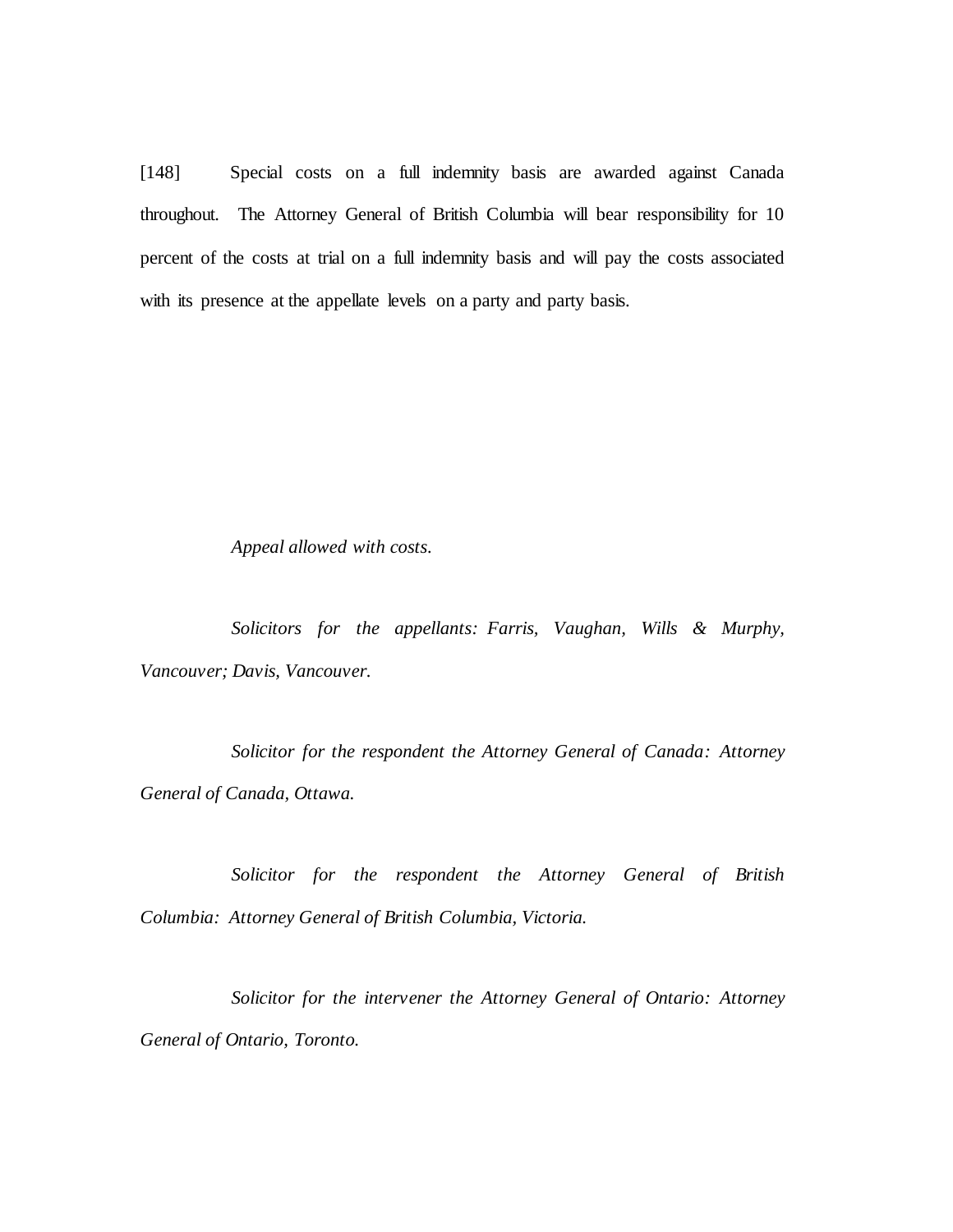*Solicitor for the intervener the Attorney General of Quebec: Attorney General of Quebec, Québec.*

*Solicitors for the interveners the Council of Canadians with Disabilities and the Canadian Association for Community Living: Bakerlaw, Toronto.*

*Solicitors for the intervener the Christian Legal Fellowship: Miller Thomson, Calgary.*

*Solicitors for the interveners the Canadian HIV/AIDS Legal Network and the HIV & AIDS Legal Clinic Ontario: Paliare Roland Rosenberg Rothstein, Toronto; Canadian HIV/AIDS Legal Network, Toronto; HIV & AIDS Legal Clinic Ontario, Toronto.*

*Solicitor for the intervener the Association for Reformed Political Action Canada: Association for Reformed Political Action Canada, Ottawa.*

*Solicitors for the intervener the Physicians' Alliance against Euthanasia: Norton Rose Fulbright Canada, Montréal.*

*Solicitors for the intervener the Evangelical Fellowship of Canada: Geoffrey Trotter Law Corporation, Vancouver.*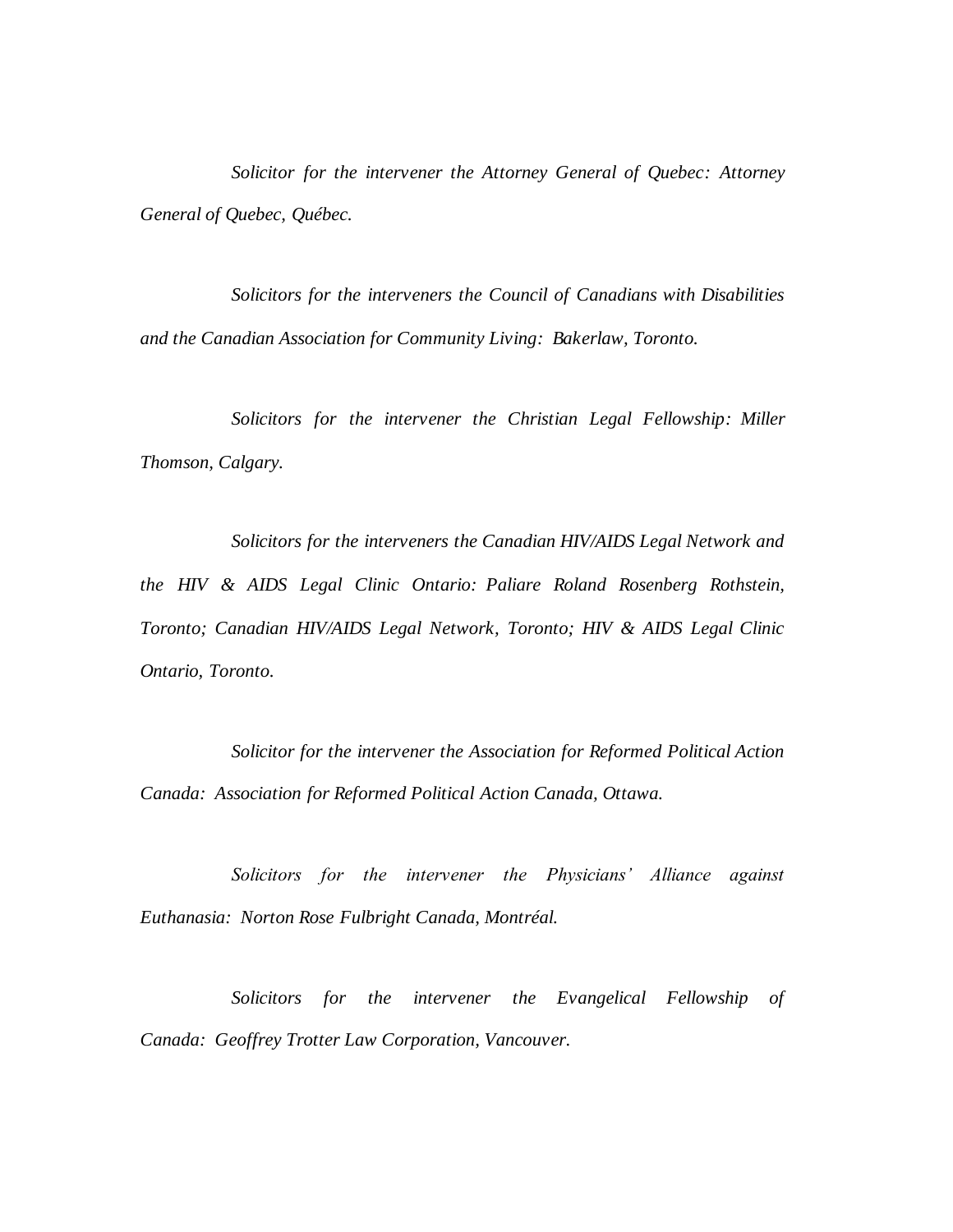*Solicitors for the interveners the Christian Medical and Dental Society of Canada and the Canadian Federation of Catholic Physicians' Societies: Vincent Dagenais Gibson, Ottawa.*

*Solicitors for the intervener Dying With Dignity: Sack Goldblatt Mitchell, Toronto.*

*Solicitors for the intervener the Canadian Medical Association: Polley Faith, Toronto.*

*Solicitors for the intervener the Catholic Health Alliance of Canada: Vincent Dagenais Gibson, Ottawa.*

*Solicitors for the intervener the Criminal Lawyers' Association (Ontario): Sack Goldblatt Mitchell, Toronto.*

*Solicitors for the interveners the Farewell Foundation for the Right to Die and Association québécoise pour le droit de mourir dans la dignité: Gratl & Company, Vancouver.*

*Solicitors for the intervener the Canadian Civil Liberties Association: Borden Ladner Gervais, Toronto.*